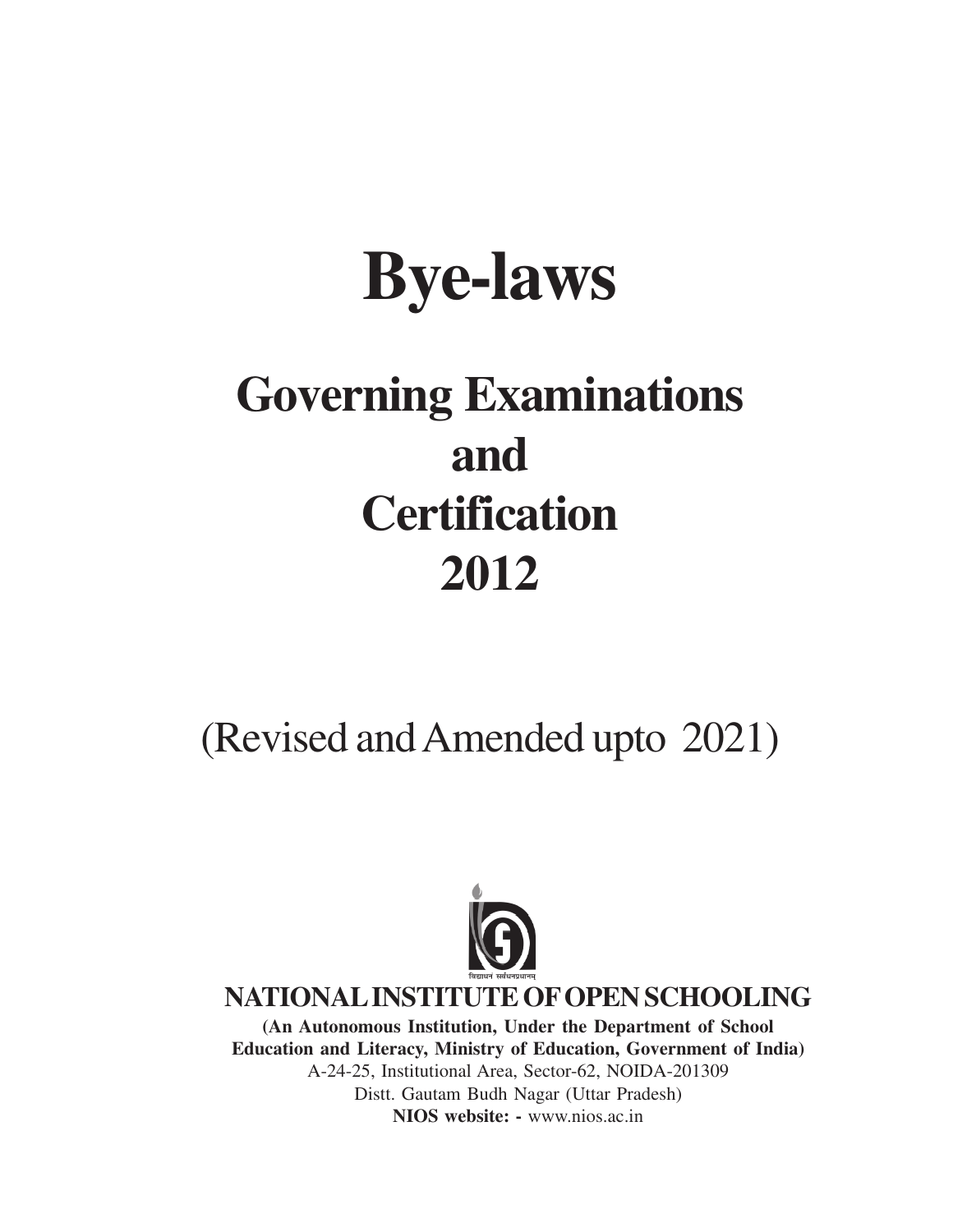Printed on 70 GSM NIOS Water Mark Paper.

#### **© National Institute of Open Schooling**

Reprint : January, 2022 (500 copies)

Published by the Secretary, National Institute of Open Schooling, A-24/25, Institutional Area, Sector-62, NOIDA-201309 and Printed at M/s Gita Offset Printers Pvt. Ltd., C-90, Okhla Indl. Area, Phase-1, New Delhi – 110020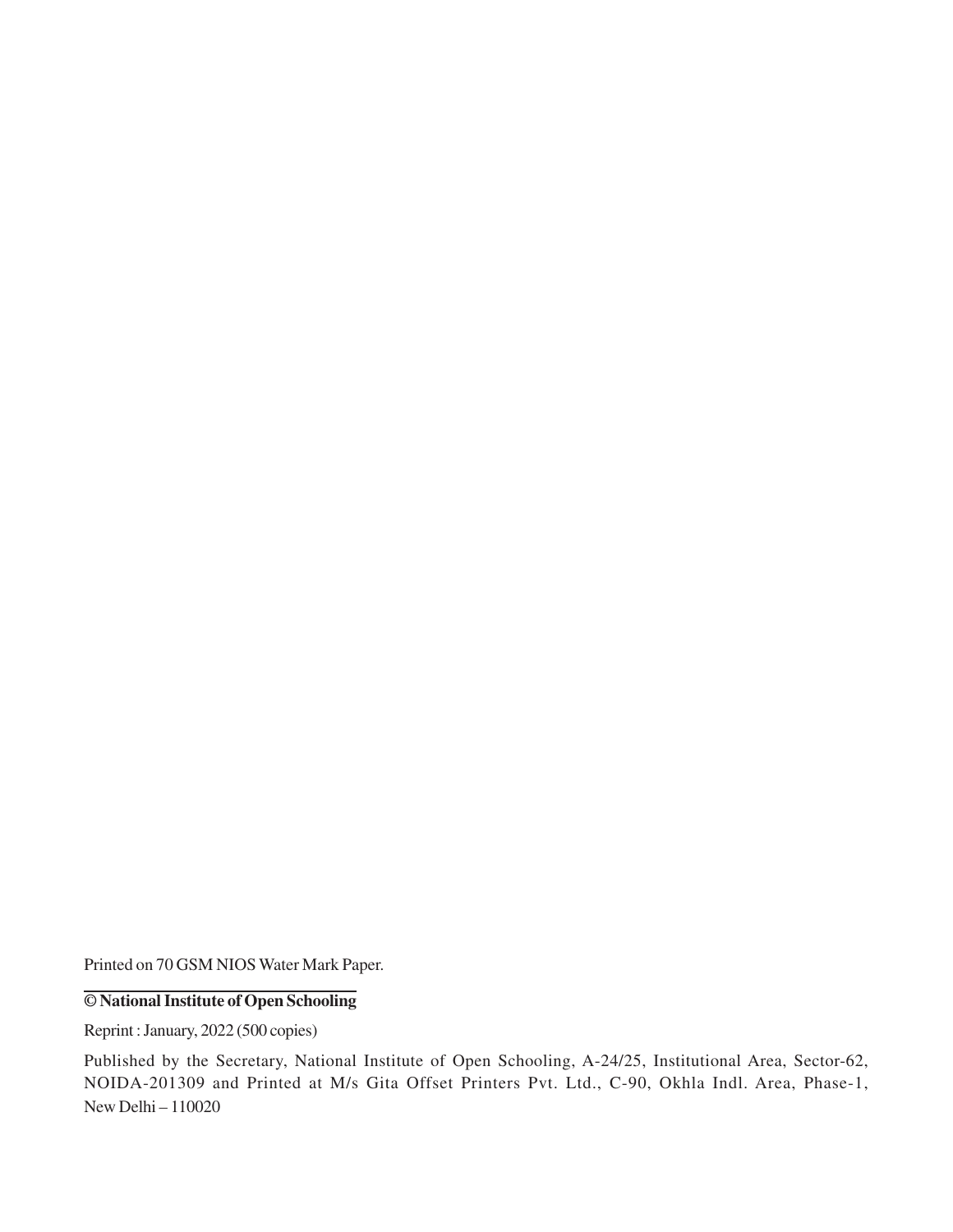

(An Autonomous Institution Under Deptt. of School Education and Literacy, M.H.R.D., Govt. of India)

F.No. 3-4/2010/Eval/Conf $/201$ 

Dated:- 8<sup>th</sup> December, 2021

#### NOTIFICATION/ $45/2021$

In pursuance of the recommendations of the Evaluation Committee in its  $21<sup>st</sup>$ meeting held on 22<sup>nd</sup> October, 2021 and subsequent approval of Executive Board of NOS Society in its 80<sup>th</sup> meeting held on 27<sup>th</sup> October 2021, the "Bye-laws Governing Examination and Certification- 2012 (Revised and Amended upto 2021)" has been implemented w.e.f October/November 2021 Public Examination of NIOS.

This issues with the approval of Competent Authority.

(S.K Prasad) Director(Evaluation)

Distribution:

- 1. All Heads of Department, NIOS
- 2. All Regional Directors, Regional Centre, NIOS with request to upload on RC website.
- 3. SA/P for uploading on NIOS Website
- 4. Accounts Officer
- 5. PA to Chairperson Office for kind information of the Chairperson
- 6. Guard File.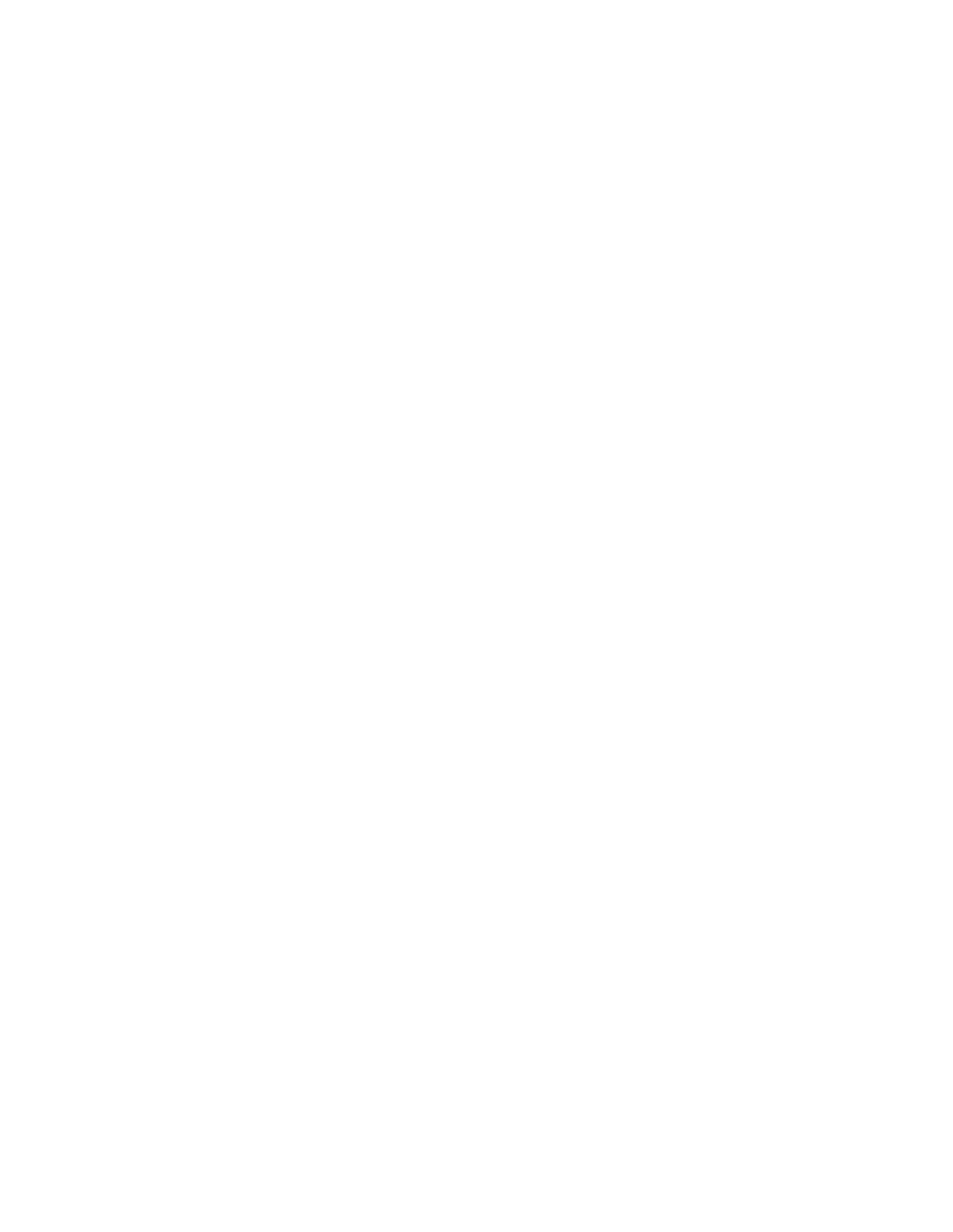# **THE CONSTITUTION OF INDIA**

# **PREAMBLE**

**WE, THE PEOPLE OF INDIA**, having solemnly resolved to constitute India into a

**1[SOVEREIGN SOCIALIST SECULAR DEMOCRATIC REPUBLIC]** and to secure to all its citizens:

**JUSTICE,** social, economic and political;

**LIBERTY** of thought, expression, belief, faith and worship;

**EQUALITY** of status and of opportunity; and to promote among them all

**FRATERNITY** assuring the dignity of the individual and the 2[unity and integrity of the Nation];

**IN OUR CONSTITUENT ASSEMBLY** this twenty-sixth day of November, 1949, do **HERE BY ADOPT, ENACT AND GIVE TO OURSELVES THIS CONSTITUTION.**

<sup>1.</sup> Subs. by the Constitution (Forty second Amendment) Act, 1976, s. 2 for "SOVEREIGN DEMOCRATIC REPUBLIC" (w.e.f. 3-1-1977)

<sup>2.</sup> Subs. by s. 2. ibid, for "unity of the Nation" (w.e.f. 3-1-1977).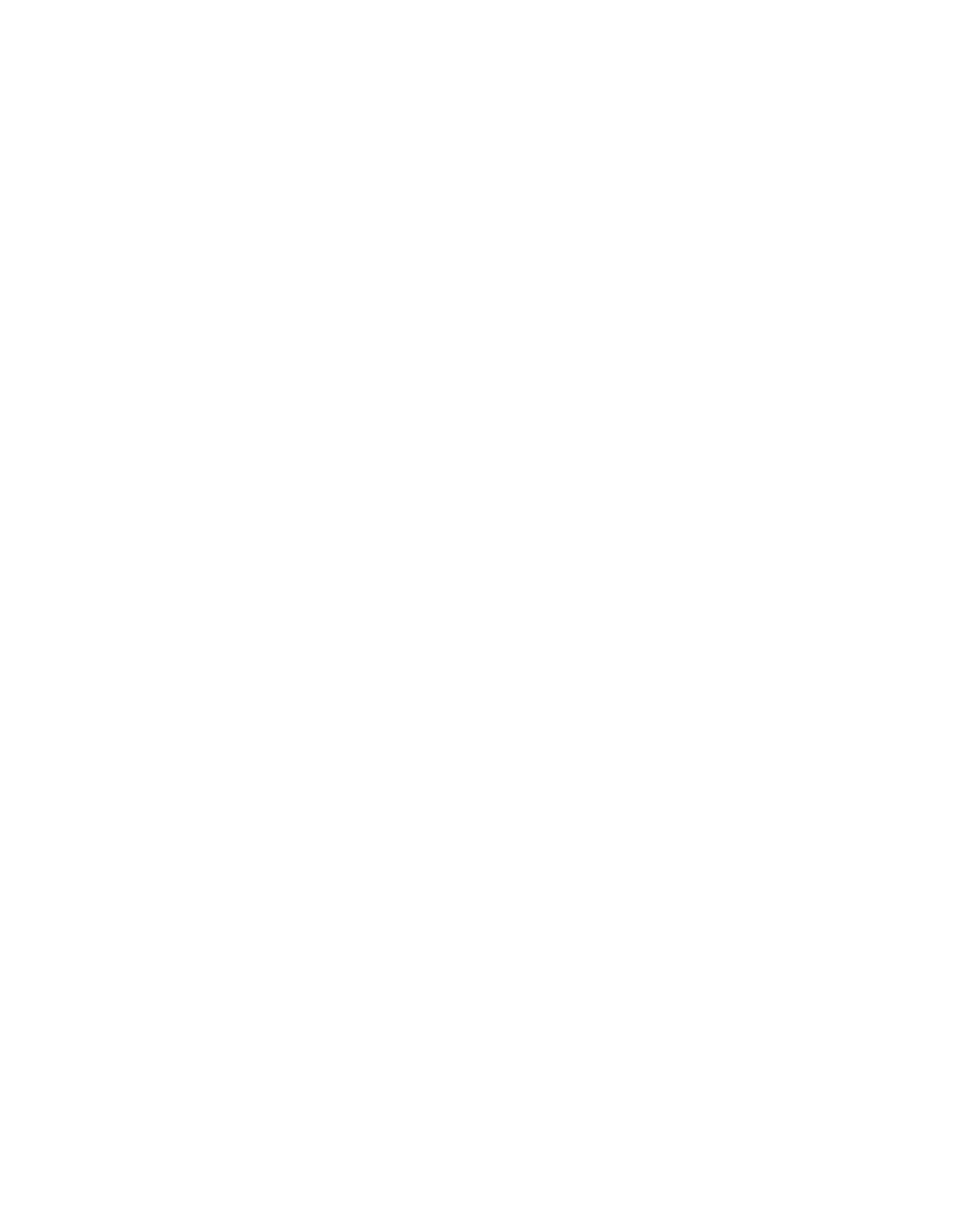### **FORWARD**

The National Institute of Open Schooling (NIOS) has been marching ahead steadily since its inception on 23rd November, 1989. Starting with an enrolment of about 40 thousand learners during 1990-91, there has been a steady growth of learner. It has reached an annual enrolment of about 5 lakhs with cumulative enrolment of more than 28 millions. With such a large involvement, NIOS is the largest Open schooling system in the world.

It is a huge task of organizing examination and certification of such a large number of learners. Besides this, NIOS as aNational level Board of School Education OrganizesTwo Public Examination every year in March – April and October – November. Besides this, it also operates as innovative On Demand Examination System (ODES) which gives freedom to learners to appear in examination as and when they are ready to appear in examination.

For delivery of its school education courses, NIOS has accredited a large number of schools in almost all the states and Union Territories of India are known as Accredited Institutions (AIs) Popularly called study centres. Some of the AIs of NIOS are in foreign countries also. The NIOS Public Examination is conducted in KVs, NVs and reputed CBSE and State Board Schools including NIOS AIs. A Large number of personnel from NIOS are involved in the Examination related task. Besides, officials of the State Government and retired persons are also involved in the entire frame work of NIOS Examination. These inter alia include Paper Setters, Moderators, Evaluators, Centre Superintendents, Invigilators Officers on Special Duty, Observers etc.

In order to ensure smooth conduct of NIOS Examination, NIOS has defined the role and functions of personnel involved at various levels. As a matter of fact, NIOS has documented the Bye-laws Governing Examination and Certification. These Bye-laws include write ups on Scheme of Examination, Registration of learners, Fixation of Examination Centres. Appointment of Examination related personnel, General and specific relaxations for Divyang, Monitoring and supervision, Appointment of Paper Setters, Conduct of Secrecy Work, Evaluation of Answer Books and Declaration of Results among other significant provisos related to NIOS Examinations.

It may be specifically mentioned that besides studying thoroughly these Bye-Laws, the NIOS Examination related personnel are also required to go through the following documents as and when needed.

- A. Guidelines for Centre Superintendent for Theory Examinations (Secondary/Senior Secondary)
- B. Guidelines for Centre Superintendent for Practical Examinations (Secondary/Senior Secondary)
- C. Guidelines for Vocational Theory Examinations
- D. Guidelines for Vocational Practical Examinations
- E. Guidelines for Secrecy Work
- F. Guidelines for Spot Evaluation
- G. Guidelines for Establishment of Public Examination Centres for NIOS
- H. SOP for dealing with UFM/Mass Copying cases
- I. SOP for On Demand Examinations
- J. Guidelines and SOP for Implementation of Open Basic Education Examinations
- K. Guidelines for Objective Alternative Assessment Criteria

It is humbly emphasized that in order to ensure the reliability and validity of NIOS Examinations these Bye-laws may please be kept in view in toto. As mentioned in the Title page of this documents these Bye-Laws have incorporated amendments upto the year 2021 that have been considered and approved by the duly constituted examination rela ted committees and approved by the Competent Authority.

(S.K. Prasad ) Director (Evaluation)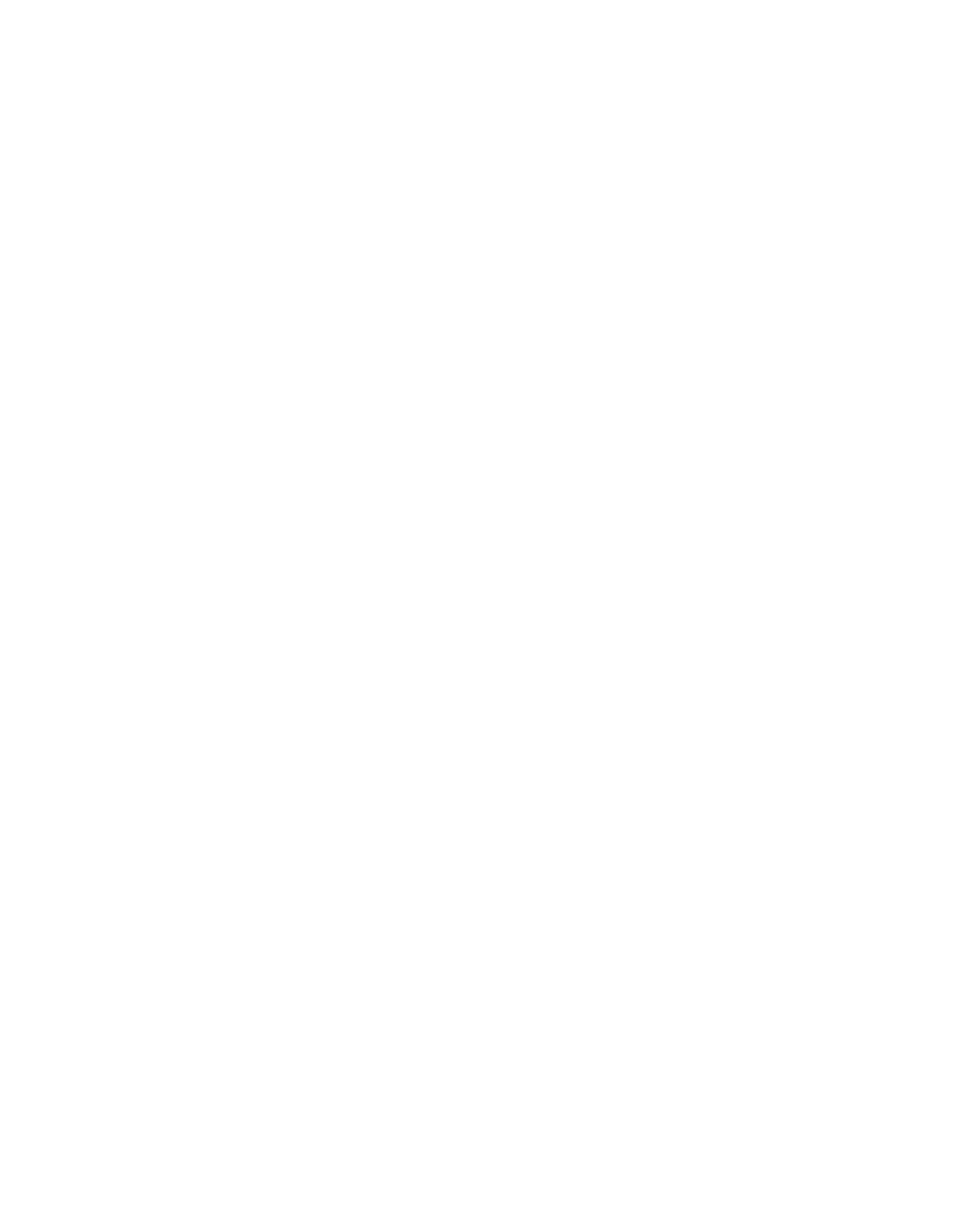#### **PREFACE**

A human being is a Positive asset and a precious national resource which needs to be cherished, nurtured and developed with tenderness and care, coupled with dynamism. The National Policy on Education (1986/1992) states that "in our national perception, education is essential for all. This is fundamental to our all - round development, mental and spiritual". The National Education Policy (2020) states that "to facilitate learning for all students, with special emphasis on social- economically disadvantaged group (SEDGs), the scope of school education will be broadened to facilitate multiple path ways to learning with formal and non-formal education modes". It has emphasized that open and distant Learning (ODL) programme of NIOS will be expanded and strengthened for meeting the learning needs of young people in Indian who are not able to attend physical schools.

Keeping in view the felt need, the Government of India, Ministry of Human Resources Development set up the National Open School on 23 November 1989. Through a Resolution (No. F-5-24/90 Sch.3 dated 14<sup>th</sup> September 1990 published in the Gazette of India, the National Open School was vested with the authority to register, examine and certify students registered with it upto pre degree level course. In July 2002, the Ministry of Human Resources Development amended the nomenclature of the organization from the National Open School (NOS) with a mission to provide relevant continuing education at school stage upto pre-degree level through Open Learning system to prioritized client groups as an alternative to formal education system in pursuance of the normative national policy document and in response to the need assessment of the people and through it to make its share of contribution:

- to Universalisation of education
- to greater equity and justice in society and
- to the evolution of a learning society

The National Institute of Open Schooling (NIOS) provides opportunities to interested learners by offering the following courses/ programmes of study through Open and Distance Learning mode of education.

- Open Basic Education (OBE) Programme for children (upto 14 years age), adolescents and adults at 'A' 'B' and 'C' level that are equivalent to classes III,V and VIII of the formal school system.
- **Secondary Education Courses**
- Senior Secondary Education Courses
- Vocational Education Courses/Programme
- Life Enrichment Programme

The ODL programme of NIOS is a unique system that encompasses the role and functions of several organizations in formal schooling system. NIOS registers students for various school education courses develops curricula and self learning materials (SLMs), organizes programme delivery through SLM and Media/ICT support, and Personal Contact Programme (PCP).

As regards examination and certification, NIOS has a comprehensive framework in this regard. A Learner after registration for a course of study remain on roll for five years. The first Examination is at the end of one academic year. Thereafter, a candidate can appear in examination after every six month. The credits secured are accumulated up to a period of five years. There is a provision of Transfer of Credit from other recognized Boards of School Education. The learners submit Response sheets in respect of Assignments. These are evaluated by Tutors at the Study Centres. The Tutor Marked assignment (TMAs) serve as continuous Assessments of learners. NIOS has developed an innovative "On Demand Examination System (ODES)"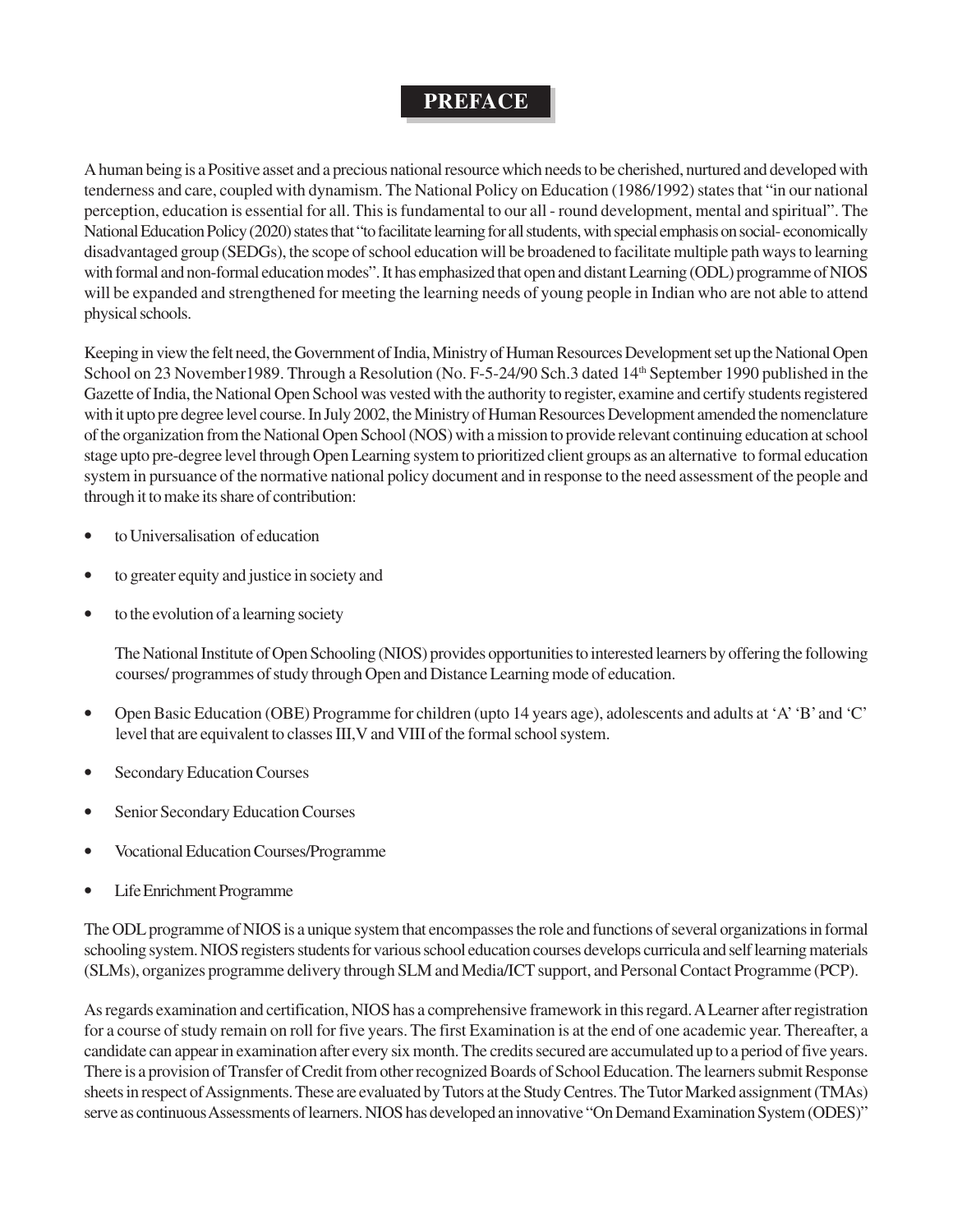which gives freedom to learners to appear in examination in the subjects of his/her choice whenever he/she feels confident taking an examination.

NIOS examination are conducted in carefully selected Examination Centres with adequate manpower to conduct and oversee the entire process smoothly. This document titled "Bye-Laws Governing Examination and Certification - 2012" (Revised and Amended upto 2021) include in detail various aspect for planning, conduct and monitoring of NIOS examination meticulously. The personnel associated with NIOS Examination are requested to go through carefully the provision of this document in order to ensure clarity in their roles and functions.

Right from the first NIOS examination in 1991, this organization has gained ample experience in conduct of Public Examination. As a result of experience gained during three decades, NIOS has made from time to time changes/ amendments in the Bye-Laws Governing Examination and Certification with the approval of the duly constituted Committees. The role and functions of the Examinations related committees are also mentioned in this documents.

I hope that this updated document will prove very useful for the personnel involved in NIOS examinations at various levels.

Saioj Sharmes

(Saroj Sharma) Chairperson, NIOS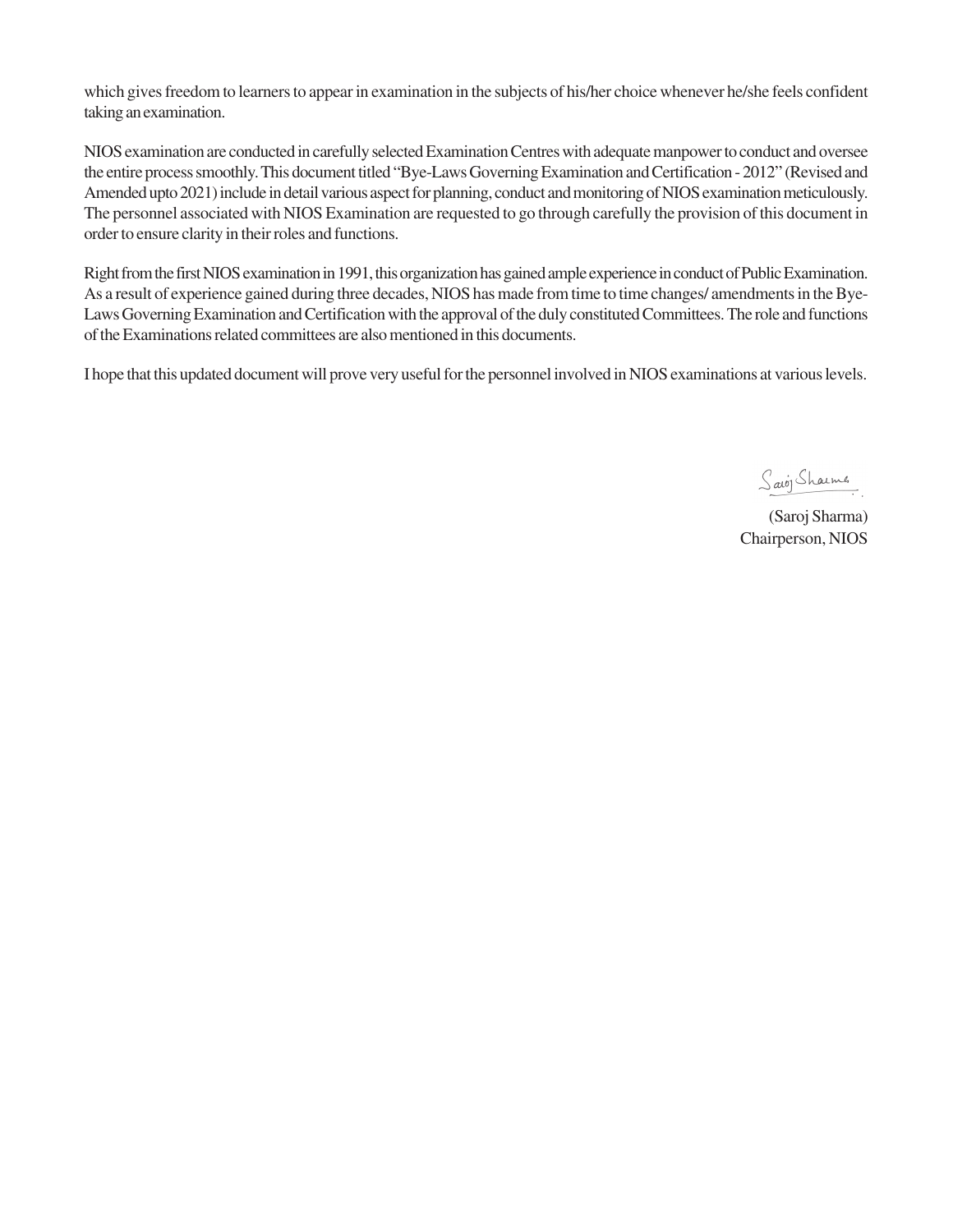## **CONTENT**

#### **CHAPTER 1 : DEFINITION**

- 1.1 Short Title
- 1.2 Definitions
- 1.3 Interpretation
- 1.4 Jurisdiction to File Suits

#### **CHAPTER 2 : EXAMINATIONS CONDUCTED BY NIOS**

- 2.1 Examination Conducted by NIOS
- 2.2 Mode of conduct of Examination

#### **CHAPTER 3 : SCHEME OF EXAMINATIONS**

- 3.1 Public Examination
- 3.2 Schedule for registration for examination and Payment of examination fee
- 3.3 Change of Examination Centre
- 3.4 Subject wise maximum marks, Duration in the Examination
- 3.5 Pass Criteria
- 3.6 Certification Criteria
- 3.7 Eligibility for Higher Studies
- 3.8 Change of Subject
- 3.9 Medium of Examination
- 3.10 Credit Accumulation
- 3.11 Re-admission and Transfer of Credit (TOC)
- 3.12 Syllabus
- 3.13 Improvement of Performance
- 3.14 Practical Examinations
- 3.15 Illness of Candidate during Examinations

#### **CHAPTER 4 : REGISTRATION FOR PUBLIC EXAMINATION AND MODE OF PAYMENT OF FEE**

4.1 Procedure for Registration

#### **CHAPTER 5: FIXATION OF EXAMINATION CENTRES, APPOINTMENT OF CENTRE SUPERINTENDENTS AND RULES FOR UNFAIR MEANS CASES**

- 5.1 Fixation of Examination Dates and Centres General Conditions
- 5.2 Norms for appointment of Centre Superintendent of Examinations, Deputy Centre Superintendents and Invigilators
- 5.3 Identification and Reporting of Unfair Means (UFM) Cases
- 5.4 Unfair Means Committee
- 5.5 Special provisions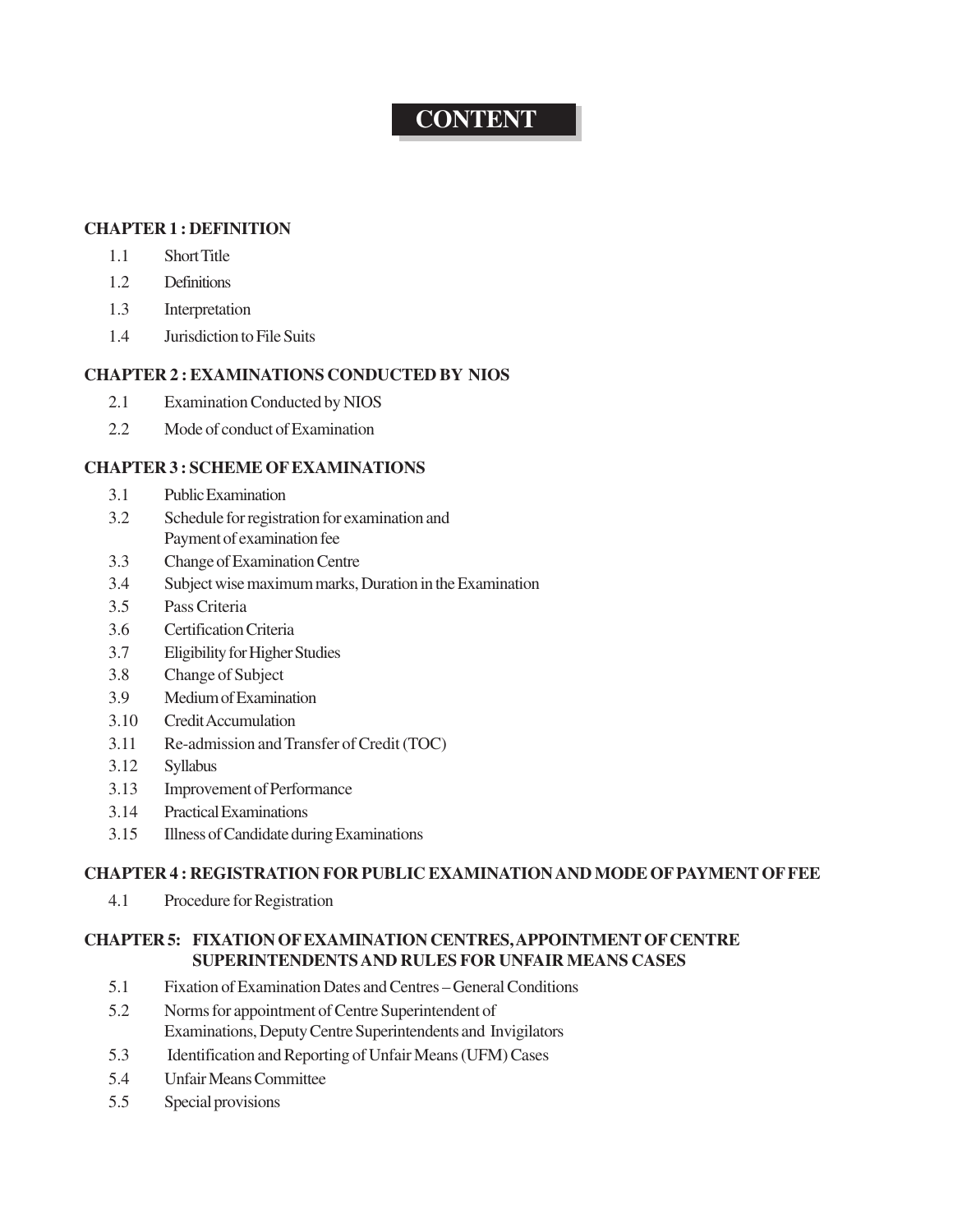#### **CHAPTER 6 : GENERALAND SPECIFIC RELAXATIONS FOR DIVAYANG LEARNERS**

#### **CHAPTER 7 : MONITORINGAND SUPERVISION OF CONDUCT OF EXAMINATIONS**

- 7.1 Fixation of Examinations Centres
- 7.2 Appointment of Centre Superintendents, Invigilators and other Supporting Staff
- 7.3 Appointment of OSD/Observer by the Regional Director
- 7.4 Eligibility criteria for appointment as OSD and Observer
- 7.5 Duties and responsibilities of the officer on special duty
- 7.6 Appointment of Flying Squad/Surprise Inspection Team
- 7.7 Establishment of Control Room at the NIOS Headquarter and at the Regional Centres
- 7.8 Functions of the Control Room

#### **CHAPTER 8 : APPOINTMENT OF PAPER SETTERS AND MODERATORS**

- 8.1 Appointment of Paper Setters
- 8.2 Eligibility Criteria for appointment as Paper Setter and Moderator
- 8.3 Moderators/Paper setters shall be appointed by the Director (Evaluation) from the approved panel
- 8.4 Functions of Paper Setters
- 8.5 Functions of Moderators
- 8.6 Custody of Question Papers
- 8.7 Printing, Packaging, Despatch and Storage of Question Paper
- 8.8 Rates of Payments

#### **CHAPTER 9 : CONDUCT OF SECRECYWORK FOR EVALUATION**

- 9.1 Appointment of Chief Secrecy Officer/Secrecy Officers
- 9.2 Eligibility criteria for appointment of Chief Secrecy Officer/ Secrecy Officers
- 9.3 Receipt of Answer Books
- 9.4 Appointment & Functions of Secrecy Officer-in-Chief (SO-in-Chief)
- 9.5 Duties of Regional Directors related to Secrecy Work
- 9.6 Duties of the Chief Secrecy Officer/Secrecy Officer(s)
- 9.7 Procedure for Secrecy Work by the Secrecy Team
- 9.8 Rates of payment
- 9.9 Deduction for discrepancies in Secrecy Work
- 9.10 Payment

#### **CHAPTER 10 : EVALUATION AND DECLARATION OF RESULTS**

- 10.1 Evaluation
- 10.2 Spot Evaluation System
- 10.3 Fixation of Evaluation Centre
- 10.4 Marking Scheme/ Guidelines
- 10.5 Team Leader
- 10.6 Evaluators
- 10.7 Coordinators
- 10.8 Award List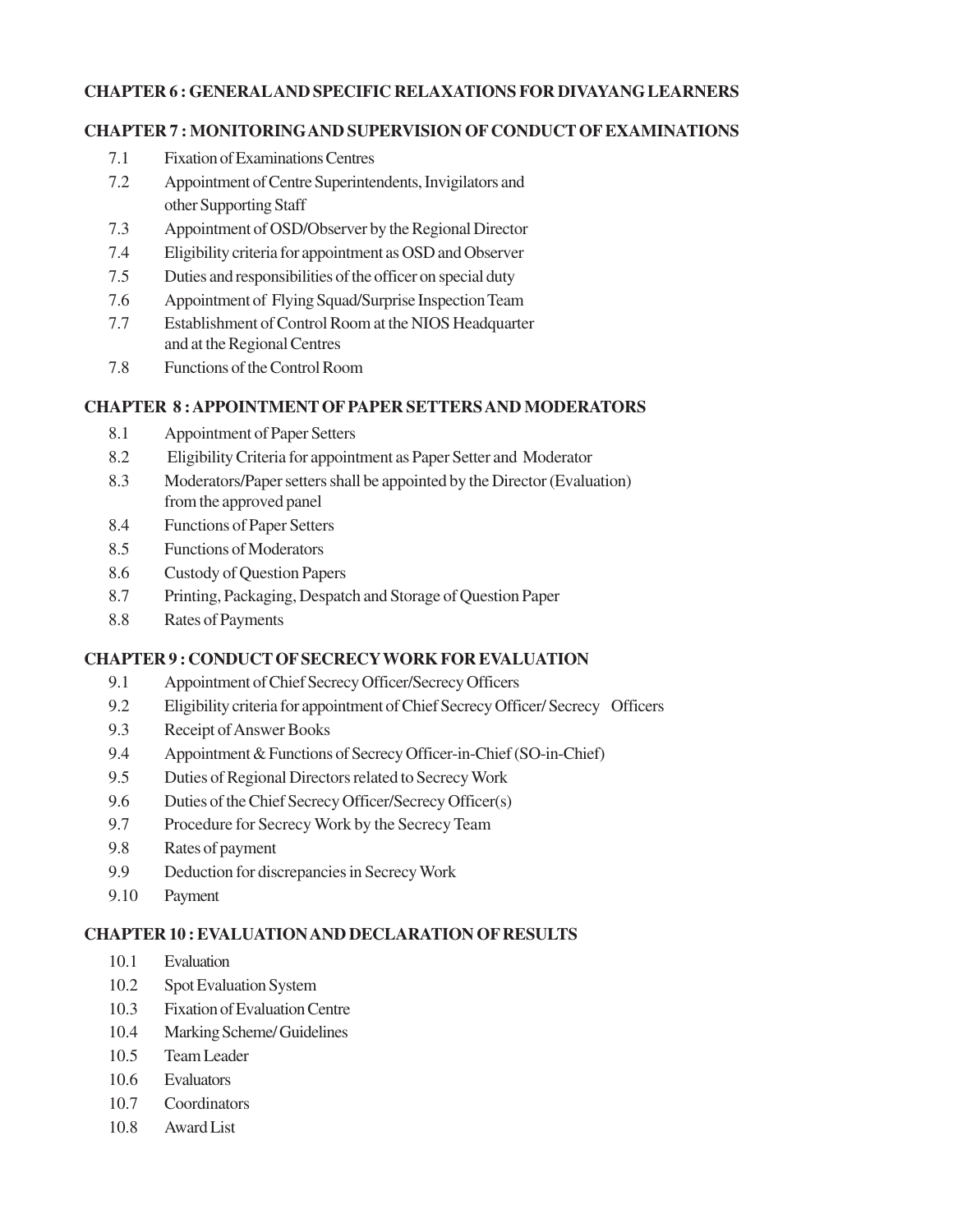- 10.9 Declaration of Results
- 10.10 Result Later" Cases
- 10.11 Result withheld cases
- 10.12 Alternative Scheme of Assessment
- 10.13 Authority and signatory for issuing different certificates of NIOS
- 10.14 Authority for withdrawal of certificates issued by NIOS
- 10.15 Authority for appointment, change and replacement of centre superintendent of examination centre"
- 10.16 Authority of cancellation of examination centre in case of emergency and unavoidable circumstances"

#### **CHAPTER 11 : RE-CHECKING OR RE-EVALUATION OFANSWER SCRIPTS**

- 11.1 Re-checking/verification of marks
- 11.2 Re-evaluation (For the Senior Secondary Examination)
- 11.3 Standard Operating Procedure (SOP) for re-evaluation of answer scripts at the Senior Secondary level
- 11.4 Rules for re-evaluation of answer scripts at the Senior Secondary level
- 11.5 Providing photocopy of Theory Answer Book

#### **CHAPTER 12 : ON DEMAND EXAMINATION SYSTEM (ODES)**

- 12.1 The Concept and Philosophical Basis
- 12.2 Implementation of ODES
- 12.3 Eligibility Criteria
- 12.4 Options for the NIOS Learners
- 12.5 Registration for ODES
- 12.6 Subjects available under ODES
- 12.7 ODES Days
- 12.8 Medium of Question Papers
- 12.9 Conduct of ODES
- 12.10 ODE Unfair Means Cases (UFM)
- 12.11 Result and Certification

#### **CHAPTER 13 : ADMISSION & EXAMINATION OF VOCATIONAL COURSES**

- 13.1 Admission
- 13.2 Evaluation
- 13.3 Medium of Examination
- 13.4 Credit Accumulation
- 13.5 Integration of Academic and Vocational Education Courses (Combining Vocational credits with Academic courses)
- 13.6 Improvement of Performance
- 13.7 Scrutiny of Marks (Theory)
- 13.8 Declaration of Result and Issue of Certificates

#### **CHAPTER 14 : CERTIFICATION**

- 14.1 Pass Certificate/ Marks Statement
- 14.2 Date of Birth Certificate
- 14.3 Migration Certificate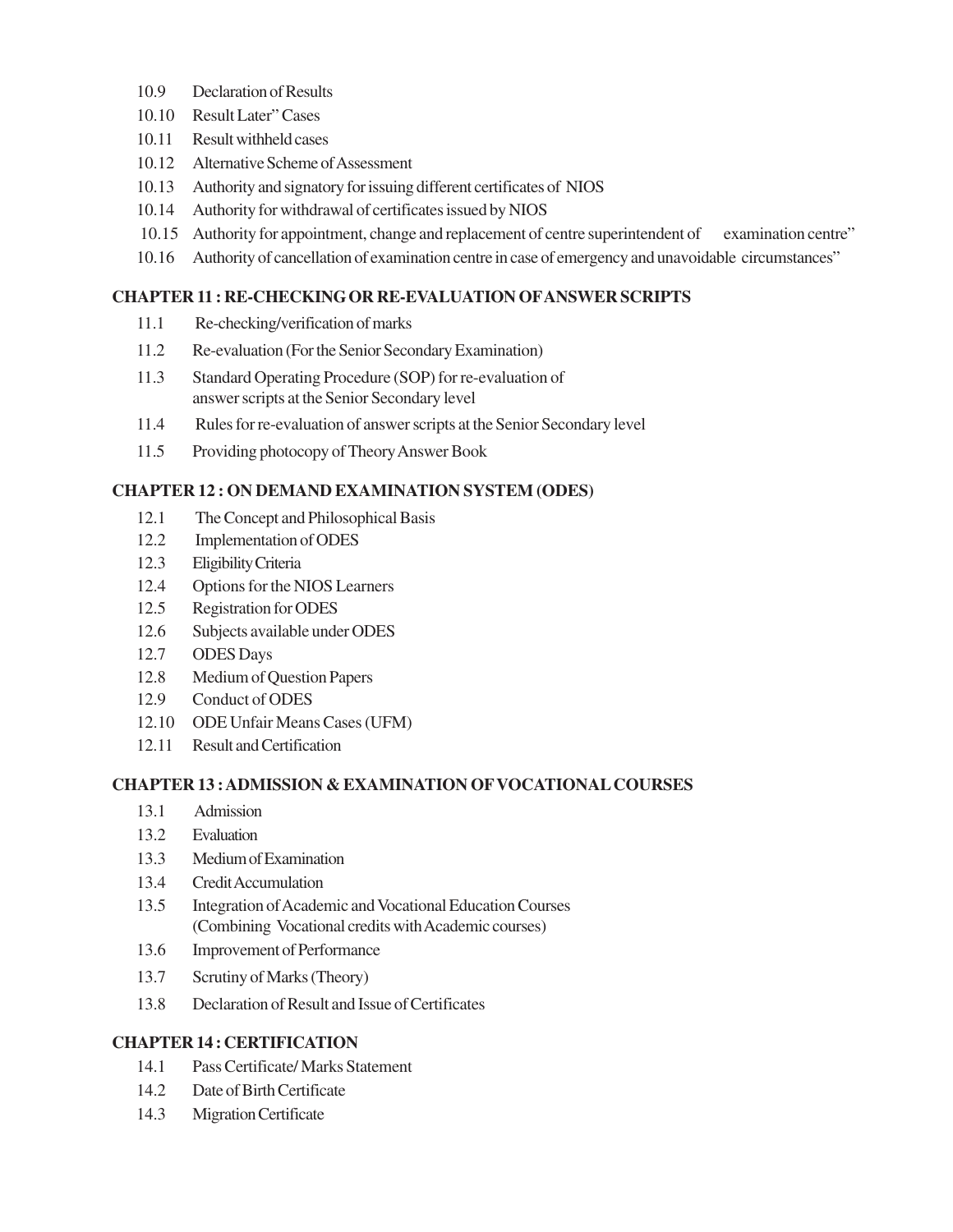- 14.4 Duplicate Result Documents and Certification
- 14.5 Change/ Corrections in Name
- 14.6 Change/Correction in Date of Birth
- 14.7 Issue of revised documents after passing in an additional subject
- 14.8 Removal of Unsuccessful subject from the Mark Statement

#### **CHAPTER 15 : EQUIVALENCE OF NIOS CERTIFICATE**

- 15.1 Equivalences of Examinations of National Institute of Open Schooling
- 15.2 Recognized board of School Education

#### **CHAPTER 16 : RETENTION AND DISPOSAL OF EXAMINATION MATERIAL**

#### **CHAPTER 17 : CONSTITUTIONS OF COMMITTEES**

- 17.1 Evaluation Committee
- 17.2 Moderation Committee
- 17.3 Unfair Means (UFM) Committee
- 17.4 Examination Centre Fixation Committee (ECFC)

#### **CHAPTER 18 : AMENDMENTS AND REVISION**

#### **CHAPTER 19: JURISDICTIONS**

#### **APPENDICES**

**The Appendices mentioned have not been actually appended with the documents. These documents are available on Internet as also published form. This documents are required to be referred as per need in the context of operational aspects of the Bye-laws Governing Examination and Certification**

- A. Guidelines for Centre Superintendent for Theory Examinations (Secondary/Senior Secondary)
- B. Guidelines for Centre Superintendent for Practical Examinations (Secondary/Senior Secondary)
- C Guidelines for Vocational Theory Examinations
- D. Guidelines for Vocational Practical Examinations
- E. Guidelines for Secrecy Work
- F. Guidelines for Spot Evaluation
- G. Guidelines for Establishment of Public Examination Centres for NIOS
- H. SOP for dealing with UFM/Mass Copying cases
- I. SOP for On Demand Examinations
- J. Guidelines and SOP for implmentation of Open Basic Education Programme
- k. Guidelines for Objective Alternative Assessment Criteria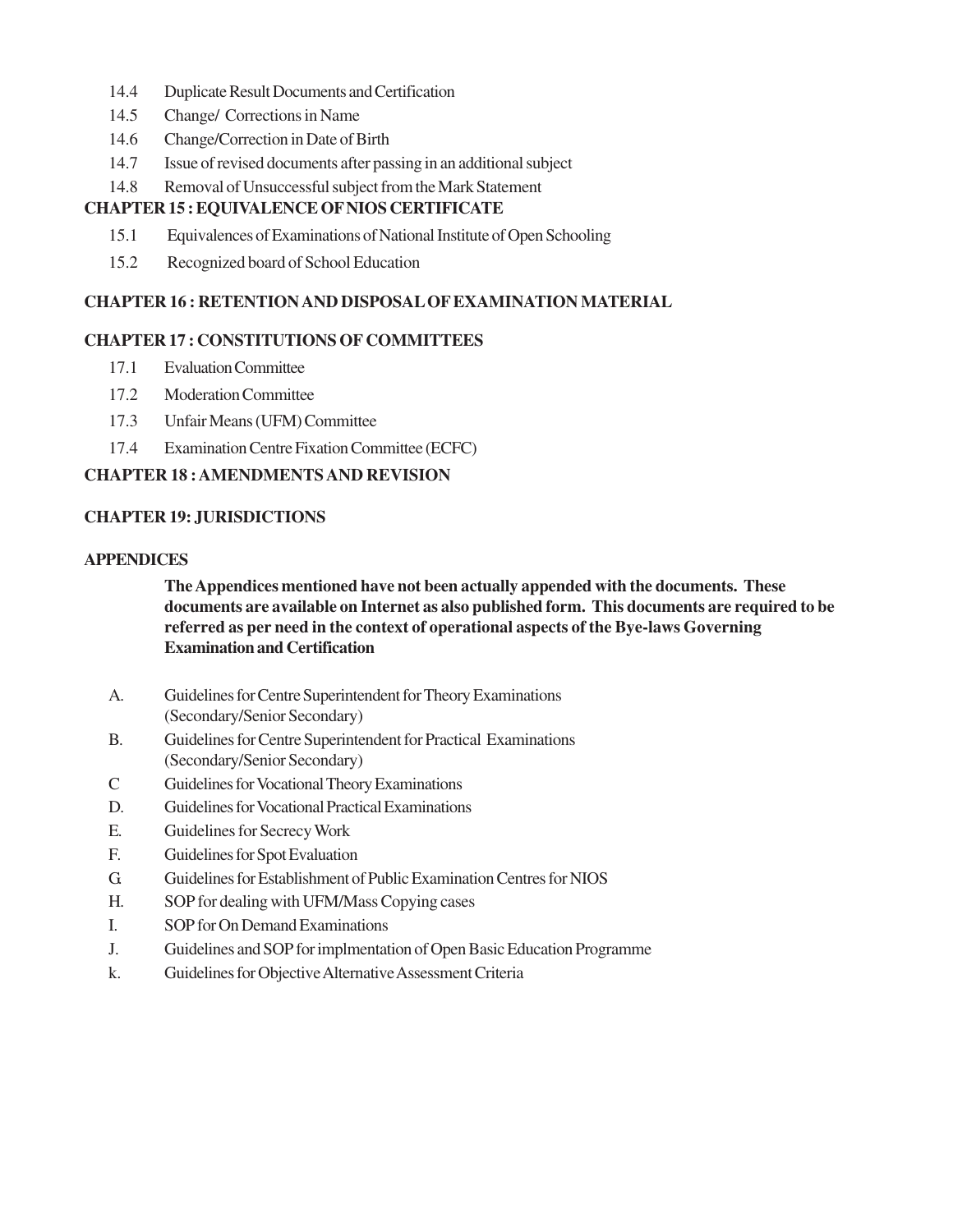# **ABBREVIATIONS**

| 1.  | AI              |                      | Academic Accredited Institution accredited with NIOS                              |
|-----|-----------------|----------------------|-----------------------------------------------------------------------------------|
| 2.  | AVI             | ÷                    | Accredited Vocational Institutions of NIOS                                        |
| 3.  | AAs             |                      | Accredited Agencies with NIOS for Conduct of Open Basic Education Programme       |
| 4.  | <b>CBC</b>      | ÷                    | Capacity Building Cell of NIOS                                                    |
| 5.  | <b>CBSE</b>     | ÷                    | Central Board of Secondary Education                                              |
| 6.  | <b>CGAI</b>     | ÷                    | Central Government Organization Schools and AI                                    |
| 7.  | <b>CGDS</b>     | $\sim 10$            | Central Government Organization and Defense Sector Schools                        |
| 8.  | <b>CSO</b>      | $\ddot{\phantom{a}}$ | Chief Secrecy Officer                                                             |
| 9.  | <b>ECFC</b>     | ÷                    | <b>Examination Centre Fixation Committee</b>                                      |
| 10. | <b>GDC</b>      | $\ddot{\phantom{a}}$ | Government Degree College                                                         |
| 11. | GADC :          |                      | Government Aided Degree College                                                   |
| 12. | <b>ICSE</b>     | ÷                    | Indian Certificate School Examination                                             |
| 13. | <b>IDC</b>      | ÷                    | <b>Independent Degree/ Technical Colleges</b>                                     |
|     | 14. KV          | $\ddot{\phantom{a}}$ | Kendriya Vidyalaya                                                                |
| 15. | <b>NIOS</b>     | $\ddot{\phantom{a}}$ | National Institute of Open School                                                 |
| 16. | NV              | ÷                    | Navodaya Vidyalaya                                                                |
| 17. | <b>OBE</b>      | $\ddot{\phantom{a}}$ | Open Basic Education Program of NIOS                                              |
| 18. | ODE             | ÷                    | On Demand Examination of NIOS                                                     |
| 19. | <b>OSD</b>      | ÷                    | Officer on Special Duty                                                           |
| 20. | RL              | $\ddot{\cdot}$       | <b>Result Letter</b>                                                              |
| 21. | <b>SGAS</b>     | $\sim$ 1.            | <b>State Government Aided School</b>                                              |
| 22. | <b>SGIS</b>     | ÷                    | State Government Independent Schools/ Inter Junior College                        |
| 23. | SO <sub>1</sub> |                      | Secrecy Officer                                                                   |
| 24. | SOP             |                      | <b>Standard Operating Procedure</b>                                               |
| 25. | <b>SAIED</b>    | $\ddot{\cdot}$       | Special Accredited Institution for Education of Disadvantaged                     |
| 26. | <b>TOC</b>      | ÷                    | Transfer of Credit                                                                |
| 27. | <b>TMA</b>      | ÷                    | <b>Tutor Mark Assignment</b>                                                      |
| 28. | <b>UFM</b>      |                      | Unfair Means Committee for dealing with malpractice reported in NIOS Examinations |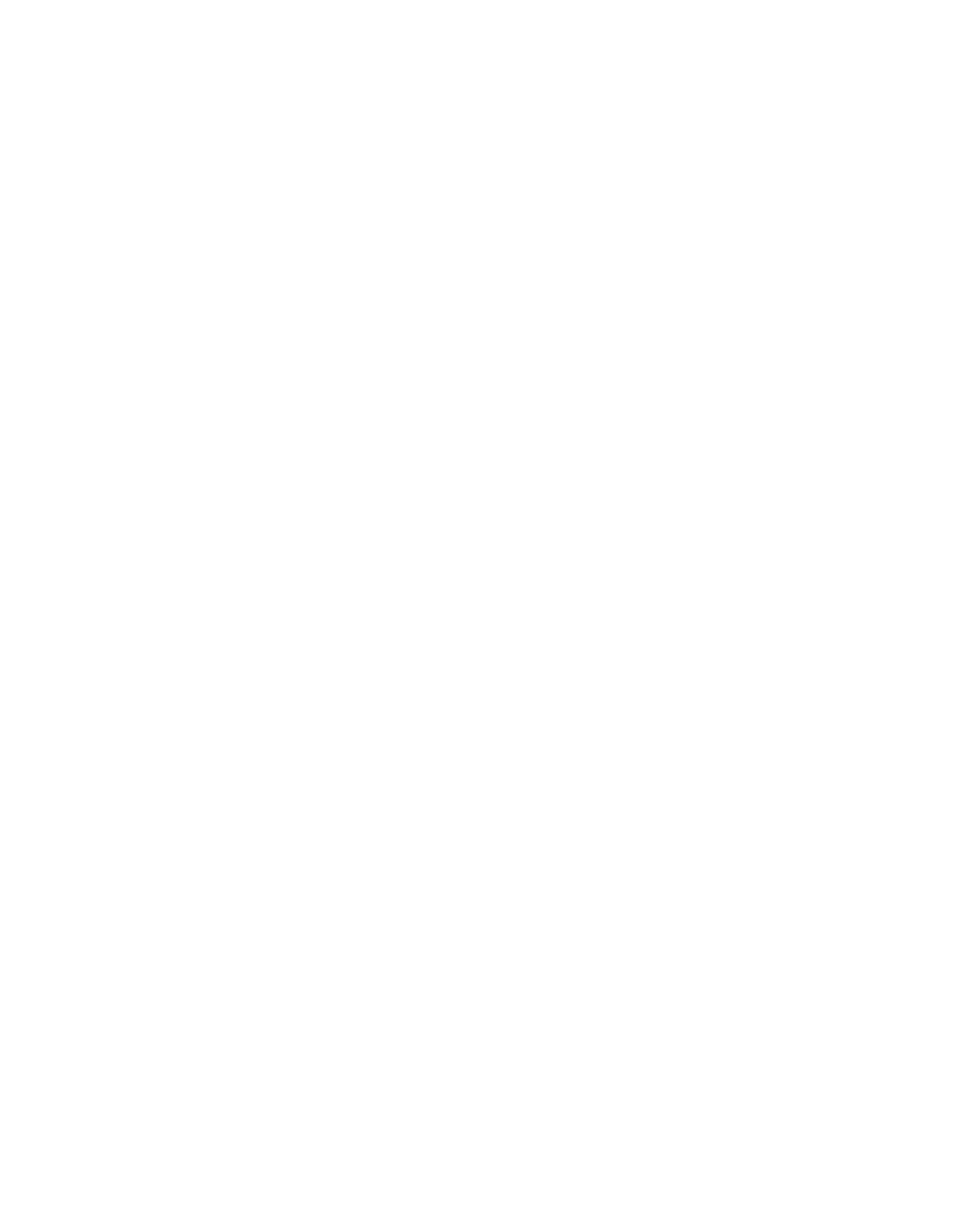# **DEFINITIONS**

#### 1.1 **SHORT TITLE**

These Bye-laws shall be called the "Bye-Laws of the National Institute of Open Schooling Governing Examinations and Certification".

These Bye-Laws shall came into force from the date as may be fixed/approved by the Executive Board (EB) of the National Institute of Open Schooling.

#### 1.2 **DEFINITIONS**

In these Bye-Laws, unless the context otherwise requires:

- (i) 'NIOS' means 'National Institute of Open Schooling'.
- (ii) 'Government' means 'Government of India'.
- (iii) 'Examinations' mean 'Examinations conducted by NIOS'.
- (iv) 'Examination Committee' means 'Examination Committee of the NIOS'.
- (v) 'Rules' mean 'Rules as framed by NIOS from time to time.'
- (vi) 'Chairperson' means the 'Chairperson of the NIOS'.
- (vii) 'Secretary' means the 'Secretary of NIOS'.
- (viii) 'Director (Academic)' means 'Director (Academic) of NIOS'.
- (ix) 'Director (Evaluation)' means 'Director (Evaluation) of NIOS'.
- (x) 'Director (Student Support Services)' means 'Director (Student Support Services)' of NIOS.
- (xi) 'Director (Vocational Education)' means 'Director (Vocational Education) of NIOS'.
- (xii) 'Committee of Courses' means 'Committee of Courses' of NIOS'.
- (xiii) "CBC" means Capacity Building Cell of NIOS.
- (xiv) "OBE" means Open Basic Education Programme of NIOS.
- (xv) 'Unfair Means Committee' means the committee dealing with malpractices reported in NIOS Examinations. It recommends, penalty thereof as per rules.
- (xvi) 'Evaluation Committee' means the committee dealing with policy matters and other matters related to the Examinations of NIOS.
- (xvii) 'AI' (Accredited Institution) means a School/College/University/NGO or any other educational institution accredited by with NIOS as an Accredited Institution.
- (xviii) 'AVI' (Accredited Vocational Institutions) means an Institution/ NGO/ Registered Society accredited by NIOS for conduct of the Vocational Education Programme as an Accredited Vocational Institution.
- (xix) AA (Accredited Agency) means an Institution/ NGO/ Registered Society accredited by NIOS for conduct of the Open Basic Education (OBE) Programme up to Class-VIII level course.
- (xx) SAIED means an Institution/ NGO/ Registered Society accredited by NIOS to act as Study Centre for learners with special needs known as Special Accredited Institution for Education of Disadvantaged.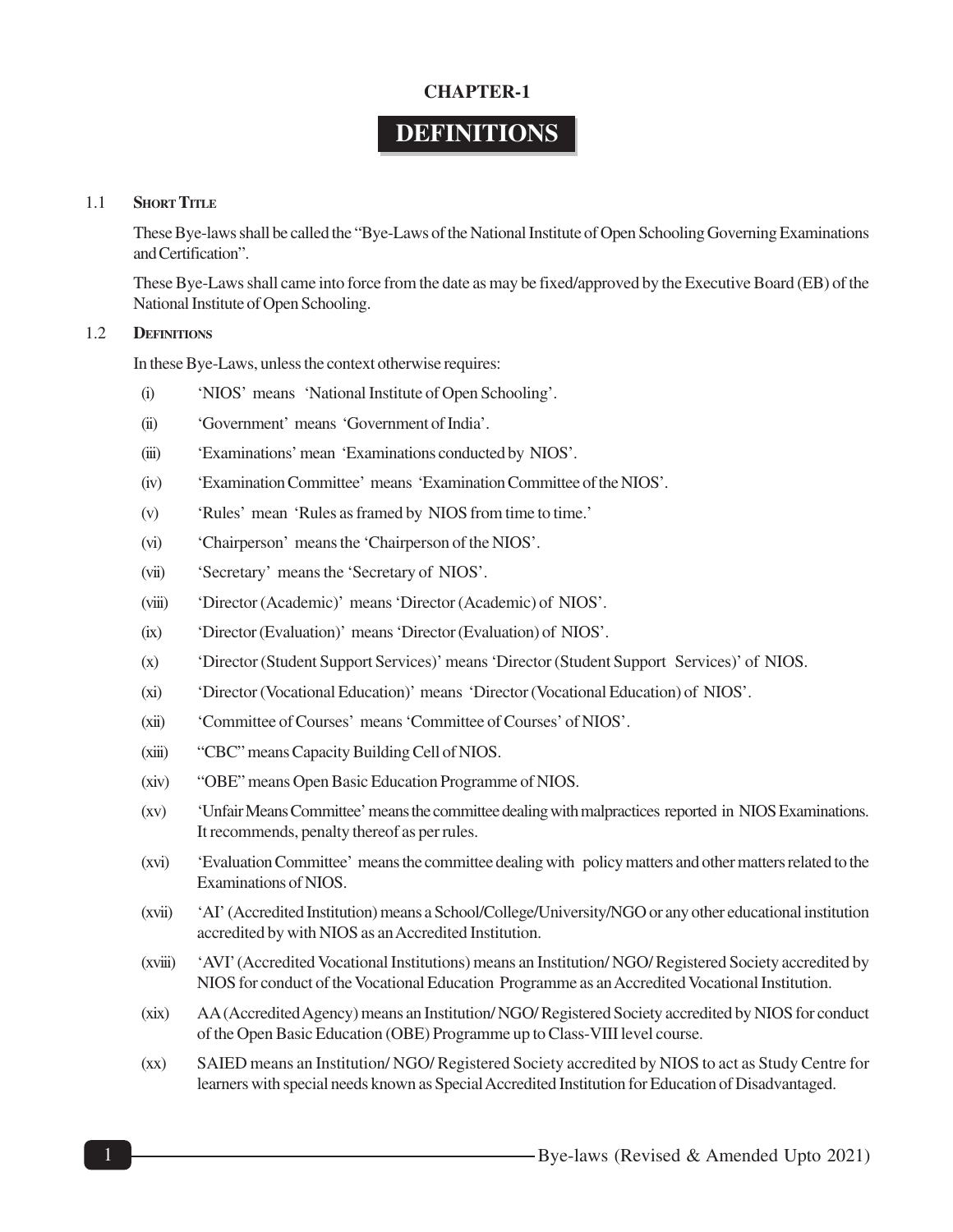- (xxi) 'Mark Statement Cum Certificate means statement of Marks cum- Certificate issued by the NIOS.
- (xxii) 'Migration Certificate' means certificate issued by NIOS to a learner on successful completion of the Secondary and the Senior Secondary Certificate Examinations of NIOS for seeking admission for next level/higher education.
- (xxiii) 'Prospectus' means the booklet containing details of instructions, and the rules for Admissions and Examinations for the particular year.
- (xxiv) 'Near Relation' includes wife/husband, sons, daughters and members of their family, nephews, nieces, similar relationship of wife/husband.
- (xxv) 'Regional Centre' means 'Regional Centre' of NIOS.
- (xxvi) 'On Demand Examination System (ODES)' means an Examination system under which learners can appear in the examination of NIOS as per their wish subject to availability of seats.
- (xxvii) 'Transfer of Credit (TOC)' means the credit of the pass subject facility provided by NIOS to the Ex-Secondary/Senior Secondary learners of NIOS and to the learners from other recognized Boards of School Education as per provision made by NIOS.
- (xxviii) Words importing the singular number also include plural number and vice-versa; words importing the masculine gender also include the feminine gender.

#### 1.3 **INTERPRETATION**

The decision of the Chairperson NIOS shall be final on any question as to the interpretation of any provision of these Examination Bye-laws.

#### 1.4 **JURISDICTION TO FILE SUITS**

The legal jurisdiction for the suits to be filed against NIOS on matters concerning these bye laws shall be the courts of the Gautam Budh Nagar, NOIDA, Uttar Pradesh.

The Secretary, NIOS shall be the legal person /authority in whose name the National Institute of Open Schooling may sue and be sued.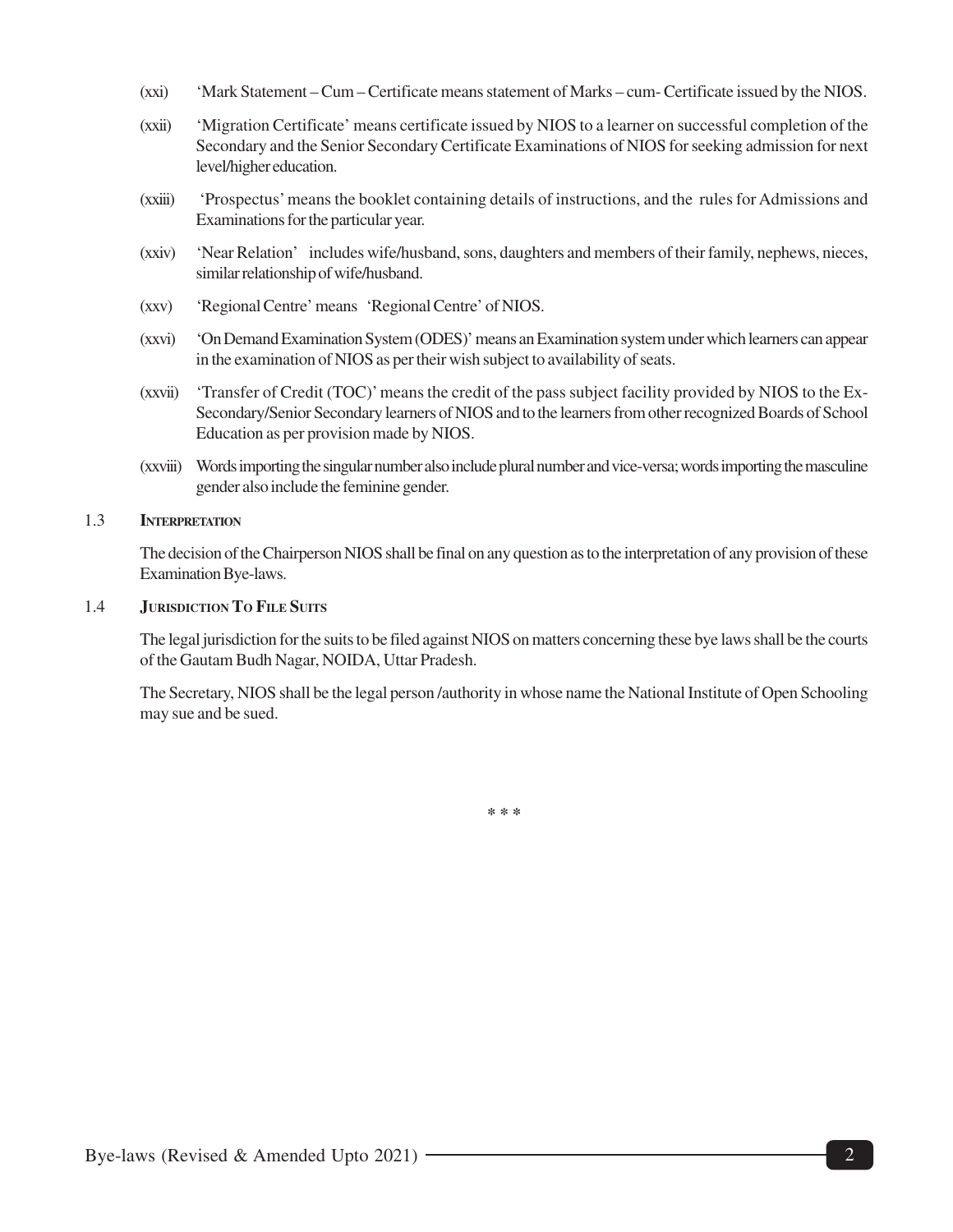# EXAMINATIONS CONDUCTED BY NIOS

#### **2.1 EXAMINATIONS CONDUCTED BY NIOS**

The following Examinations are conducted by the National Institute of Open Schooling (NIOS).

|                         | S.No Name of the Examination                                                                                                                                                      | <b>First Examination</b>                                                                                                                                                                      | <b>Second Examination</b>                                                                                                                                                                                                        |
|-------------------------|-----------------------------------------------------------------------------------------------------------------------------------------------------------------------------------|-----------------------------------------------------------------------------------------------------------------------------------------------------------------------------------------------|----------------------------------------------------------------------------------------------------------------------------------------------------------------------------------------------------------------------------------|
| $\mathbf{i}$ .          | Secondary School<br>Certificate Examination                                                                                                                                       | March-April                                                                                                                                                                                   | September-October                                                                                                                                                                                                                |
| $\ddot{\rm{11}}$        | Senior Secondary School<br><b>Certificate Examination</b>                                                                                                                         | March-April                                                                                                                                                                                   | September-October                                                                                                                                                                                                                |
| $\overline{\text{iii}}$ | <b>Vocational Education Courses</b><br>Examination (including examinations<br>for different projects)                                                                             | April-May                                                                                                                                                                                     | October-November                                                                                                                                                                                                                 |
| iv                      | On Demand Examination (ODE)<br>(Any day as per the demand<br>of learner subject<br>to availability of seats)                                                                      | Appeared in the<br>examinations during 1st April<br>to 30 <sup>th</sup> September will be treated<br>as April/May session of the<br>Public Examination of the same<br>year for certification. | Appeared in the<br>examinations during 1 <sup>st</sup> October<br>to 31 <sup>st</sup> March will be<br>treated as October/November<br>session of the Public<br>Examination of the same year/<br>previous year for certification. |
|                         |                                                                                                                                                                                   | The month of ODE shall be<br>mentioned in the result<br>documents.                                                                                                                            | The month of the ODE shall be<br>mentioned in the result<br>documents.                                                                                                                                                           |
| $\mathbf{V}$            | Open Basic Education (OBE)<br>Examination                                                                                                                                         | As decided by NIOS from<br>time to time.                                                                                                                                                      | As decided by NIOS from<br>time to time.                                                                                                                                                                                         |
| $\dot{M}$               | Examinations under various Projects<br>(As per the Memorandum of<br>understanding (MoU) with the<br>concerned Ministry of the Government<br>of India or with the concerned state) | As decided by the<br>Director (Evaluation), NIOS.                                                                                                                                             | As decided by the<br>Director (Evaluation), NIOS.                                                                                                                                                                                |

NIOS may also conduct other examination upto the Senior Secondary level or equivalent and/or the examinations as may be assigned to it from time to time by Competent Authorities.

**NOTE:** The period of commencement of Examinations as indicated above is only suggestive. The Examinations shall actually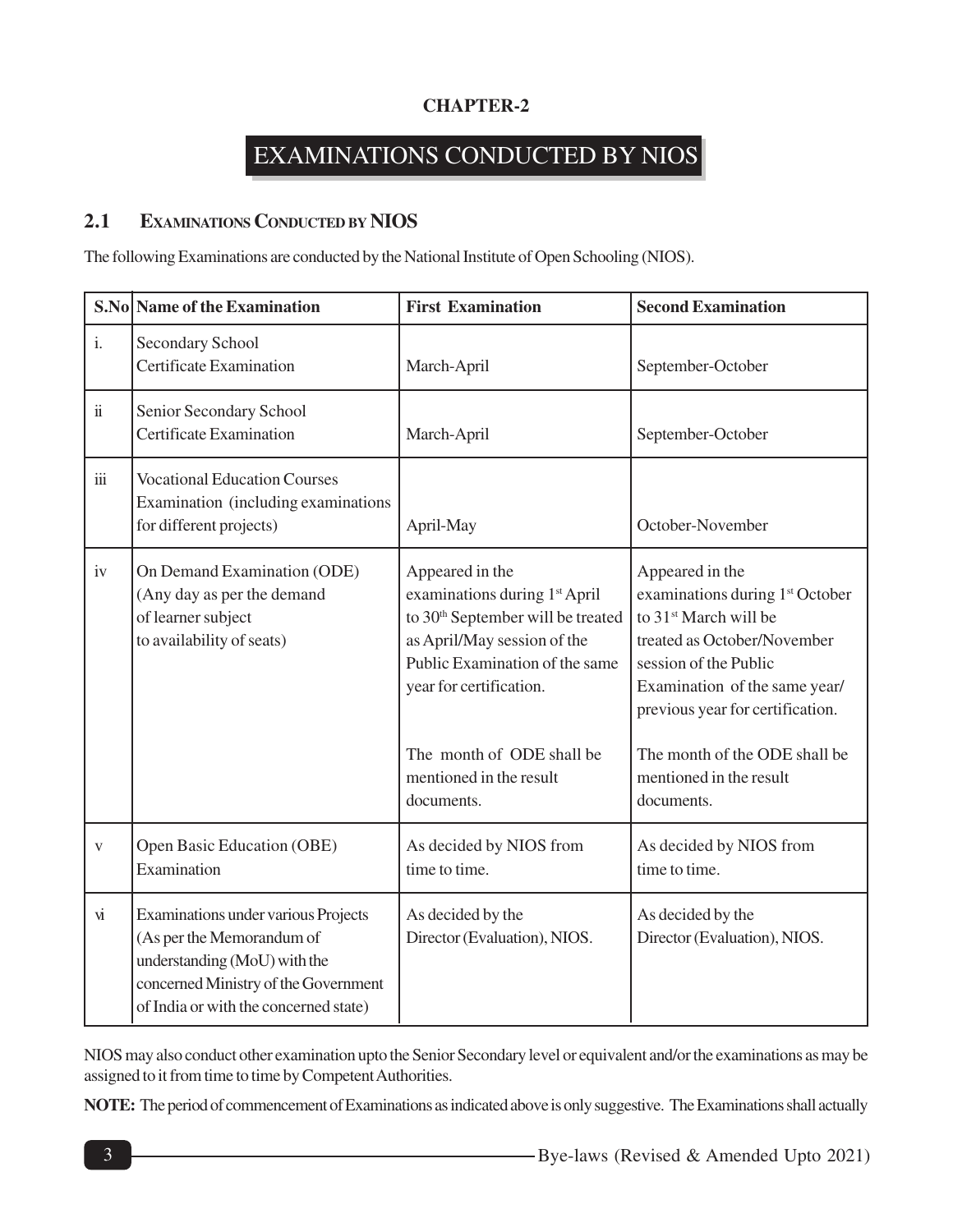be held on such dates and time and at such centres as may be determined by the Director (Evaluation), NIOS every year for each examination.

#### **2.2 Mode of conduct of Examination**

The examinations are conducted in face-to-face mode at the identified Examination Centres under supervision of the Examination Centre Superintendants and invigilators in a proctored mode. The registered learners for a particular examination are allocated at the identified Examination Centre and are issued online Hall Tickets for entry to the examination.

However, under unavoidable circumstances, NIOS may decide for Artificial Intelligence (AI) based Remote Proctored Online Examination. The learners can attempt **Online Examination** from home/ anywhere or from NIOS identified Online Examination Centres through any smart device (Desktop, Laptop, Tablets, Smart Phones etc.) as per the detailed Guidelines prepared by NIOS for the Online Examination. There may be a Mobile App for the Online Assessment.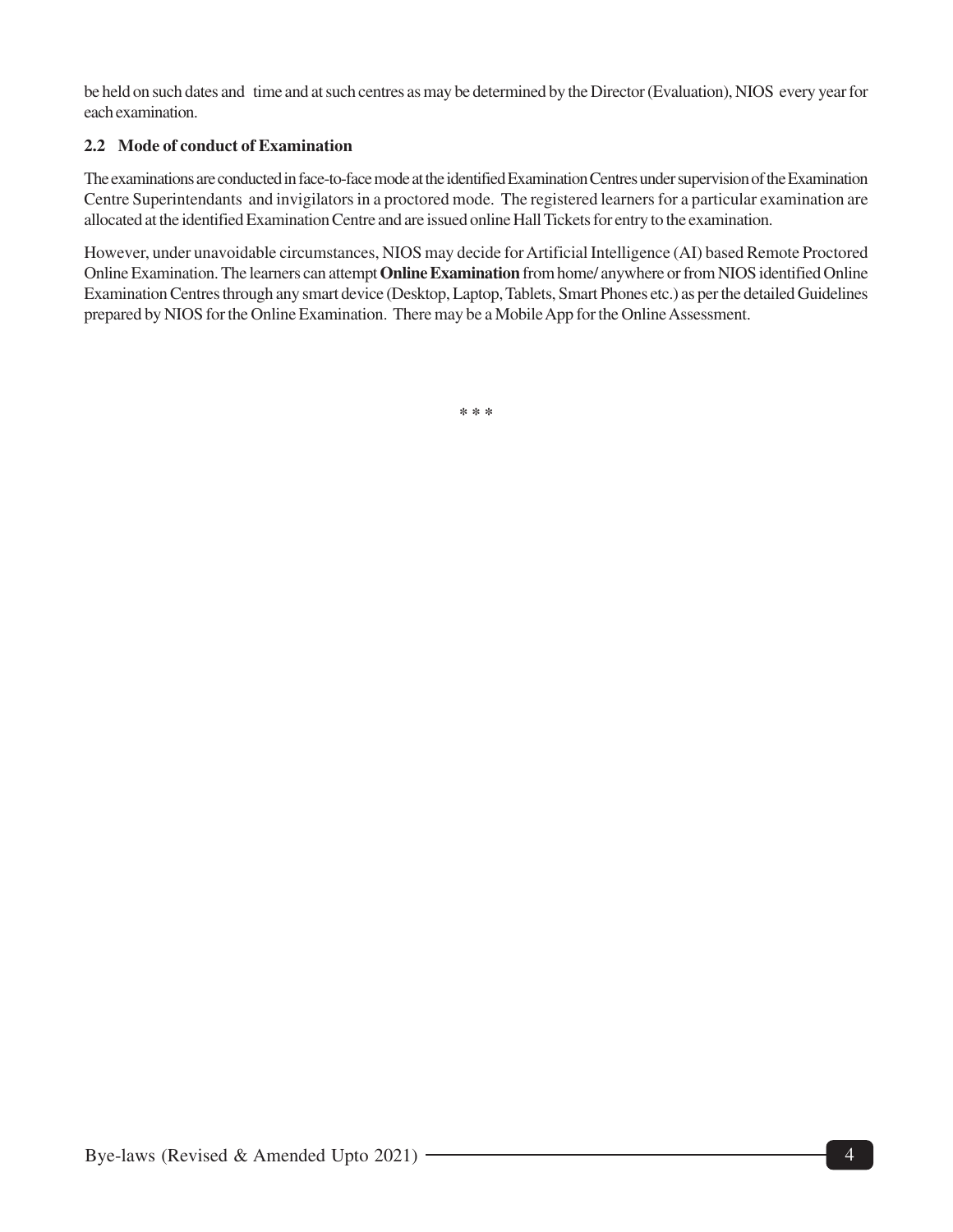# **SCHEME OF EXAMINATIONS**

#### **3.1 PUBLIC EXAMINATIONS**

- (i) After enrolment and confirmation of admission, learners admitted to the Secondary and the Senior Secondary Education courses will have to pursue a course of study for an academic session (unless otherwise specified) to be eligible to appear for the Public Examination.
- (ii) For every Examination, a learner must register himself/herself online by filling the Examination Form, or as per modes provided by NIOS, and deposit the requisite examination fee as fixed by NIOS from time to time, indicating the subjects for the Examination. Registration for the Examination and for payment of Examination fee within the due date is an essential condition for making the learner eligible to appear at each succeeding Examination of NIOS. Online registration process will be available on the official website of NIOS www.nios.ac.in.
- (iii) The Examination fee ("including late fee", if applicable) will not be accepted under any circumstances after the last date of examination fee submission as fixed by NIOS.
- (iv) The Examination fee once paid for the Examination will not be refunded or adjusted for future Examinations under any circumstances.
- (v) The learners shall be informed about allotment of Examination Centres and date of Examination through the Examination Hall Ticket to be made available on the Student Portal/ SMS on his/her Mobile No. Learners can also seek information about their Examination Centres from the concerned Regional Centre website as well as from the official websites of NIOS www.nios.ac.in . The learner shall download the Hall Ticket/ Intimation Letter from their dashboard on the NIOS Website (www.nios.ac.in).
- (vi) Only such learners whose names appear in the List of Learners supplied by NIOS to the Examination Centres or those who have taken written permission from the Regional Centre with the approval of competent authority of NIOS Headquarters will be allowed to appear at the allotted Examination Centre in the registered subjects. Other learners will not be allowed to appear in the Examination.

#### **3.2 SUBJECT WISE MAXIMUM MARKS AND, DURATION IN EXAMINATION**

The Scheme of Examination highlighting the number of papers, maximum marks and duration of examination for each subject is giving below.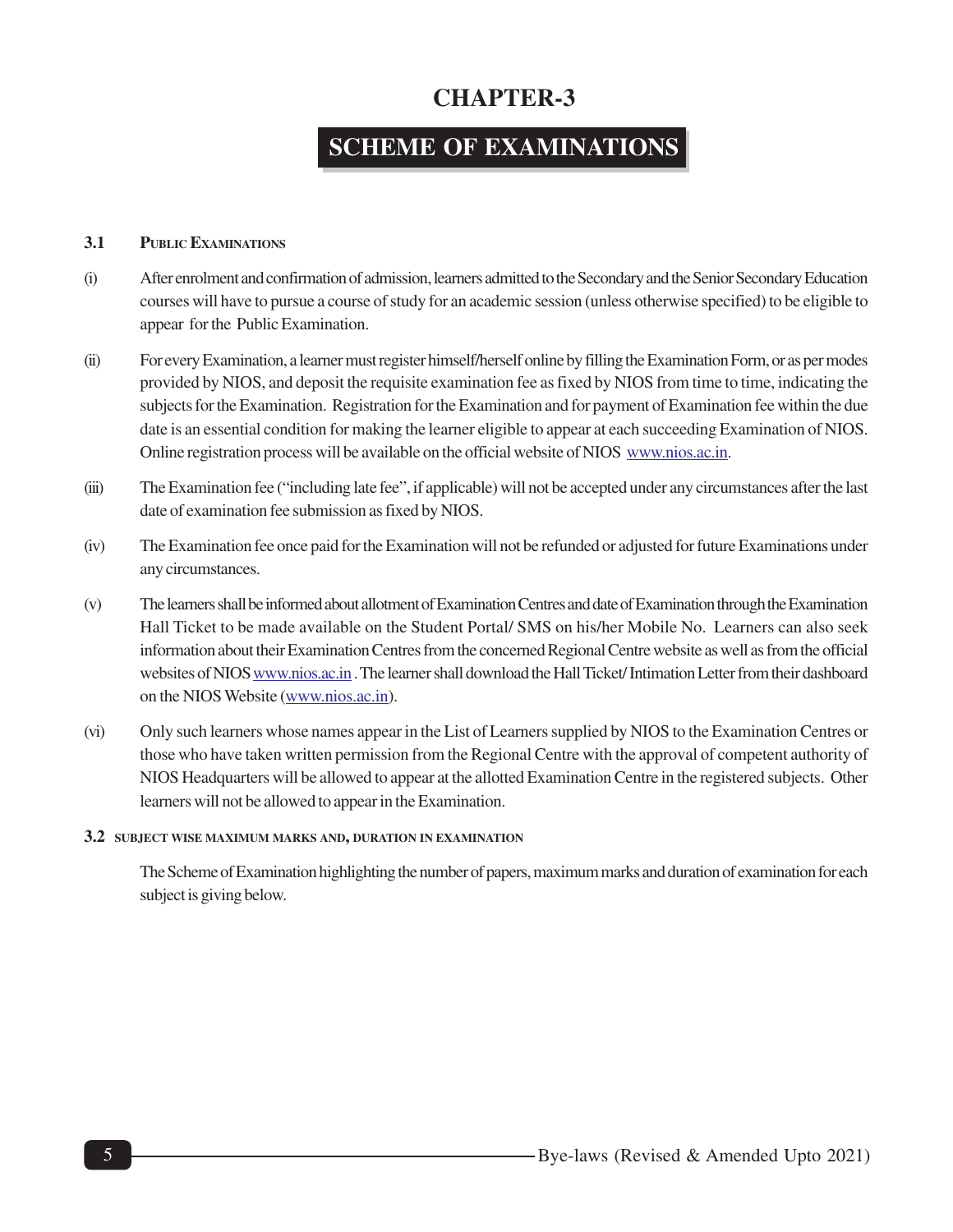| a)  | <b>Secondary Examination</b><br>S.No. Code<br><b>Subject</b><br>No. of<br>Max.<br><b>Duration</b> |                         |                                |               |              | b)<br>S.No.    | Code       | <b>Senior Secondary Examination</b><br><b>Subject</b> | No. of                                                           | Max.                                   | <b>Duration</b> |                              |
|-----|---------------------------------------------------------------------------------------------------|-------------------------|--------------------------------|---------------|--------------|----------------|------------|-------------------------------------------------------|------------------------------------------------------------------|----------------------------------------|-----------------|------------------------------|
|     |                                                                                                   |                         |                                | <b>Papers</b> | <b>Marks</b> | (hours)        |            |                                                       |                                                                  | Papers                                 | Marks           | (hours)                      |
|     | Group A                                                                                           |                         |                                |               |              |                | 1.         | <b>Group A</b><br>301                                 | Hindi                                                            | $\mathbf{1}$                           | 100             | 3                            |
| 1.  | 201                                                                                               | Hindi                   |                                | 1             | 100          | 3              | 2.         | 302                                                   | English                                                          | 1                                      | 100             | 3                            |
| 2.  | 202                                                                                               | English                 |                                | 1             | 100          | 3              | 3.         | 306                                                   | Urdu                                                             | $\overline{1}$                         | 100             | 3                            |
| 3.  | 206                                                                                               | Urdu                    |                                | 1             | 100          | 3              | 4.         | 309                                                   | Sanskrit                                                         | $\mathbf{1}$                           | 100             | 3                            |
| 4.  | 209                                                                                               | Sanskrit                |                                | 1             | 100          | 3              | 5.<br>6.   | 307<br>303                                            | Gujarati<br>Bengali                                              | 1<br>$\mathbf{1}$                      | 100<br>100      | 3<br>3                       |
| 5.  | 203                                                                                               | Bengali                 |                                | 1             | 100          | 3              | 7.         | 304                                                   | <b>Examination of</b><br>Tamil<br>these subjects                 | $\mathbf{1}$                           | 100             | 3                            |
| 6.  | 204                                                                                               | Marathi                 |                                | 1             | 100          | 3              | 8.         | 305                                                   | Odia<br>will be held on                                          | $\mathbf{1}$                           | 100             | 3                            |
| 7.  | 205                                                                                               | Telugu                  |                                | 1             | 100          | 3              | 9.         | 310                                                   | Punjabi<br>same day and time.                                    | $\mathbf{1}$                           | 100             | 3                            |
| 8.  | 207                                                                                               | Gujarati                |                                | 1             | 100          | 3              | 10.        | 341                                                   | Arabic                                                           | $\overline{1}$                         | 100             | 3                            |
| 9.  | 208                                                                                               | Kannada                 | <b>Examination of</b>          | 1             | 100          | 3              | 11.<br>12. | 342<br>343                                            | Persian<br>Malayalam                                             | $\overline{1}$<br>$\mathbf{1}$         | 100<br>100      | 3<br>3                       |
| 10. | 210                                                                                               | Punjabi                 | these subjects                 | 1             | 100          | 3              |            | Group                                                 | в                                                                |                                        |                 |                              |
| 11. | 228                                                                                               | Assamese                | will be held on                | $\mathbf{1}$  | 100          | 3              | 1.         | 311                                                   | Mathematics                                                      | $\mathbf{1}$                           | 100             | 3                            |
| 12. | 231                                                                                               | Nepali                  | same day and                   | $\mathbf{1}$  | 100          | 3              | 2.         | 321                                                   | Home Science                                                     | (Th)<br>$\mathbf{1}$                   | 80              | 3                            |
| 13. | 232                                                                                               | Malayalam               | time.                          | $\mathbf{1}$  | 100          | 3              |            |                                                       |                                                                  | (Pr)<br>$\mathbf{1}$                   | 20              | 3                            |
| 14. | 233                                                                                               | Odia                    |                                | 1             | 100          | 3              | 3.         | 316                                                   | Geography                                                        | (Th)<br>1                              | 80              | 3                            |
| 15. | 235                                                                                               |                         |                                | 1             | 100          | 3              | 4.         | 318                                                   | Economics                                                        | (Pr)<br>$\mathbf{1}$<br>$\overline{1}$ | 20<br>100       | 3<br>3                       |
|     |                                                                                                   | Arabic                  |                                |               |              |                | 5.         | 319                                                   | Commerce/Business Studies                                        | $\mathbf{1}$                           | 100             | 3                            |
| 16. | 236                                                                                               | Persian                 |                                | 1             | 100          | 3              | 6.         | 328                                                   | Psychology                                                       | $\mathbf{1}$                           | 100             | 3                            |
| 17. | 237                                                                                               | Tamil                   |                                | 1             | 100          | 3              | 7.         | 332                                                   | Painting                                                         | (Th)<br>1                              | 30              | 11/2                         |
| 18. | 238                                                                                               | Sindhi                  |                                | 1             | 100          | 3              |            |                                                       |                                                                  | (Pr)<br>3                              | 70              | 6                            |
|     | Group B                                                                                           |                         |                                |               |              |                | 8.         | 336                                                   | Data Entry Operations                                            | (Th)<br>$\mathbf{1}$                   | 40              | $\overline{c}$               |
| 1.  | 211                                                                                               | Mathematics             | (Th)                           | $\mathbf{1}$  | 85           | $2\frac{1}{2}$ | 9.         | 376                                                   | Early Childhood Care                                             | (Pr)<br>$\mathbf{1}$                   | 60              | $\overline{c}$               |
|     |                                                                                                   |                         | (Pr)                           | $\mathbf{1}$  | 15           | 3              |            |                                                       | and Education                                                    | $\overline{1}$                         | 100             | 3                            |
|     |                                                                                                   |                         |                                |               |              |                | 10.        | 345                                                   | Veda Adhyan <sup>#</sup>                                         |                                        | 100             | 3                            |
| 2.  | 212                                                                                               | Science & Technology    | (Th)                           | $\mathbf{1}$  | 85           | $2\frac{1}{2}$ | 11.        | 346                                                   | Sanskrit Vyakarana <sup>®</sup>                                  | Indian<br>Knowledge;                   | 100             | 3                            |
|     |                                                                                                   |                         | (Pr)                           | 1             | 15           | 3              | 12.        | 347                                                   | Bharatiya Darshan#                                               | Tradition <sup>#</sup> $1$             | 100             | 3                            |
| З.  | 213                                                                                               | Social Science          |                                | $\mathbf{1}$  | 100          | 3              | 13.        | 348<br>Group C*                                       | Sanskrit Sahitya#                                                |                                        | 100             | 3                            |
| 4.  | 214                                                                                               | Economics               |                                | 1             | 100          | 3              | 14.        | 312                                                   | Physics                                                          | (Th)<br>$\mathbf{1}$                   | 80              | 3                            |
| 5.  | 215                                                                                               | <b>Business Studies</b> |                                | 1             | 100          | 3              |            |                                                       |                                                                  | (Pr)<br>$\overline{1}$                 | 20              | 3                            |
|     |                                                                                                   |                         |                                |               |              |                | 15.        | 315                                                   | History                                                          | $\overline{1}$                         | 100             | 3                            |
| 6.  | 216                                                                                               | Home Science            | (Th)                           | $\mathbf{1}$  | 85           | $2\frac{1}{2}$ | 16.        | 333                                                   | <b>Environmental Science</b>                                     | (Th)<br>$\overline{1}$                 | 80              | 3                            |
|     |                                                                                                   |                         | (Pr)                           | $\mathbf{1}$  | 15           | 3              | 17.        | 339                                                   | Library and Information                                          | (Pr)<br>1<br>(Th)<br>1                 | 20<br>80        | 3<br>3                       |
| 7.  | 222                                                                                               | Psychology              |                                | $\mathbf{1}$  | 100          | 3              |            |                                                       | Science                                                          | (Pr)<br>$\mathbf{1}$                   | 20              | 3                            |
| 8.  | 223                                                                                               |                         | Indian Culture and Heritage    | $\mathbf{1}$  | 100          | 3              |            | Group D*                                              |                                                                  |                                        |                 |                              |
|     |                                                                                                   |                         |                                |               |              |                | 18.        | 313                                                   | Chemistry                                                        | (Th)<br>$\overline{1}$                 | 80              | 3                            |
| 9.  | 224                                                                                               | Accountancy             |                                | $\mathbf{1}$  | 100          | 3              | 19.        | 317                                                   | <b>Political Science</b>                                         | (Pr)<br>$\mathbf{1}$<br>$\overline{1}$ | 20<br>100       | 3<br>3                       |
| 10. | 225                                                                                               | Painting                | (Th)                           | $\mathbf{1}$  | 30           | 11/2           | 20.        | 335                                                   | <b>Mass Communication</b>                                        | (Th)<br>$\mathbf{1}$                   | 80              |                              |
|     |                                                                                                   |                         | (Pr)                           | $\mathbf{1}$  | 70           | 3              |            |                                                       |                                                                  | (Pr)<br>$\mathbf{1}$                   | 20              | ვ<br>ვ                       |
|     |                                                                                                   |                         |                                |               |              |                | 21.        | 374                                                   | <b>Military Studies</b>                                          | $\mathbf{1}$                           | 100             | 3                            |
| 11. | 229                                                                                               |                         | Data Entry Operations (E) (Th) | $\mathbf{1}$  | 40           | 2              |            | Group E*                                              |                                                                  |                                        |                 | 3                            |
|     |                                                                                                   |                         | (Pr)                           | $\mathbf{1}$  | 60           | 2              | 22.        | 314                                                   | Biology                                                          | (Th)<br>1<br>(Pr)<br>$\mathbf{1}$      | 80<br>20        | 3                            |
| 12. | 242                                                                                               | Hindustani Sangeet      | (Th)                           | $\mathbf{1}$  | 40           | 2              | 23.        | 320                                                   | Accountancy                                                      | $\mathbf{1}$                           | 100             | 3                            |
|     |                                                                                                   |                         | (Pr)                           | $\mathbf{1}$  | 60           | 2              | 24.        | 338                                                   | Introduction to Law                                              | $\mathbf{1}$                           | 100             | 3                            |
| 13. | 243                                                                                               | Carnatic Sangeet        | (Th)                           | $\mathbf{1}$  | 40           | $\overline{c}$ | 25.        | 375                                                   | Military History                                                 | $\overline{1}$                         | 100             | 3                            |
|     |                                                                                                   |                         | (Pr)                           | $\mathbf{1}$  | 60           | 2              |            | Group F*                                              |                                                                  |                                        |                 |                              |
|     |                                                                                                   |                         |                                |               |              | 3              | 26.        | 330                                                   | Computer Science                                                 | (Th)<br>1<br>(Pr)<br>$\mathbf{1}$      | 60<br>40        | 3<br>$\overline{\mathbf{c}}$ |
| 14. | 245                                                                                               | Veda Adhyan#            | Indian                         | 1             | 100          |                | 27.        | 331                                                   | Sociology                                                        | 1                                      | 100             | 3                            |
| 15. | 246                                                                                               | Sanskrit Vyakarana#     | <b>Knowledge</b>               | 1             | 100          | 3              | 28.        | 337                                                   | Tourism                                                          | 1                                      | 100             | 3                            |
| 16. | 247                                                                                               | Bharatiya Darshan#      | <b>Tradition®</b>              | $\mathbf{1}$  | 100          | 3              | 29.        | 373                                                   | Physical Education                                               | (Th)<br>$\overline{1}$                 | 70              | 3                            |
| 17. | 248                                                                                               | Sanskrit Sahitya#       |                                | 1             | 100          | 3              |            |                                                       | and Yog                                                          | (Pr)<br>1                              | 30              | 3                            |
| 18. | 249                                                                                               | Entrepreneurship        |                                | $\mathbf{1}$  | 100          | 3              |            |                                                       | Examination of these subjects will be held on same day and time. |                                        |                 |                              |

Note: This table should be referred from the Current Academic Prospectus.

#### **3.3 PASS CRITERIA**

#### **3.3.1 SECONDARY EDUCATION COURSE**

- (i) To pass in a subject a learner must secure a minimum of  $33\%$  marks in aggregate including TMA as well as  $33\%$ marks (Theory plus Practical wherever applicable) excluding Tutor Marks Assignment (TMA) marks in the Examination.
- (ii) For the Secondary Education certification, a learner must pass in five subjects including at least one language but not more than two languages.

#### **3.3.2 SENIOR SECONDARY EDUCATION COURSE**

(i) To pass in a subject, a learner must secure a minimum of 33% marks in aggregate including TMA as well as a minimum of 33% marks separately in the Theory and Practical excluding TMA marks of the Examination .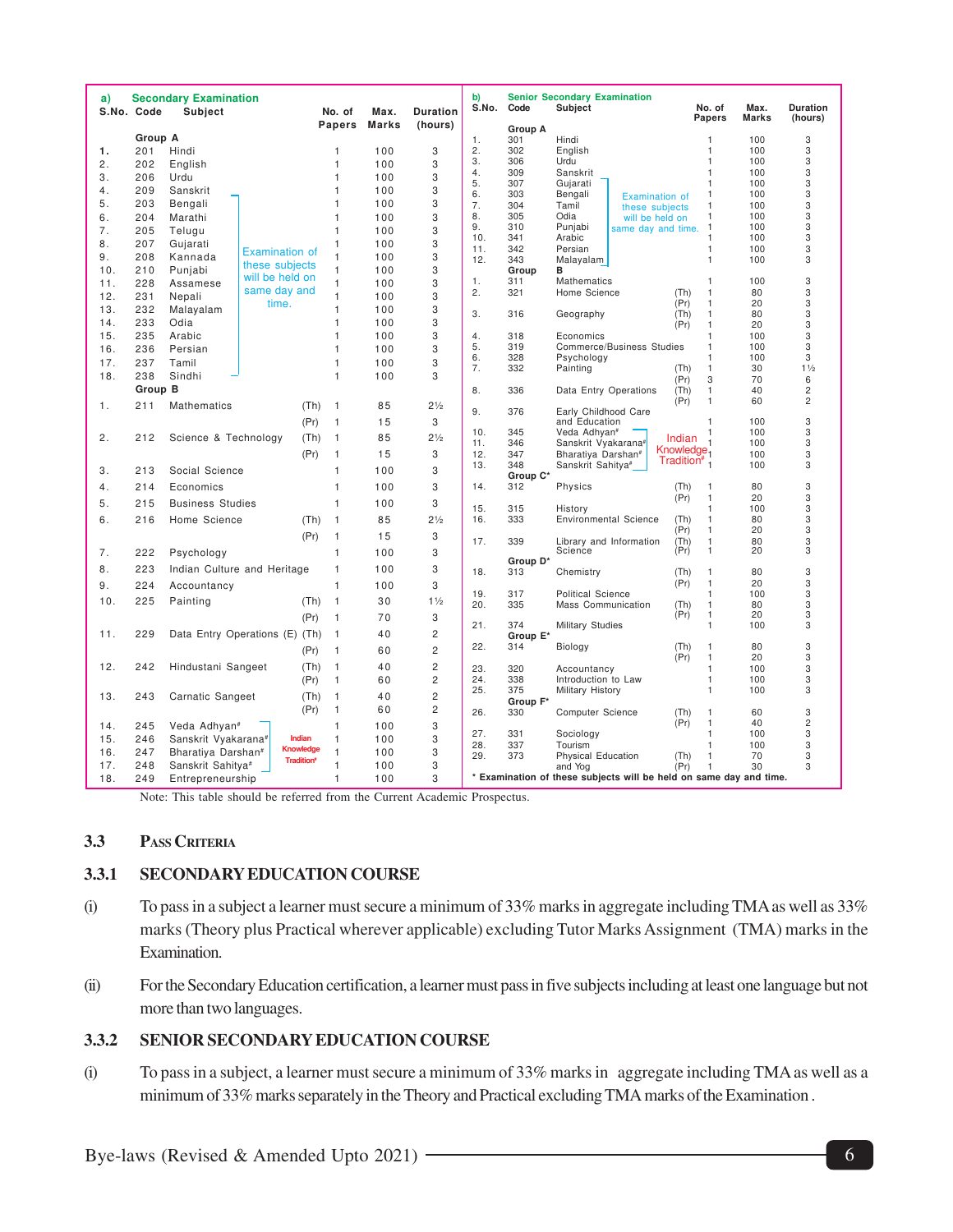(ii) For the Senior Secondary Education certification, a learner must pass in five subjects including at least one Language but not more than two Languages. For the purpose of certification at the Senior Secondary level, two year gap is mandatory from the year of passing the Secondary Examination.

#### **3.3.3 VOCATIONAL EDUCATION COURSES**

NIOS offers several Vocational Education Courses in different trades and the Pass Criteria is specific to each trade. The pass Criteria may be referred from the Prospectus of the Vocational Education Course of the current academic year.

#### **3.4 CERTIFICATION CRITERIA**

| <b>Course</b>                                                                        | Pass Criteria in a Subject                                                                                                                                                                              | <b>Certification Criteria</b>                                                                                                                |
|--------------------------------------------------------------------------------------|---------------------------------------------------------------------------------------------------------------------------------------------------------------------------------------------------------|----------------------------------------------------------------------------------------------------------------------------------------------|
| Secondary Education Course (Class X)                                                 | A minimum of 33% marks in the aggregate<br>including TMA as well as 33% marks (Theory plus<br>Practical wherever applicable) in the Public<br>Examination excluding Tutor Marks Assignment<br>$(TMA)$ . | Pass in 5 subjects including at least one<br>but not more than two languages.                                                                |
| Senior Secondary Education Course<br>(Class XII)                                     | A minimum of 33% marks in the aggregate<br>including TMA as well as minimum of 33% marks<br>separately in Theory and Practical of the<br>Examination excluding marks scored in TMA.                     | Pass in 5 subjects including at least one<br>but not more than two languages.                                                                |
| Secondary and Sr. Secondary Education<br>for ITI Learners                            | A minimum of 33% marks in the aggregate (Theory<br>plus Practical wherever applicable) in the Public<br>Examination.                                                                                    | Refer the prospectus of Academic/<br>Vocational Education course or the<br>notification in this regard.                                      |
| Secondary / Sr. Secondary Education in<br>the Indian Knowledge & Traditions<br>(IKT) | A minimum of 33% marks in the aggregate (Theory<br>plus Practical wherever applicable) in the Public<br>Examination.                                                                                    | Pass in 4 subjects of IKT alongwith<br>Sanskrit Language subject at the<br>Secondary/Senior Secondary level.                                 |
| Secondary and Sr. Secondary Education<br>in the Vocational Education                 | A minimum of 33% marks in the aggregate (Theory<br>plus Practical wherever applicable) in the Public<br>Examination.                                                                                    | Pass in 3/4 subjects from the relevant<br>Vocational Education trade and one<br>Academic Subject, wherever applicable,<br>with one language. |
| <b>Vocational Education Courses</b>                                                  | Pass in all the components, i.e. Theory, Practical<br>and Internal, separately                                                                                                                          | Refer the latest Vocational Education<br>Prospectus                                                                                          |
| Open Basic Education (OBE)                                                           | Referred the latest OBE Programme Guidelines                                                                                                                                                            | Refer the latest OBE Programme<br>guidelines.                                                                                                |
| Any other Project                                                                    | As per notifications issued by the competent<br>authorities                                                                                                                                             | As per notifications issued by the<br>competent authorities                                                                                  |

#### **3.5 ELIGIBILITY FOR HIGHER STUDIES**

Award of a Certificate to a learner by NIOS does not make him/her automatically eligible for admission to the next level of education, whether in the formal education or in Open and Distance Learning mode of education course. This will depend on the learner fulfilling the eligibility conditions laid down by the concerned Institution/Board/University. Hence, learners must exercise discretion in choice of subjects and the number of subjects they choose. For example, a University may insist on passing in a particular subject for eligibility in a particular course. The learner must offer and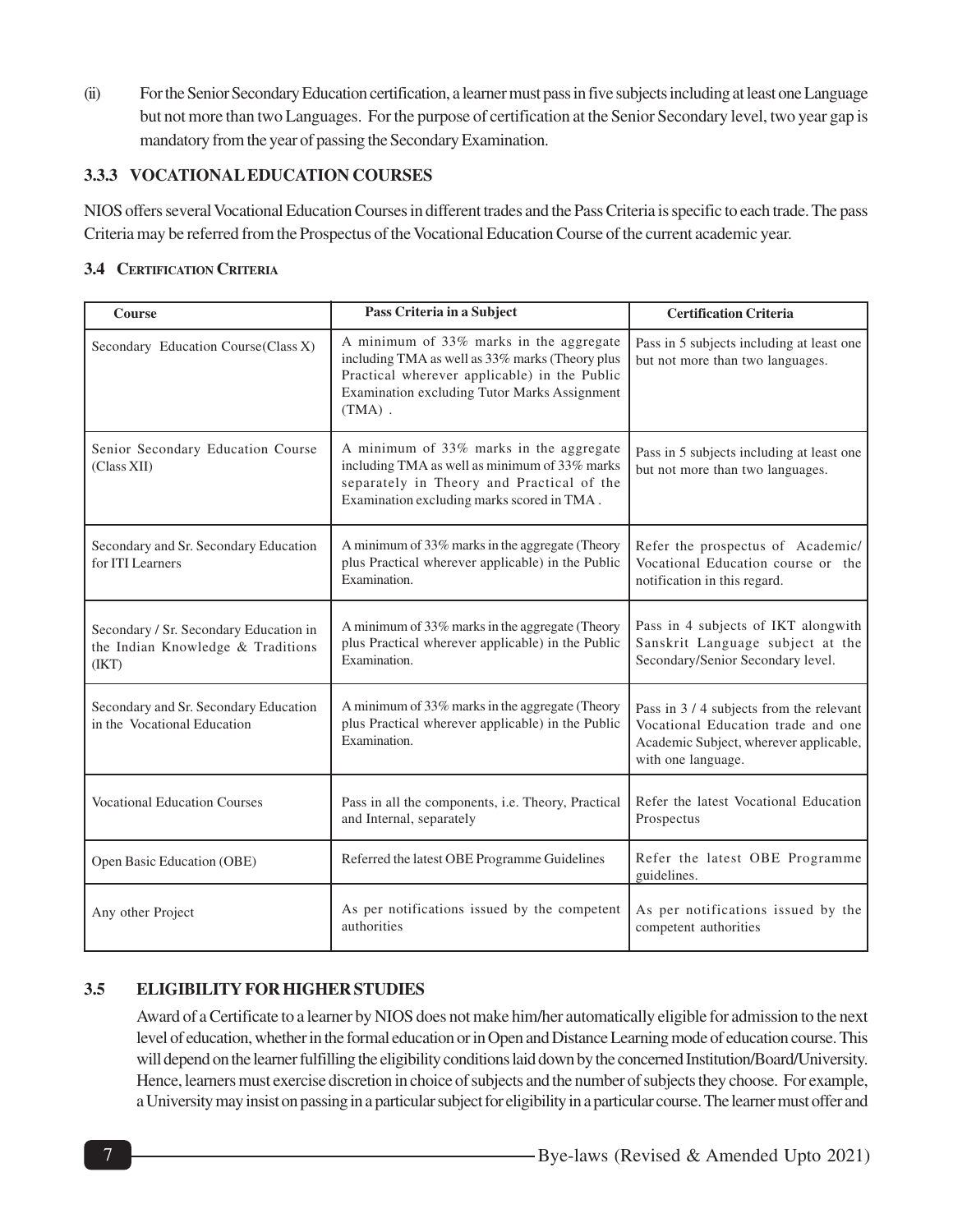pass the required subject in that case. Therefore, the learners who wish to pursue their studies further from some **other Board of School Education or University** are advised to offer subjects keeping in view the requirement of the respective Board/University.

#### **3.6 CHANGE OF SUBJECT**

- (i) After admission in the Secondary or the Senior Secondary Education course during the course of study, a learner can change one or more subjects or take an additional subject as specified in concerned rules. However, no change/ addition shall be allowed for the first Public Examination. **Subject(s) passed by the learner cannot be changed at a later stage.**
- (ii) A learner can apply for change of subjects or for additional subject(s) through online e-services on payment of requisite fee during validity period of the course of study as per schedule mentioned below:

#### **1st January to 15th May to appear for Oct. – Nov. Examination**

#### **1st July to 15th November to appear forApril-May Examination**

as notified by the Director (Student Support Section), NIOS from time to time

- (ii) For change of subject(s)/ additional subject(s), the learner shall be required to pay the prescribed fee as may be fixed by NIOS from time to time.
- (iii) A learner has to register himself/ herself on-line for change in subject (s)/ additional subject if he/she wishes so.

#### **3.7 MEDIUM OF EXAMINATION**

Irrespective of the Medium of study chosen by the Learner at the time of admission, the Learner is free to write the Examination in any of the scheduled Indian languages.

#### **3.8 CREDIT ACCUMULATION**

- (i) A learners is offered as many as nine chances to appear in the Public Examination, spread over a period of five years from the date of registration. NIOS will maintain the record of subjects in which the learners has appeared or declared pass and credits awarded to him/her are accumulated till eligibility certification norms are met. To illustrate, a learner admitted in July, 2016, can avail chances to appear in the public Examination/ODE upto April/May 2021 Examinations.
- (ii) If a learner passes in Theory but remains un-successful in Practical examination of the Senior Secondary Examination, marks in Theory will be retained and vice- versa. Such learners are not required to appear in Theory or practical as the case may be. However, if such a learner appears again in Theory or Practical the better of the two marks will be taken into account for the result. In such cases, the learners will be required to pay the requisite examination fee for both the theory and the Practical (as a whole subject fee) as may be fixed by NIOS from time to time.

For un-successful learners of the Secondary course, the marks for Theory/ Practical shall be retained for the purpose of Credit Accumulation and calculation of the result. The better of the two marks obtained in Theory/Practical will be taken in to consideration.

#### **3.9 RE-ADMISSION AND TRANSFER OF CREDITS (TOC)**

#### **3.9.1 RE-ADMISSION**

(i) An Ex-Secondary /Senior Secondary learner of NIOS who qualifies in at least one subject, but could not complete the course successfully in the mandatory period of five years would also be eligible for fresh admission in the respective course. Credit of all the subject(s) passed during the previous admissions can be transferred to the re-admission, after which the learner may complete the course after passing in the remaining subjects.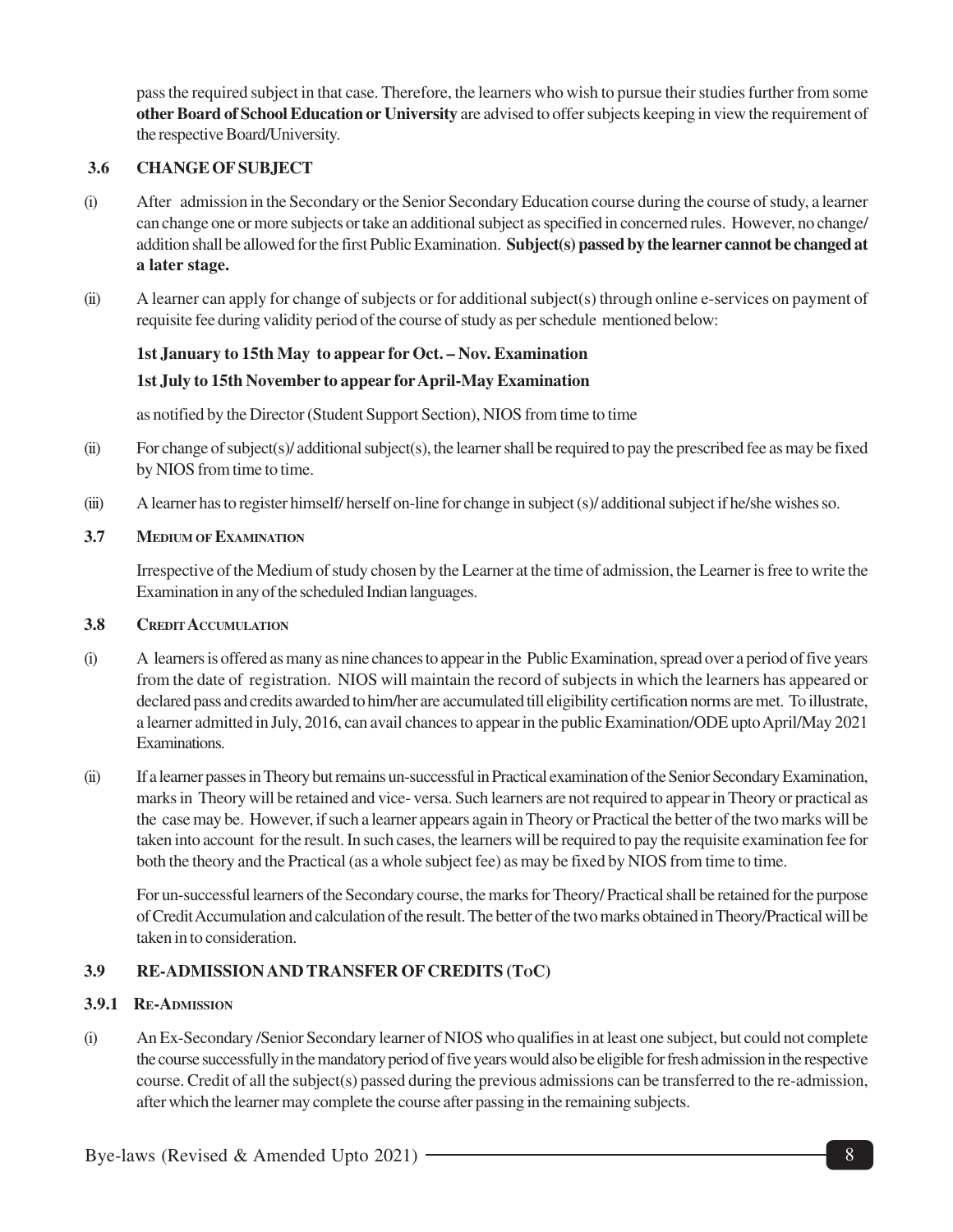As per the Prospectus of the current academic year or notifications in this regard.

#### **3.9.2 TRANSFER OF CREDIT (TOC)**

- (i) Un-successful learner of the Secondary/ the Senior Secondary Education courses from a International/National/State Board/CBSE, State Open School and from other recognized Board of School Education in India or by the Association of Indian Universities (AIU) may seek admission in the respective NIOS course with the option to get transfer of credit of Maximum of two pass subjects with minimum 33% marks within five years from the year of admission through the respective Boards, provided these subjects are available in the scheme of courses offered by NIOS. Thus, to qualify in NIOS programme, a learner will be required to pass in minimum three subjects from NIOS for certification.
- (ii) An Ex-learner of NIOS who could not successfully pass Secondary/Sr. Secondary Course during the validity period of admission is permitted Transfer of Credit (TOC) upto 4 pass subjects within ten years from the year of admission.
- (iii) TOC will be granted as per the admission policy of NIOS given in the Prospectus.
- (iv) TOC fee will be charged as per norms fixed by NIOS from time to time.

#### **3.10 SYLLABUS**

The learner will be required to follow the same syllabi, courses and the Scheme of Examination as applicable to the Examination of the respective year in which the student shall be appearing. NIOS has discretion to change/revise the Syllabus, Scheme of Examinations, or both during the period of registration of the learner. In such case, the learners has to complete the remaining course with the revised syllabus.

#### **3.11 IMPROVEMENT OF PERFORMANCE**

Even though a Learner might have passed in a subject, NIOS may allow him/her to re-appear in that subject for improvement of performance. For this purpose, the learner should apply through the prescribed mode alongwith the requisite fee. This chance can be availed by the Learner within five years (valid period of registration) from the date of admission. Better of the two results will be reflected in the Marks Statement – Cum - Certificate. The learner will be required to follow the same syllabi, courses and the Scheme of Examination as it is applicable to the year of Examination, in which the learner shall be appearing for improvement. Part improvement is allowed only in the Senior Secondary courses.

**The learner (including certified learners) is allowed to appear in the examinations (Public / ODE) for improvement in passed subject until as many as times during the validity of 5 years of admission eligibility. For already certified learners appearing for improvement, Marks Statement - Cum – Certificate will be issued with the remarks "Appeared for Improvement"**

#### **3.12 PRACTICAL EXAMINATIONS**

The Practical examination has two components, namely Formative and Summative for learners of Stream 1. For learners of streams 2, 3 and 4, only Summative Assessment is applicable. The weightage of Formative and Summative Assessment Awards and Schedule can be referred from the Prospectus of the Academic Courses. The Formative Assessment marks of Practical PCP shall be awarded by the AI who conducted the PCP of the learner. The Practical Examination (Summative Assessment) shall be conducted at the allotted AI or at the Practical Examination Centre as assigned by NIOS.

The Practical Examination (Summative Assessment) shall be conducted on the dates as decided by NIOS in the Date Sheet. The Practical Examination Centre for the Summative Assessment shall be the same AI having minimum twenty learners for organizing Practical Examinations except for the non-functional/black listed/disaccredited AIs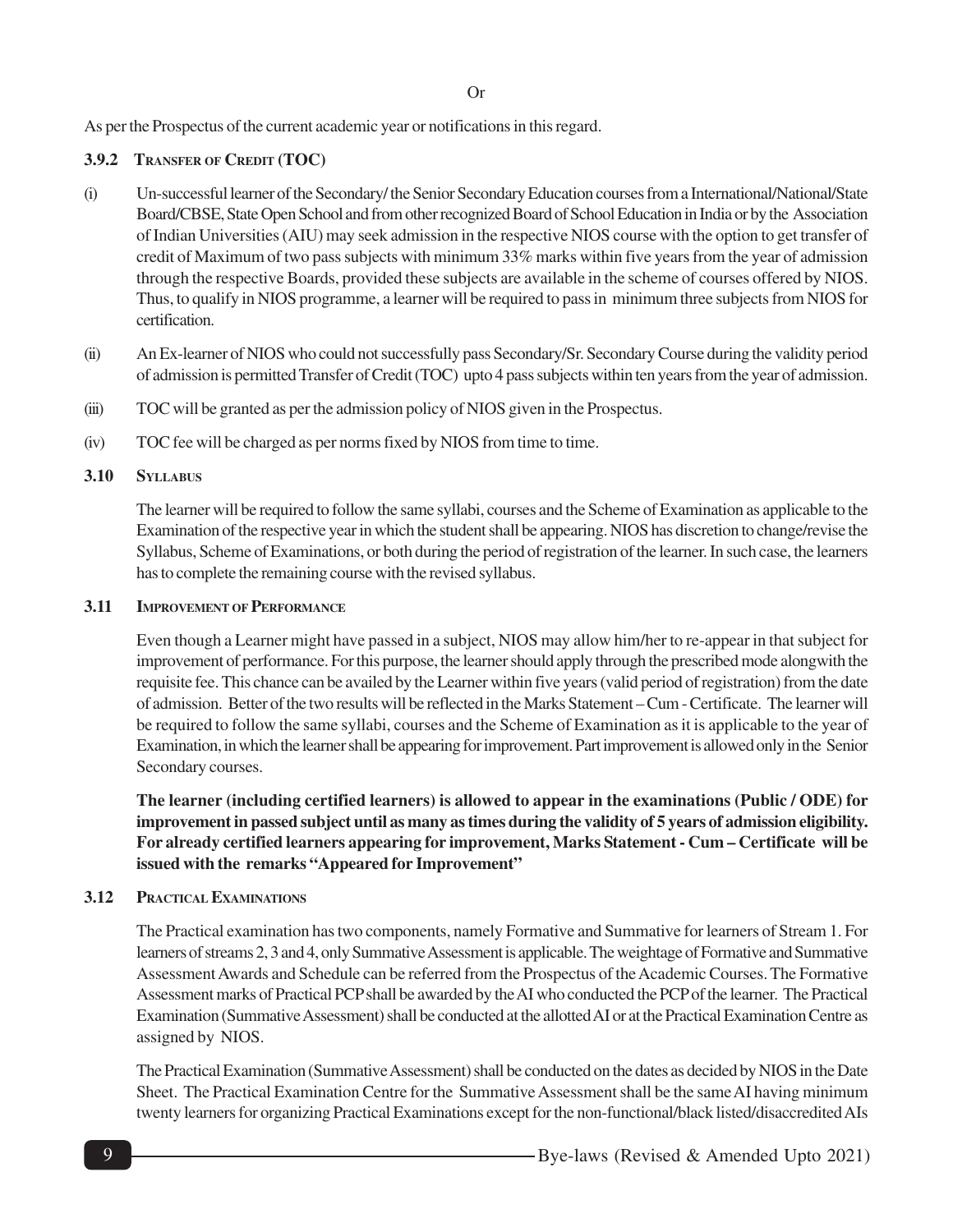otherwise it will be shifted to a nearby Centre. All SAIED AIs shall be considered as Self Centre for Practical Examinations. In case of non-availability of AI, with the approval of the Director (Evaluation), nearest AI of NIOS or Examination Centre of NIOS or any school deemed fit may be fixed for Practical Examination as a special case. The Practical Centre allocation shall be done online based on the above parameters and shall be approved by the Director (Evaluation) before conduct of the practical examinations.

The Practical Examination for Academic subjects under the Vocational Course or Vocational Subjects in combination with Academic courses shall be conducted at the respective Study Centre AI/AVI. The learners may approach their respective Study Centres for details of Practical Examination.

#### **3.13 ILLNESS OF LEARNER DURING EXAMINATIONS**

Absence of a learner from the Examination due to illness or due to some other circumstances shall not be construed as postponement of the chance to appear in the Examinations conducted by NIOS.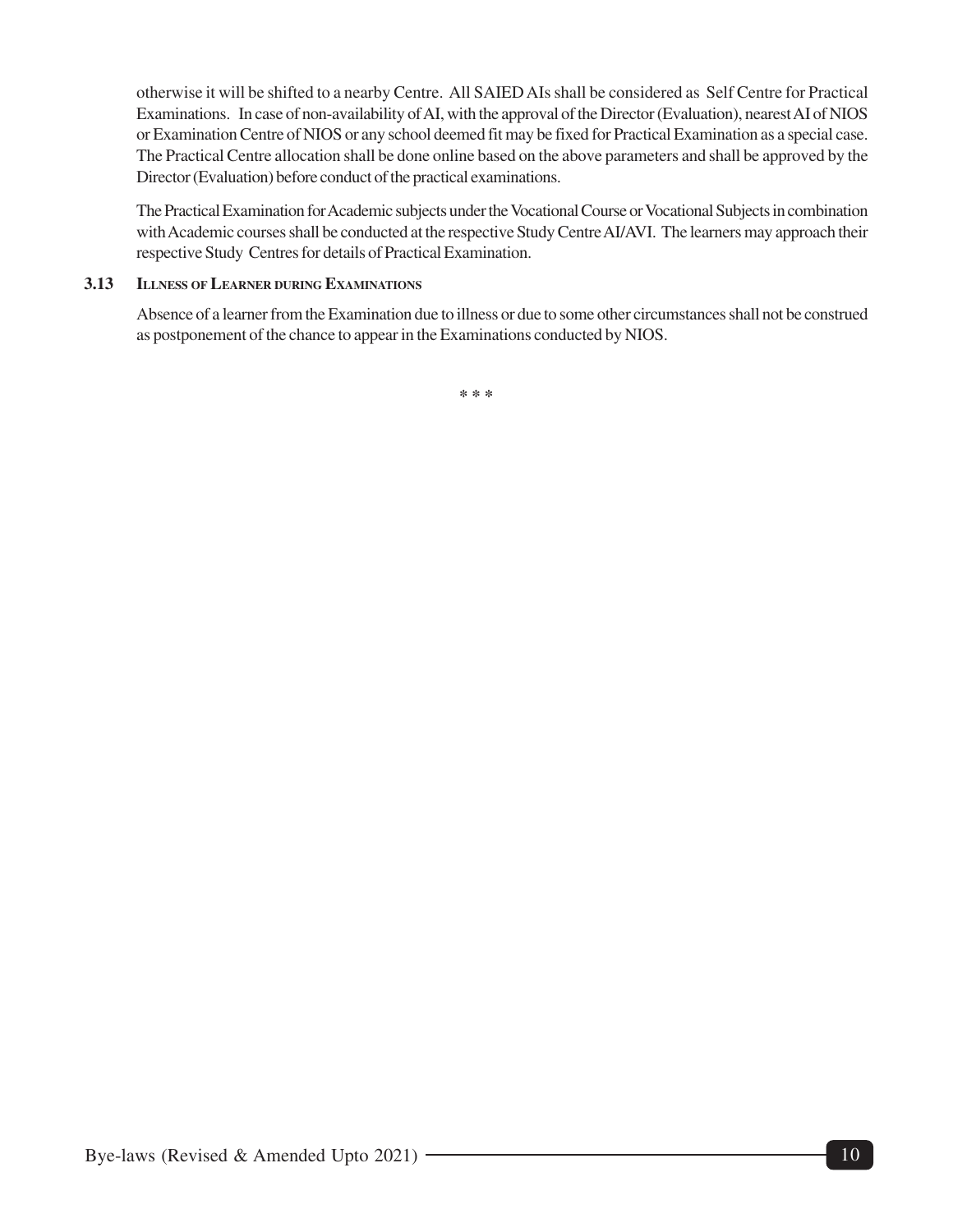## **REGISTRATION FOR PUBLIC EXAMINATION AND MODE OF PAYMENT OF FEE**

#### **4.1 PROCEDURE FOR REGISTRATION**

Eligible learners of NIOS must register himself/ herself for public examination by paying the examination fee online on www.nios.ac.in or from the learner Dashboard on sdmis.nios.ac.in and by selecting the subjects to appear in the Public Examination between the schedule dates for a particular examination. For eligibility for examination, refer the Prospectus for the Academic Course. The Schedule for Registration of Examination is given in Chapter- 4 of the Prospectus of the Academic Courses. The Examination Fee once paid shall not be refunded/ adjusted under any circumstances.

The registration for Examination can be done only in those subjects which were offered by the learner at the time of admission or in such changed/additional subjects as approved by NIOS provided he/she satisfies the eligibility criteria.

#### **4.2 SCHEDULE FOR REGISTRATION FOR EXAMINATION AND PAYMENT OF EXAMINATION FEE**

The Schedule for registration of learners for Examination and for payment of Examination Fee for the Secondary and the Senior Secondary Certificate Examination is given below:

#### **4.2.1. For March-April Examination**

- (i) For all learners:  $21<sup>st</sup>$  November to  $20<sup>th</sup>$  December (without late fee).
- (ii) For all learners with late fee of Rs. 100/- per subject ( or as decided by NIOS):  $21<sup>st</sup>$  December to  $31<sup>st</sup>$  December.
- (iii) For all learners with consolidated late fee of Rs.1500/- per learner (or as decided by NIOS):  $1<sup>st</sup>$  January to  $10<sup>th</sup>$ January.

OR

(iv) The scheduled for Registration for Examination as decided by the Director (Evaluation), NIOS through a notification.

#### **4.2.2 FOR SEPTEMBER - OCTOBER EXAMINATION**

- (i) For all learners:  $21<sup>st</sup>$  May to  $20<sup>th</sup>$  June (without late fee)
- (ii) For all learners with late fee of Rs. 100/- per subject (or as decided by NIOS):  $21<sup>st</sup>$  June to  $30<sup>th</sup>$  June
- (iii) For all learners with consolidated late fee of Rs.1500/- per learner (or as decided by NIOS): 1stJuly to 10<sup>th</sup> July

OR

(iv) The scheduled for Registration for Examinations as decided by the Director (Evaluation) NIOS through a notification.

#### **4.3 CHANGE OF EXAMINATION CENTRE**

A learner can apply online through the Learners Dashboard for change of Examination Centre in an extreme circumstance and for unavoidable reason, after the finalization of the Examination Notification and before the commencement of Practical/ Theory Public Examination on payment of Rs. 1500/- (or as decided by the Director (Evaluation) through a notification ) with documentary evidence, at the respective Regional Centre and the same may be considered after final approval of the Director (Evaluation). The same may be also applicable in case of the On Demand Examination.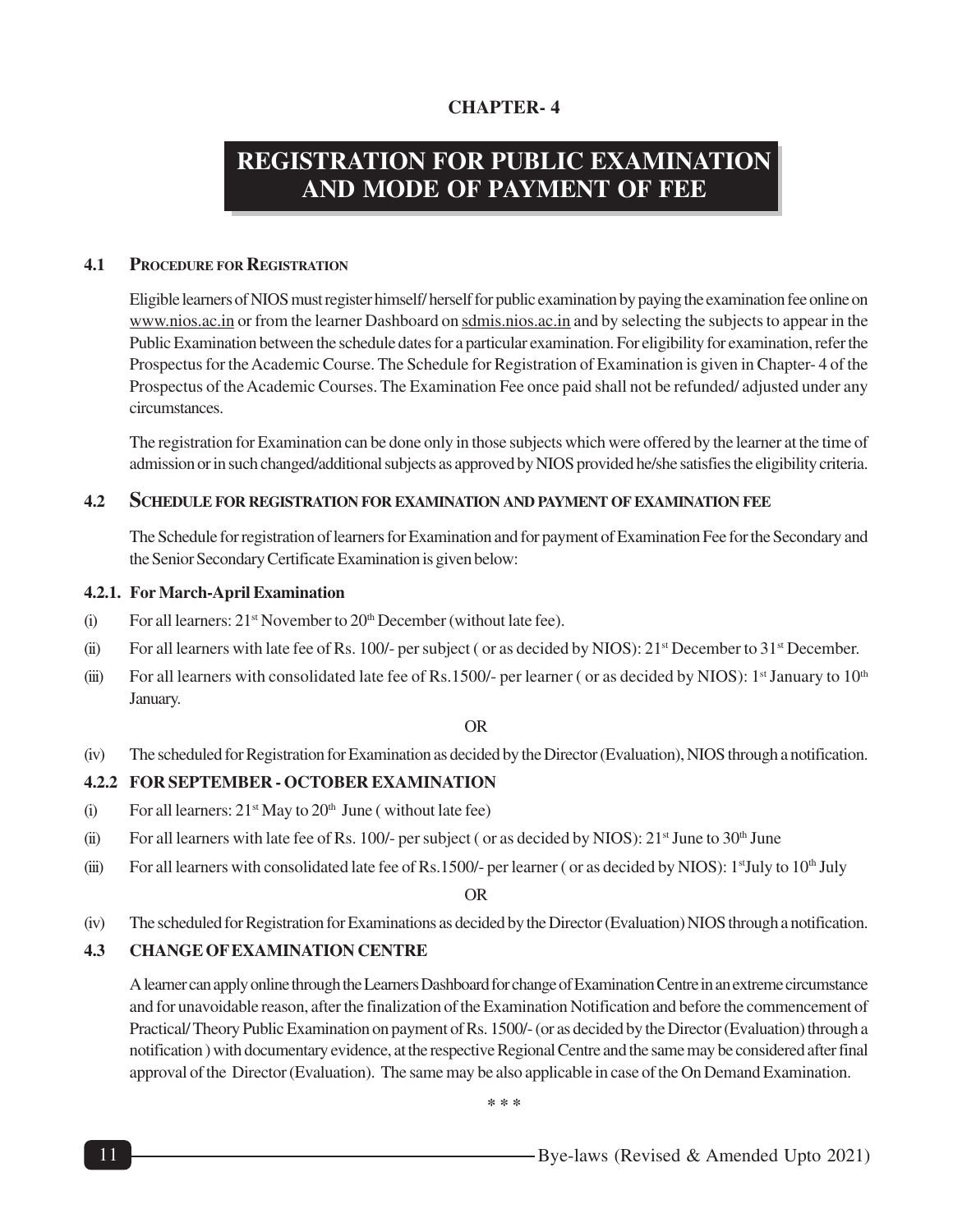# **FIXATION OF EXAMINATION CENTRES, APPOINTMENT OF CENTRE SUPERINTENDENTS AND RULES FOR UNFAIR MEANS CASES**

#### **5.1 FIXATION OF EXAMINATION DATES AND CENTRES – GENERAL CONDITIONS**

- (i) The dates of Examination of NIOS shall be fixed as per the recommendation of Director (Evaluation) and approval of the Chairperson, NIOS and is notified through a notification with Date Sheet.
- (ii) Online application will be invited from schools/institutions to act as the Examination Centres of NIOS Public Examination.
- (iii) Conduct of Examination in a smooth and fair manner is the responsibility of the Director (Evaluation) as well as of the Regional Directors of the Regional Centres of NIOS.
- (iv) The Examinations of the NIOS shall be held at such Examination Centres as recommended by the Regional Examination Centres Fixation Committee (RECFC) out of the schools/institutions registered online and thereafter approved by the Director (Evaluation), NIOS.
- (v) Fixation of Examination Centre is the prerogative of NIOS and these may be fixed in any AI of NIOS, Govt. and Govt. aided schools/ KVs/NVs Secondary or Senior Secondary Schools affiliated to ICSE/CBSE/ State Boards or any other recognized Institutions/Colleges Schools who have registered online to be selected as Exams Centres for NIOS Public Examinations as per the sequence of order given below. The Examination Centres shall be fixed as per the availability of all physical facilities like CCTV, well-lit and ventilated rooms, adequate furniture, laboratories, connectivity of public transport, separate toilets for boys, girls and Divyang learners, Bank facility etc. While fixing an Examination Centre, the NIOS will also take into account the available information (confidential or otherwise) and about the earlier NIOS Examinations conducted at the Institution. The detailed Guidelines of NIOS for fixation of NIOS Examination Centres will be followed by the Department of Evaluation, NIOS. The norms and Guidelines for fixation of examination centre shall be governed by the policy in force from time to time as per need.

| S.No. | <b>Type of Schools</b> | Category                                                               |   |
|-------|------------------------|------------------------------------------------------------------------|---|
| 1.    | 1.                     | Kendriya Vidyalaya and AI (KVAI)                                       | A |
|       | ii.                    | Navodaya Vidyalaya and AI (NVAI)                                       |   |
|       | iii.                   | Central Government Organization Schools and AI (CGAI)                  |   |
|       | iv.                    | Kendriya Vidyalaya (KV)                                                |   |
|       | V.                     | Navodaya Vidyalaya (NV)                                                |   |
|       | vi.                    | Central Government Organization and Defense Sector Schools (CGDS)      |   |
|       | vii.                   | CBSE/ICSE Independent School and AI (CBAI)                             |   |
|       | viii.                  | State Government/Aided Schools/Inter / Junior College and AI (SGAI)    |   |
|       | 1X.                    | State Government Independent School/Inter/Junior College and AI (SBAI) |   |

#### **Criteria**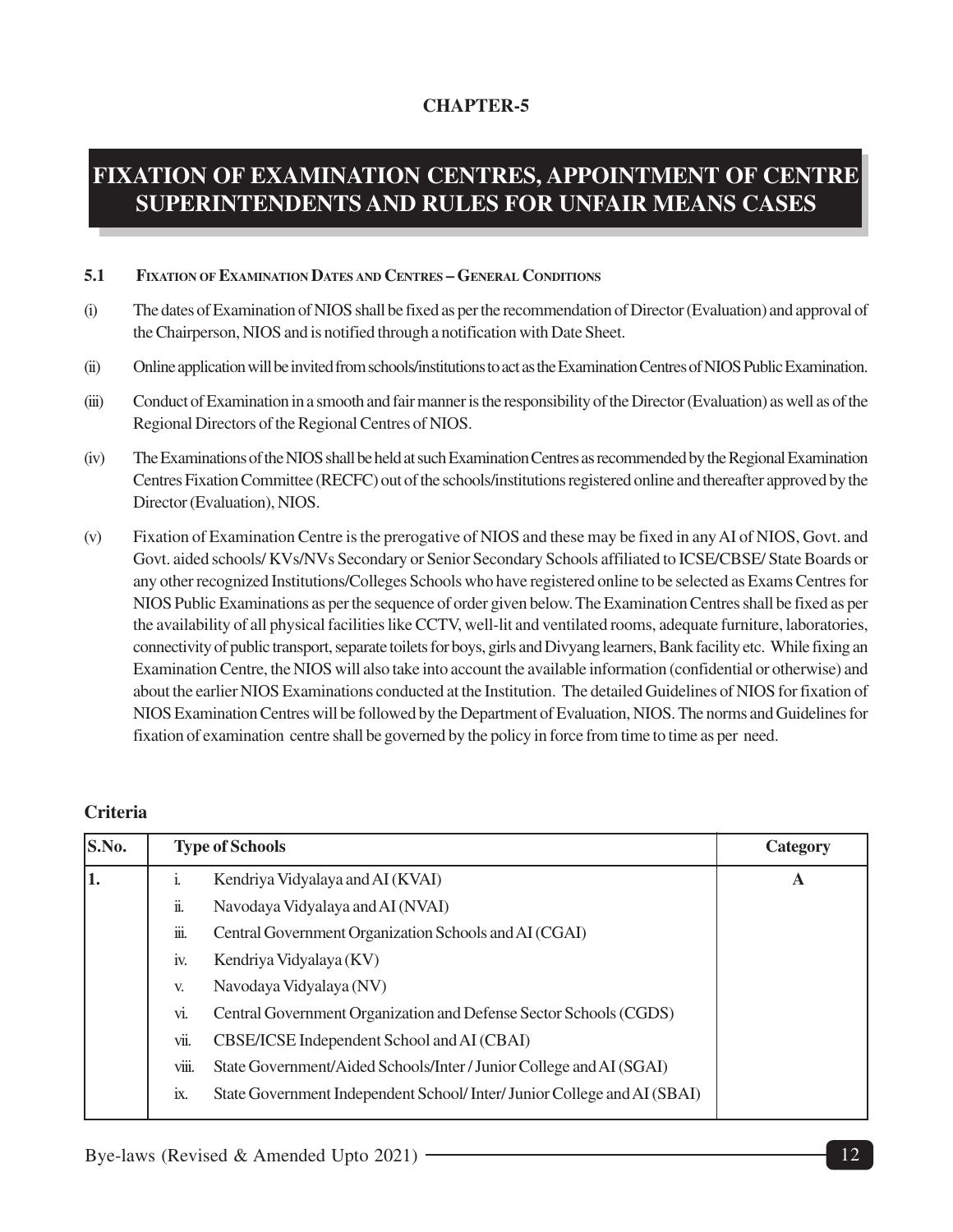| $\overline{2}$ . |                             | CBSE independent Schools (CBSE)                                      | B           |
|------------------|-----------------------------|----------------------------------------------------------------------|-------------|
|                  | ii.                         | ICSE independent Schools (ICSE)                                      |             |
| 3.               | 1.                          | State Government Schools (SGS)                                       |             |
|                  | $\ddot{\phantom{a}}$<br>11. | State Government Aided Schools (SGAS)                                | $\mathbf C$ |
| 14.              | 1.                          | State Government Independent Schools/Inter or Junior Colleges (SGIS) | D           |
| 5.               |                             | Government Degree College (GDC)                                      |             |
|                  | 11.                         | Government Aided Degree Colleges (GADC)                              |             |
|                  | iii.                        | Independent Degree/Technical Colleges (IDC)                          |             |
|                  | 1V.                         | Any other Colleges                                                   | E           |

(vi) Allocation of the Examination Centre is done by the system randomly to the learners near to the allotted AI on the basis of on-line mapping/geo tagging subject to availability of Examination Centre in the nearby area of AI or as decided by the Director (Evaluation) NIOS. The learner has to appear in the Examination Centre allotted to him/her by NIOS. The decision of NIOS with regard to allotment of the Examination Centre will be final.

AI need to work as Active Study Centre of NIOS for Three years for becoming Examination Centre for NIOS Public Examination.

- (vii) In case of natural calamities, riot, curfew, security reasons etc, on the recommendation of the Director (Evaluation), the Chairperson is empowered to change the existing Centre and fix a new centre.
- (viii) The Examination Centres are fixed separately for each examination. An Institution fixed as an Examination Centre for a particular Examination has no right to claim for a Centre in subsequent Examination(s).
- (ix) The Director (Evaluation)/ Regional Director, NIOS may appoint an Inspection Team to visit a particular School/ College, before or after it is fixed as an Examination Centre.
- (x) The Examination will be conducted simultaneously at all centres as per Indian Standard Time (IST), unless otherwise notified.
- (xi) The NIOS Examinations will be conducted at the premises of an Institution approved for the purpose and cannot be organized elsewhere by the Institution.
- (xii) **Examination Centres in Foreign Countries**

For fixation of Examination Centres in foreign countries, as far as possible, the norms applicable for Examination Centres in India shall be applicable. However, the Director (Evaluation), shall be empowered to fix an Examination Centre at a suitable place in a foreign country keeping in view the number of learners and geographical conditions etc.

5.2 NORMS FOR APPOINTMENT OF CENTRE SUPERINTENDENT OF EXAMINATIONS, DEPUTY CENTRE SUPERINTENDENTS **AND INVIGILATORS**

**It will be followed as per the 'GUIDELINES FOR CENTRE SUPERINTENDENT' issued by NIOS from time to time**

#### **5.3 IDENTIFICATION AND REPORTING OF UNFAIR MEANS (UFM) CASES**

**It will be followed as per the 'STANDARD OPERATING PROCEDURE FOR DEALING WITH UFM CASES AND MASS COPYING' issued by NIOS from Time to Time**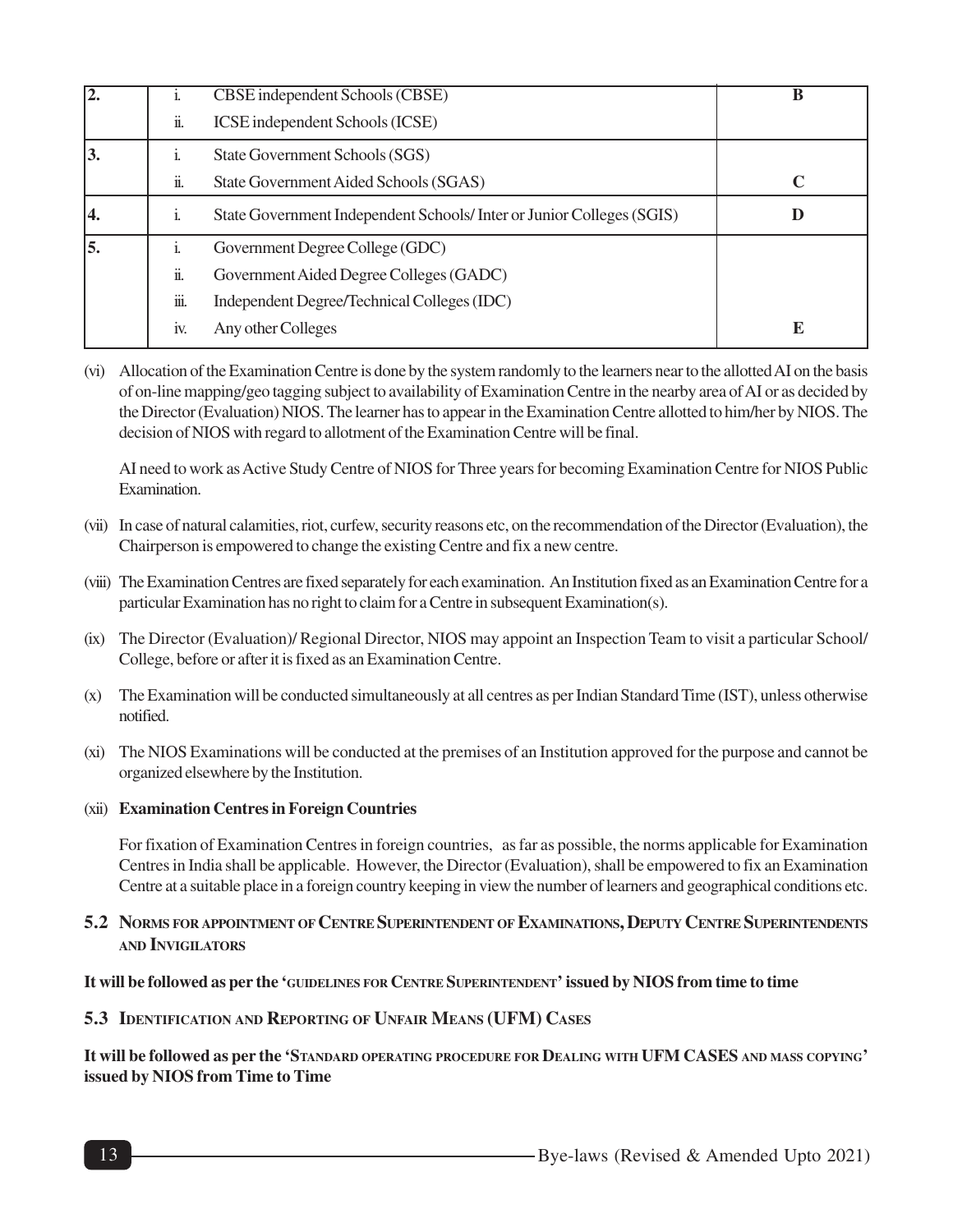#### **5.4 UNFAIR MEANS COMMITTEE**

- (i) The Chairperson, NIOS on the recommendation of Director (Evaluation), constitutes a Committee at Head Quarter every two years to deal with malpractices in the NIOS Examination. The Meeting of UFM Committee is chaired by the Director (Evaluation). This Committee is called the Unfair Means Committee (UFM). All UFM Cases are placed before this Committee for decision making as per Standard Operating Procedure (SOP) for dealing with Unfair Means cases.
- (ii) The Director (Evaluation) on recommendation of the Regional Director NIOS, constitutes a Regional UFM Committee at the Regional Centre level every two years to screen and recommend UFM/Mass Copying cases so reported in NIOS Public Examinations.. The Meeting is chaired by the Regional Director of NIOS. This Committee is called Regional Unfair Means Committee (RUFM). All UFM Cases are placed before this Committee for screening and recommendation as per SOP for dealing with Unfair Means Cases and forward these to UFM Committee at the NIOS Headquarter.

#### **5.5 SPECIAL PROVISIONS**

In addition to the above, some of the cases which are not covered under different types of offences indicated in the SOP, the UFM Committee may consider the following special provisions each time for taking decision and imposing penalty to cover such cases, the provisions regarding the same areas under:

| S.No. | <b>Types of Offence</b>                                                                                                                                 | <b>Penalties</b>                                                                                                                                                                                                                                                                                                                                                                                                                                                                                                                                                                                                                                                                                                                                                                                                                                                                                                                                                                                                          |  |
|-------|---------------------------------------------------------------------------------------------------------------------------------------------------------|---------------------------------------------------------------------------------------------------------------------------------------------------------------------------------------------------------------------------------------------------------------------------------------------------------------------------------------------------------------------------------------------------------------------------------------------------------------------------------------------------------------------------------------------------------------------------------------------------------------------------------------------------------------------------------------------------------------------------------------------------------------------------------------------------------------------------------------------------------------------------------------------------------------------------------------------------------------------------------------------------------------------------|--|
| 1.    | Receipt of two Answer Books in<br>respect of one learner in one subject<br>without any note/remarks from the<br>Examination Centre/Regional<br>Director | Current Examination in the subject concerned to be cancelled<br>and allowed to appear in the next Examination                                                                                                                                                                                                                                                                                                                                                                                                                                                                                                                                                                                                                                                                                                                                                                                                                                                                                                             |  |
| 2.    | Mass/Group Copying Cases on the<br>basis of alleged report of examiners<br>during the course of evaluation.                                             | Approval from the Director (Evaluation) to be taken by the<br>Regional Director for special evaluation to find out the facts<br>and to separate the 'copying cases' and 'not copying cases'<br>In case of copying cases, the subject reported "Mass/Group"<br>2.<br>Copying" may be brought under UFM and the result of<br>remaining subjects may be declared with an indication of<br>RW in the particular subject with the approval of Director<br>(Evaluation). The final result and Mark-Sheet/other<br>Certificates will be issued after the decision of the UFM<br>Committee and approval of the Chairperson NIOS<br>Such schools (Examination Centres) may be debarred from<br>3.<br>conducting NIOS Examinations for three years.<br>The Affiliating Authority of such schools may be informed<br>4.<br>to initiate necessary action against the school. If it is an AI<br>of NIOS, the Department of Student Support Services may<br>be informed to de-accredit or cancel the NIOS accreditation<br>of such AIs. |  |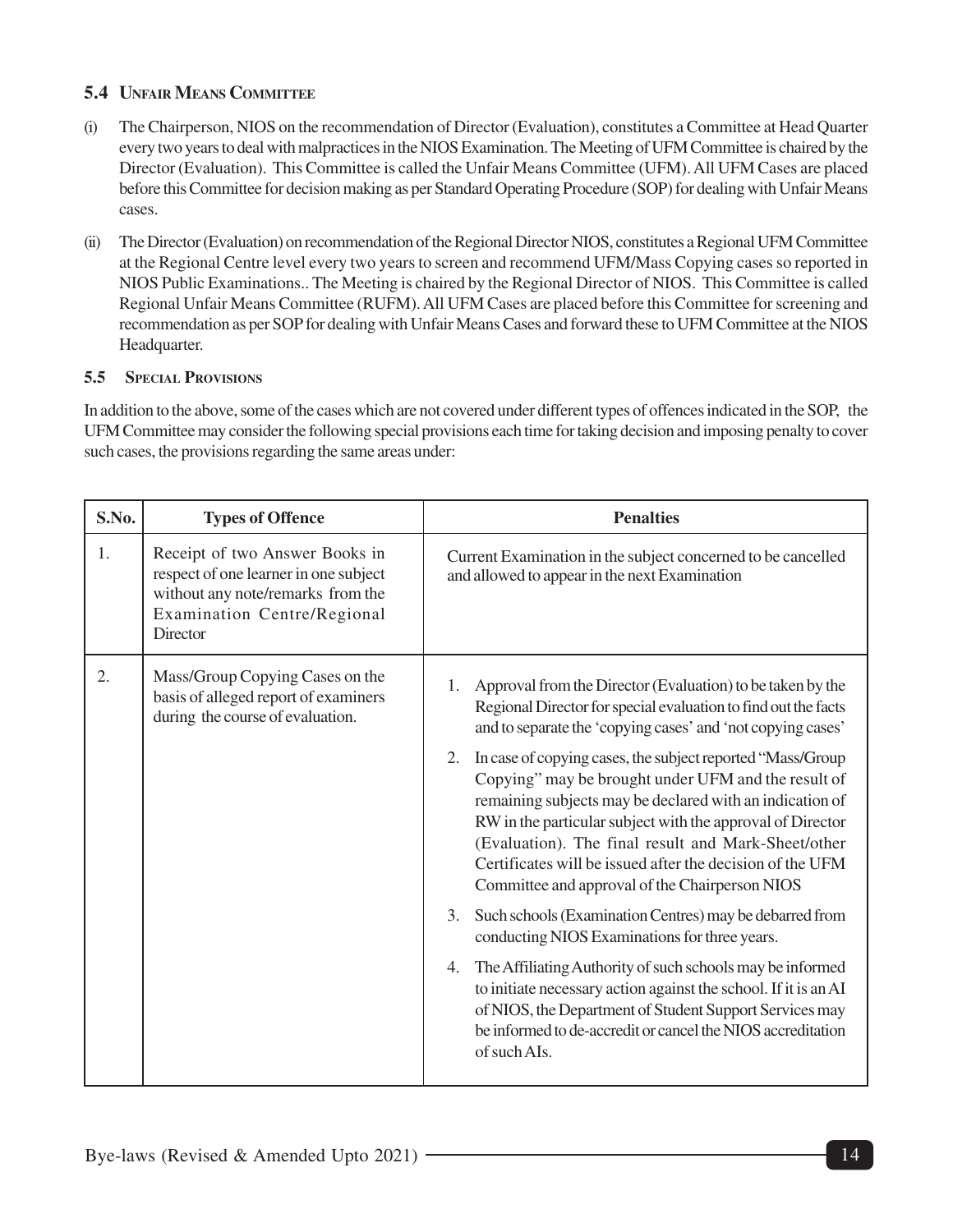# **GENERAL AND SPECIFIC RELAXATIONS FOR DIVAYANG LEARNERS**

The learners with disabilities like blindness, low vision, speech impairment, locomotor disability and any other disability which causes difficulty in writing the examinations are to be provided with need-based facilities such as amanuensis, technological devices etc. The provisions shall be according to their disabilities as per the procedure notified by NIOS from time to time. The provisions made have been precisely defined in clauses and sub-clauses for clarity.

#### **The GENERALAND SPECIFIC RELAXATIONS FOR DIVAYANG LEARNERS will be followed as per the 'GUIDELINES FOR CENTRE SUPERINTENDENT' issued by NIOS from time to time.**

**\*\*\***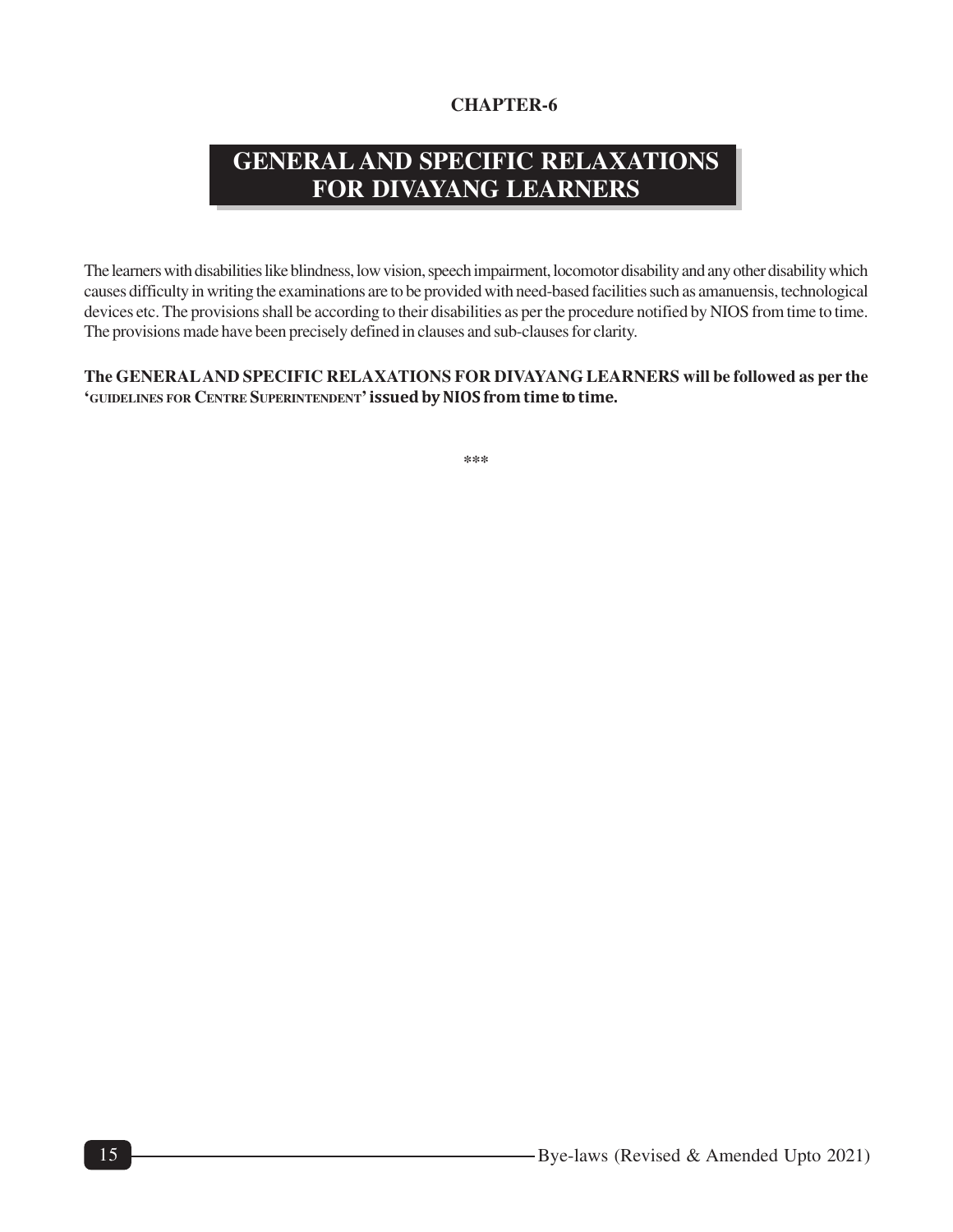## **MONITORING AND SUPERVISION OF CONDUCT OF EXAMINATIONS**

Smooth and fair conduct of Examinations is the primary concern of NIOS. To ensure that the examinations are conducted in a free and fair manner, the NIOS takes the following steps:

- (i) Fixation of suitable Examination Centres as per Guidelines.
- (ii) Appointment of Centre Superintendents, Invigilators and supporting staff.
- (iii) Appointment of Officers on Special Duty OSDs/Observers by the Regional Directors.
- (iv) Appointment of Flying Squads /Surprise Inspection Teams by NIOS and the concerned State Authorities.
- (v) Establishment of Control Room at the NIOS Headquarter and at the Regional Centres of NIOS.
- (vi) Use of CCTV/ Video Recording of Examinations.

#### **7.1 FIXATION OF EXAMINATIONS CENTRES**

- (i) The exercise of Fixation of suitable Examination Centres for conduct of the examinations is taken up much before the start of the examinations. For this purpose, first, the prospective Examination Centres are identified depending upon the requirement of number of Examinations centres Region-wise and number of learners who are likely to appear in the Examinations. To be an Examination Centre, an institution must have infrastructure facilities such as school building, furniture, CCTV, boundary wall, drinking water facilities, separate toilets for boys and girls, adequately ventilated rooms with provision for lighting and fans etc. and well connected with public transport. The criteria of an institution to be selected as an Examination Centre are given in Chapter- 5. To ensure that reputed Institutions are fixed as Examination Centre, teams from NIOS Head Quarter and from the Regional offices visit the Prospective Institutions. However, the schools already established as Examination Centres in the previous examination and having fair report can be continued as Examination Centers for the next examination also after taking consent from the Examination Centres through Online Portal for a particular Public Examination. On the basis of the Report of these teams and Centre Acceptance received, the Examination Centres are recommended by the Examination Centre Fixation Committee (ECFC) of the concerned Regional Centre and subsequently approved by the Director (Evaluation) NIOS.
- (ii) After completion of the Examination, the performance of the Examination Centres is reviewed at the Regional Centre as well as at the NIOS Headquarters on the basis of the reports of the different teams and Evaluation experts. In case, the performance of an Examination Centre is not found as per the laid down procedure, the Examination Centre can be blacklisted and is not fixed as an Examination Centre in future/ or as per the recommendation of UFM Committee.

#### **7.2 APPOINTMENT OF CENTRE SUPERINTENDENTS, INVIGILATORS AND SUPPORTING STAFF**

The Principal/Head of the Institution of the concerned Examination Centres is usually appointed as Centre Superintendent. In exceptional cases the Director (Evaluation) NIOS may appoint the Centre Superintendent other than the Principal/Head of the Institutions. Non- teaching staff or contractual staff (Teaching/non-teaching) shall not be appointed as Centre superintendent. It is the prime responsibility of the Centre Superintendent to conduct the Examinations as per the Guidelines for Centre Superintendents. A copy of the Guidelines for the Centre Superintendents covering various aspects related to the conduct of Examinations is supplied to every Centre Superintendent. Similarly, Rules for the Appointment of Deputy Centre Superintendents, Invigilator's and other supporting staff have also been framed. The Centre Superintendents are requested to appoint Invigilators from among the staff of their own institution. In proven cases of Mass/ Group Copying, if the integrity of the Centre Superintendent or the other staff of the same Centre is considered doubtful it leads to disciplinary action against them as per rules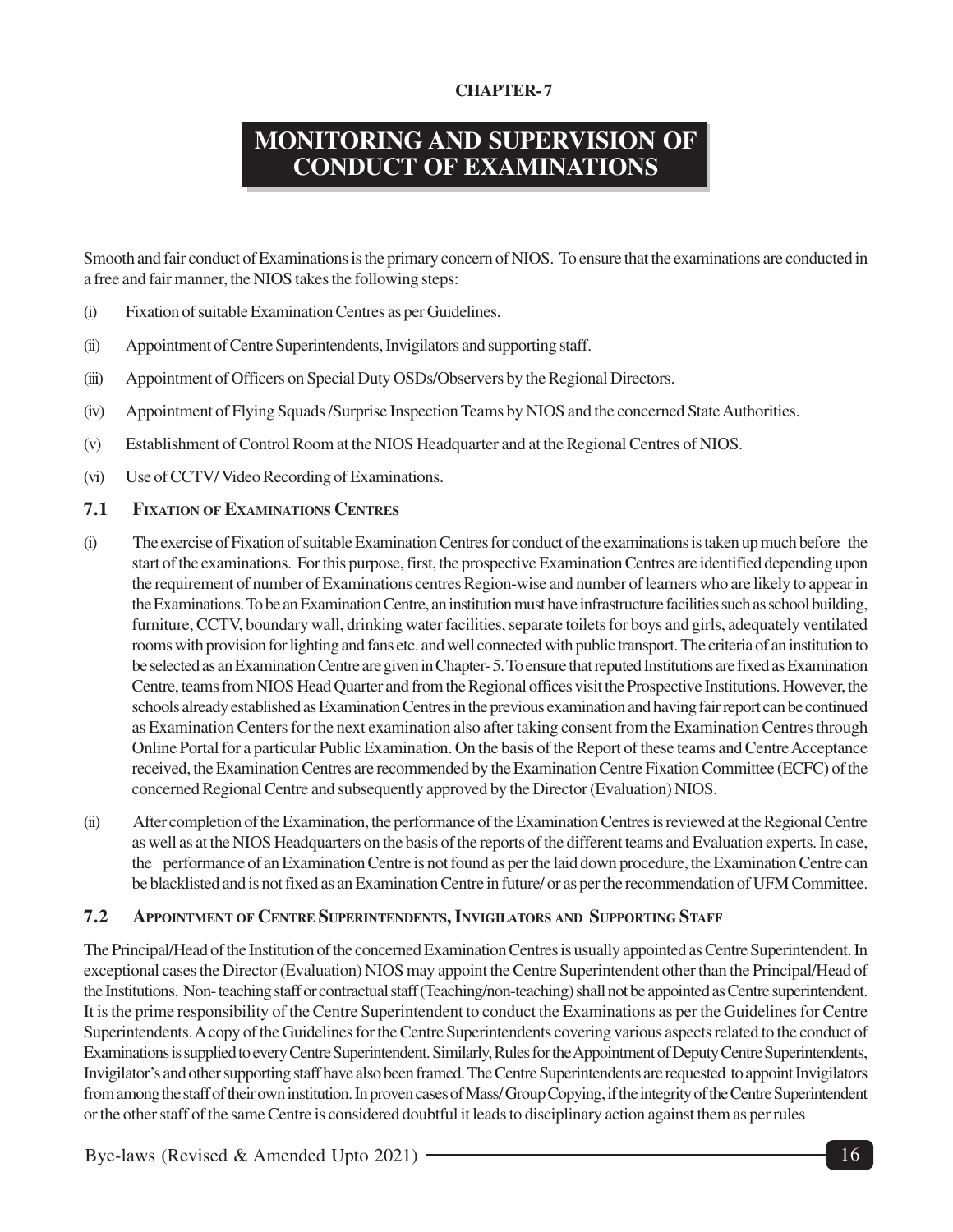#### Appointment of CENTRE SUPERINTENDENTS, INVIGILATORS AND SUPPORTING STAFF SHALL BE AS PER THE GUIDELINES FOR **CENTRE SUPERINTENDENT FOR EXAMINATION.**

#### **7.3 APPOINTMENT OF OSD/OBSERVER BY THE REGIONAL DIRECTOR**

For smooth conduct of Examination, The Regional Director appoints OSDs/Observers from the panel of observer/OSD registered online/offline and duly approved by the Director (Evaluation). These OSDs/Observers supervise the conduction of Examination at the Examination Centres.

#### **7.4 ELIGIBILITY CRITERIA FOR APPOINTMENT AS OSD AND OBSERVER**

#### **The eligibly criteria for appointment of OSD and Observer are as follows.**

- (i) A working or retired (below 65 years age) Professor/Associate Professor/Assistant Professor/Lecturer of a University or a Principal or PGT of a school or an Educational Administrator.
- (ii) An Officer of State Govt/Union Territory appointed by the District Magistrate/Deputy Commissioner or any other authority of the State Govt/Union Territory appointed on the request of NIOS
- (iii) Any other officer appointed by the concerned Regional Director, NIOS with the approval of Director (Evaluation), NIOS.

The Director (Evaluation)/ Regional Director, NIOS after satisfying that a person appointed as OSD/Observer/Member of 'Flying Squad' is either not competent or has not discharged the duties to the satisfaction of the NIOS or has engaged himself in activities against the trust reposed in him by the NIOS shall disqualify him from all remunerative work of the NIOS for a specified period or even permanently.

The registration of OSD/Observer shall be done online through the NIOS Portal.

#### **7.5 DUTIES AND RESPONSIBILITIES OF THE OFFICER ON SPECIAL DUTY**

#### **The following are the duties of the OSD:**

- (i) To ensure that the Examination commences at the schedule time on each day of the Examination, strictly as per the Guidelines issued to the Centre Superintendents.
- (ii) To reach the allotted Examination Centre on each day of duty at least 30 minutes before the commencement of the Examination and remain there till the Examination is over and the Answer Books are packed, sealed and despatched. To ensure that the Question Paper Packets are opened 15 minutes before the commencement of the Examination by the Centre Superintendent in the presence of the OSD and also in the presence of at least two Invigilators as witness. To ensure before the opening of packets of Question papers that the seals are intact and the packets pertain to the course and subject scheduled as per date sheet.
- (iii) To check that the unused question papers are kept under lock and key and to reconcile the number of used and unused Question Papers QPs with the number of learners present and total number of question papers received.
- (iv) To ensure that special Invigilators are specially deputed to check the Identity Cards as per norms.
- (v) To ensure that adequate number of invigilators (as per guidelines for Centre Superintendent) are present in the rooms. To check, at random, the bonafides of the Invigilators. Also to ensure that Policemen are deputed at the Examination Centre.
- (vi) To ensure that proper physical facilities (furniture, light, fans, toilets etc.) are available at the Examination Centre. The seating arrangement should be displayed at the main gate as well as in front of each room.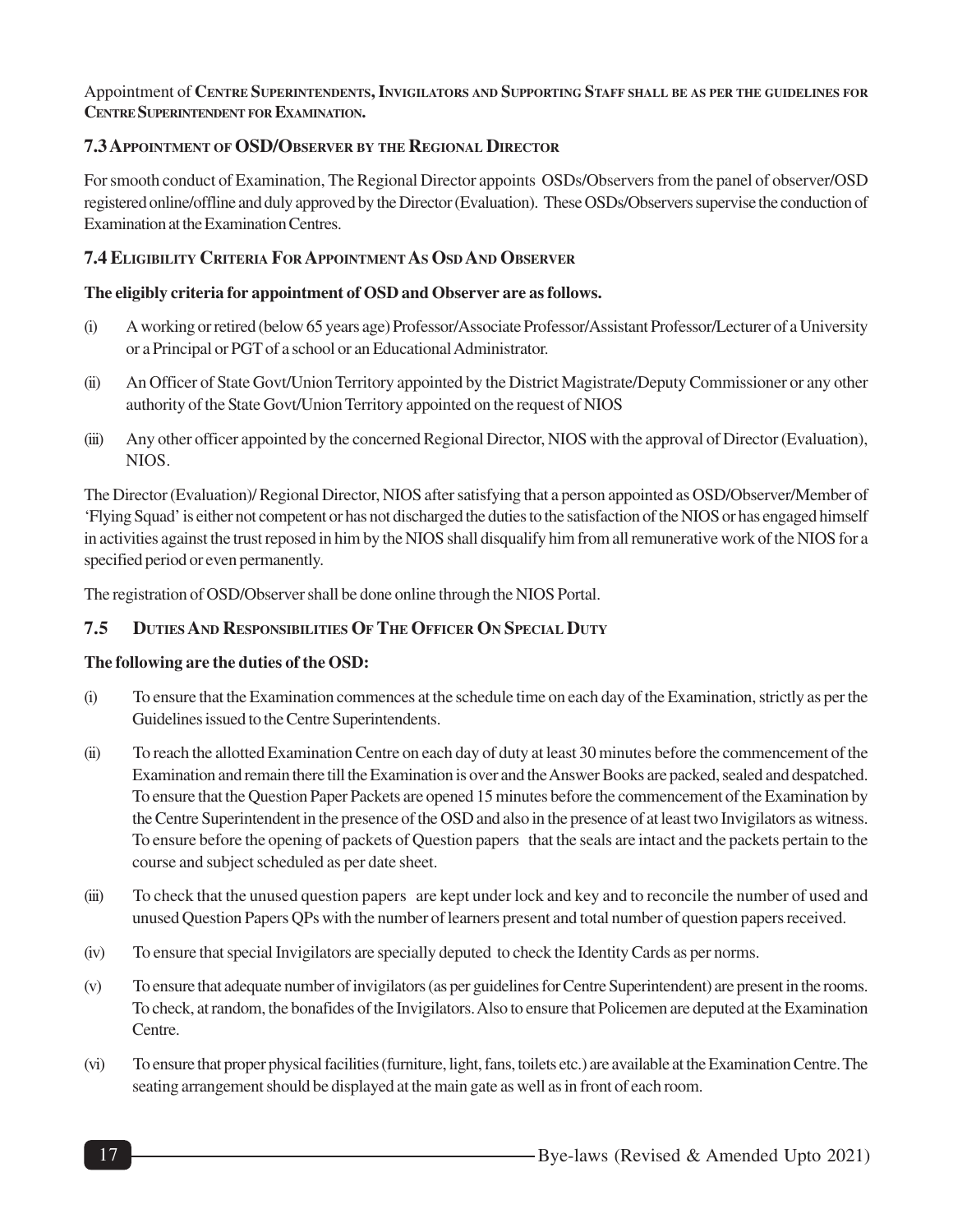- (vii) Production of Identity Cards issued by NIOS is a must for learners for entry to Examination halls. No learner should be allowed to enter without the Identity Card unless he/she produces another proof confirming the identity. Intimation letter is not enough (It is for the information of the learner as well as for quick check at the gate of the school). However, if a learner does not have an intimation letter but has Identity Card (or another valid ID proof) and his/her name is included in the List of Examinees for the day, he/she should be allowed.
- (viii) To see that the learners are seated according to the Seating Plan which should also be strictly in accordance with the Roll Numbers. The number of learners in each room may be noted and compared with the total number of learners present in the Attendance Sheet.
- (ix) To take regular rounds of the Examination rooms, search desks, persons, if required, during the course of Examination to ensure fair conduct of Examination and see that the invigilators are attentive.
- (x) To ensure that the signature of Learners are taken on the List of learners with scanned photographs already sent by NIOS, on each day of the Examination. This List is to be sent to the Regional Centres at the end of the Examinations. In case some photographs missing in the List, the identity of the learner may be verified from the Identity Cards.
- (xi) To ensure that the attendance of the learner has been obtained on the Attendance Sheet for the day of the Examination and to countersign the same.
- (xii) In case any learner is found in possession of copying material or using unfair means, to ensure that proper UFM case is booked by the Invigilators/Centre Supdt. as per guidelines provided to the Centre Superintendent and that the Performa etc,. are duly filled in and signed. The statement of the learner and Invigilators should also be included. Each page of the copying material recovered should be numbered, signed and recorded in the Proforma.
- (xiii) To ensure that no outside help is being sought by any learner or functionary at the Exam Centre. To ensure that printed, handwritten, photocopy material, electronic equipments like Calculator, Tape Recorders, Cellular Phones Ear Phones, Bluetooth and Pager etc., are not allowed in the Examination Hall/ Room.
- (xiv) To ensure that packing of the answer sheets and signature in the certificate of sealing are done in his presence.
- (xv) Report of the OSD should be very specific, covering all aspects of Examination, and not general in nature and should be given on the prescribed Proforma on each day of the visit. The report is confidential in nature and not at all to be shown to the Examination Centre concerned. The OSD's of Delhi and NCR may send their Daily Reports in a separate sealed cover through the messenger of the Examination Centre who brings the Bags of Answer Books to the Regional Centre. Others may send the Reports by post each day

#### **7.6 APPOINTMENT OF FLYING SQUAD/SURPRISE INSPECTION TEAM**

Flying Squad/Surprise Inspection Teams are also appointed by the NIOS. Usually these Teams are deputed to sensitive Examination Centres. Such teams are headed by some Senior Academicians/ Officers or retired officers and shall include the members who have experience in the field. These teams are requested to make surprise visits to multiple centres in a particular area/district and submit Report on the Prescribed Proforma. These reports are reviewed at the Regional Centres and at the NIOS Head Quarter and in case of an adverse report against an Examination Centre, that Centre may be black listed for future. Action as per rules, is also taken against learn ers found using Unfair Means. NIOS also requests the State Governments to constitute Flying Squad teams of their Officers for Surprise Inspections of the Examination Centres. These teams visit the Examination Centres independently. During the Public Examination. Director (Evaluation), is empowered to depute the officers of NIOS to any Examination Centre as per the need within India after approval of the Chairperson, NIOS and intimation of the same may be given to the concerned Head of the Department. The Chairperson, is also empowered to depute his own representative (Special Observer) as he may deem fit.

These arrangements are in addition to monitoring undertaken by District Administration/DEOs/State Administration etc.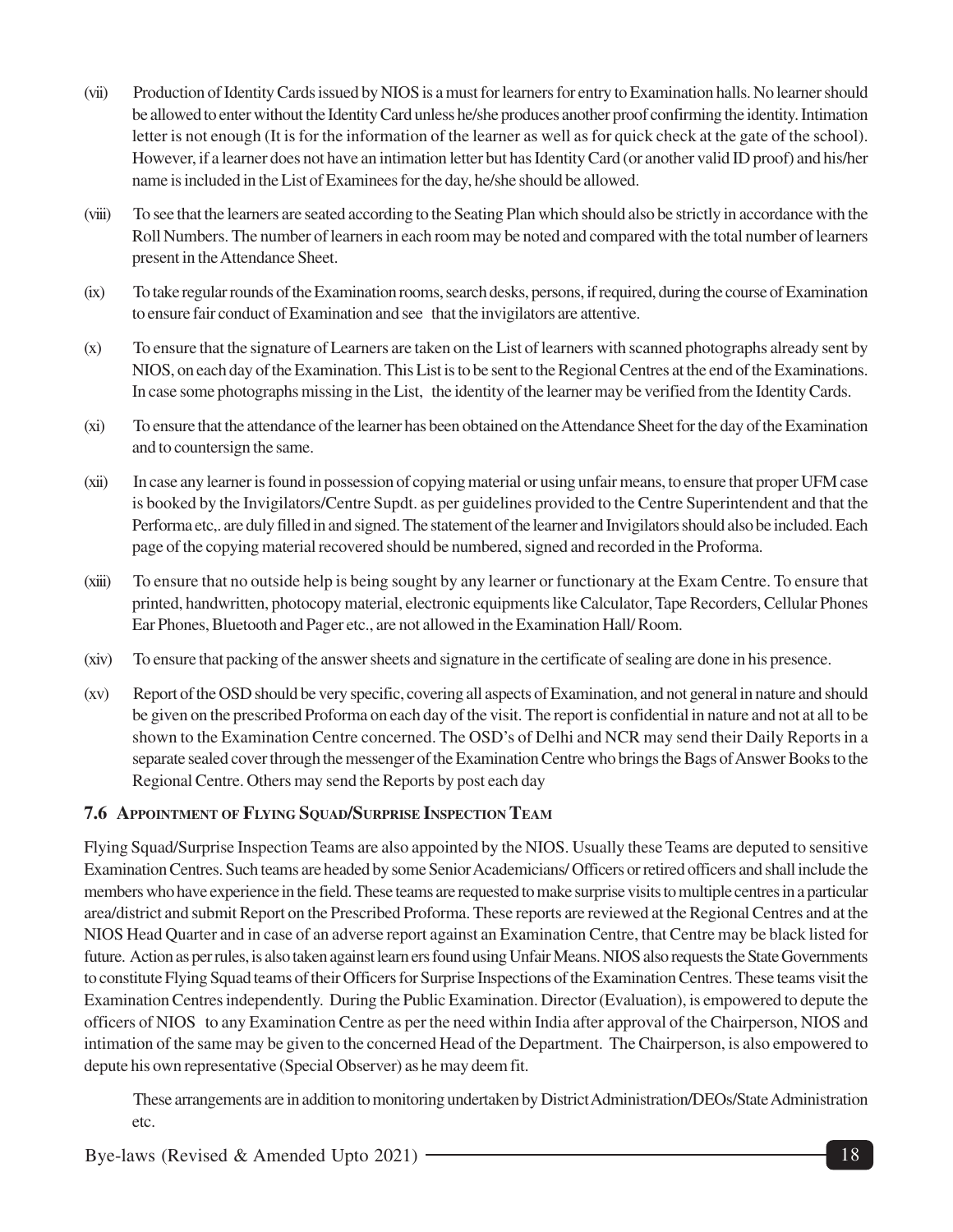#### **7.7 Establishment of Control Room at Headquarters and at the Regional Centres**

The NIOS has been conducting its Public Examinations twice in a year. In order to ensure that the Examination is conducted in a smooth and fair manner all over India and abroad, a Central Control Room at the Department of Evaluation, NIOS, is established. Similarly the Control Rooms are established at all the Regional Centres of NIOS to look after the Examination related issues and to dispose of the grievances/complaint etc. of their own region in a similar manner and give Daily Report/ Status to the Central Control Room at NIOS Headquarters after the Examination is over.

#### **7.8 FUNCTIONS OF THE CONTROL ROOM**

- (i) The Central Control Room will be functional from 10:00 A.M. till 7:00 P.M. on each day of Examination in two sessions with two officials in one session :
- (ii) The Central Control Room will be equipped with one dedicated Telephone Line, Fax Machine and Computer with Internet facility.
- (iii) The Central Control Room will be responsible to collect report from all Regional Centres on each day of Examination and to Report to the Director (Evaluation), NIOS.
- (iv) The Central Control Room will receive all the complaints/grievances from various sources in connection with the conduct of Examination to maintain records in a Record Book and will arrange appropriate action to dispose off the work on the spot as a Single Window Facility.
- (v) The Central Control Room will be provided with at least one standby vehicle and more vehicles may be used in case of need.

**\*\*\***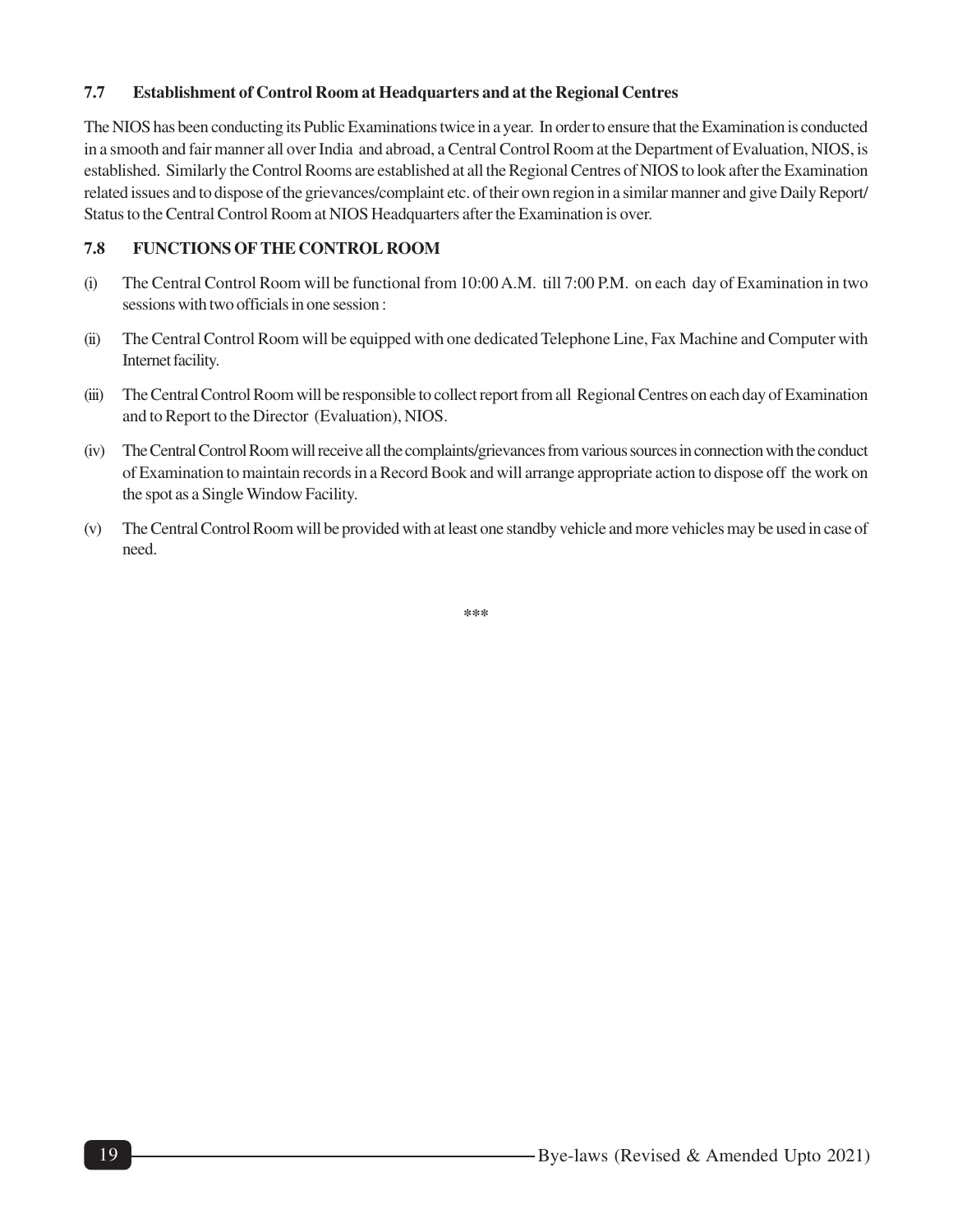### **APPOINTMENT OF PAPER SETTERS AND MODERATORS**

#### **8.1 APPOINTMENT OF PAPER SETTERS**

The Director (Evaluation), shall draw a panel of Paper Setters and Moderators for each subject in the respective Secondary/Senior Secondary/Vocational/D.El.ED course duly approved by the Chairperson, NIOS. The list of such Confidential Panel will be kept under the safe custody of the Director (Evaluation). The Director (Evaluation) shall appoint the Paper Setters/Moderators/ Examiners out of this panel. The panel shall be updated from time to time as per need.

If the names of Experts, included in the panel, are inadequate in any subject, the Director (Evaluation) may include fresh names of experts in it with approval of the Chairperson NIOS. The Question Papers would be set by the experts as provided in the Guidelines for the Paper Setters. NIOS will normally use Multiple Sets of Question Papers.

Persons/Experts in the concerned subjects with proven integrity should be appointed as Paper Setters.

**8.2 ELIGIBILITY CRITERIA FOR APPOINTMENT AS PAPER SETTER AND MODERATOR**

#### **(8.2.1) FOR SECONDARY /SENIOR SECONDARY EXAMINATION**

(i) Professor/Associate Professor/Reader/Lecturer/Principal/Vice Principal/PGT ( in the concerned subject) with 10 years Teaching/Research experience. Those having experience of Paper Setting/ Moderation of any Recognized Board will be given preference.

#### **(8.2.2) FOR VOCATIONAL / D.El.Ed COURSES**

- (i) Professor/ Associate Professor/Lecturer/Principal/Vice Principal/ Instructor/ PGT with 10 years experience in the concerned trade/subject.
- (ii) The Director (Evaluation), NIOS after satisfying himself that a person appointed as Paper Setter is either not competent or has not discharged his/her duties to the satisfaction of the NIOS, or has engaged himself in activities against the trust reposed in him by NIOS shall disqualify him from all remunerative works of the NIOS for a given period or permanently.
- 8.3 MODERATORS/PAPER SETTERS SHALL BE APPOINTED BY THE DIRECTOR (EVALUATION) FROM THE APPROVED PANEL
- (i) Each Question Paper shall be moderated by a Moderator/or a Team of Moderators to ensure correctness and consistency with the syllabus of the course.
- (ii) Moderators may also be appointed from experienced Academicians having excellence in a given field of work.
- (iii) In the event of defects in the Question papers, the Director (Evaluation), NIOS may, after satisfying himself, reduce or forfeit the remuneration payable to a Moderator. He may further be debarred from work for a given period of time or permanently.

#### **8.4 FUNCTIONS OF PAPER SETTERS**

The functions of the Paper Setters shall be as under:

1. It is expected that the Paper Setters go through the " Guidelines for Paper Setters" and also go through the study materials of the Subject supplied.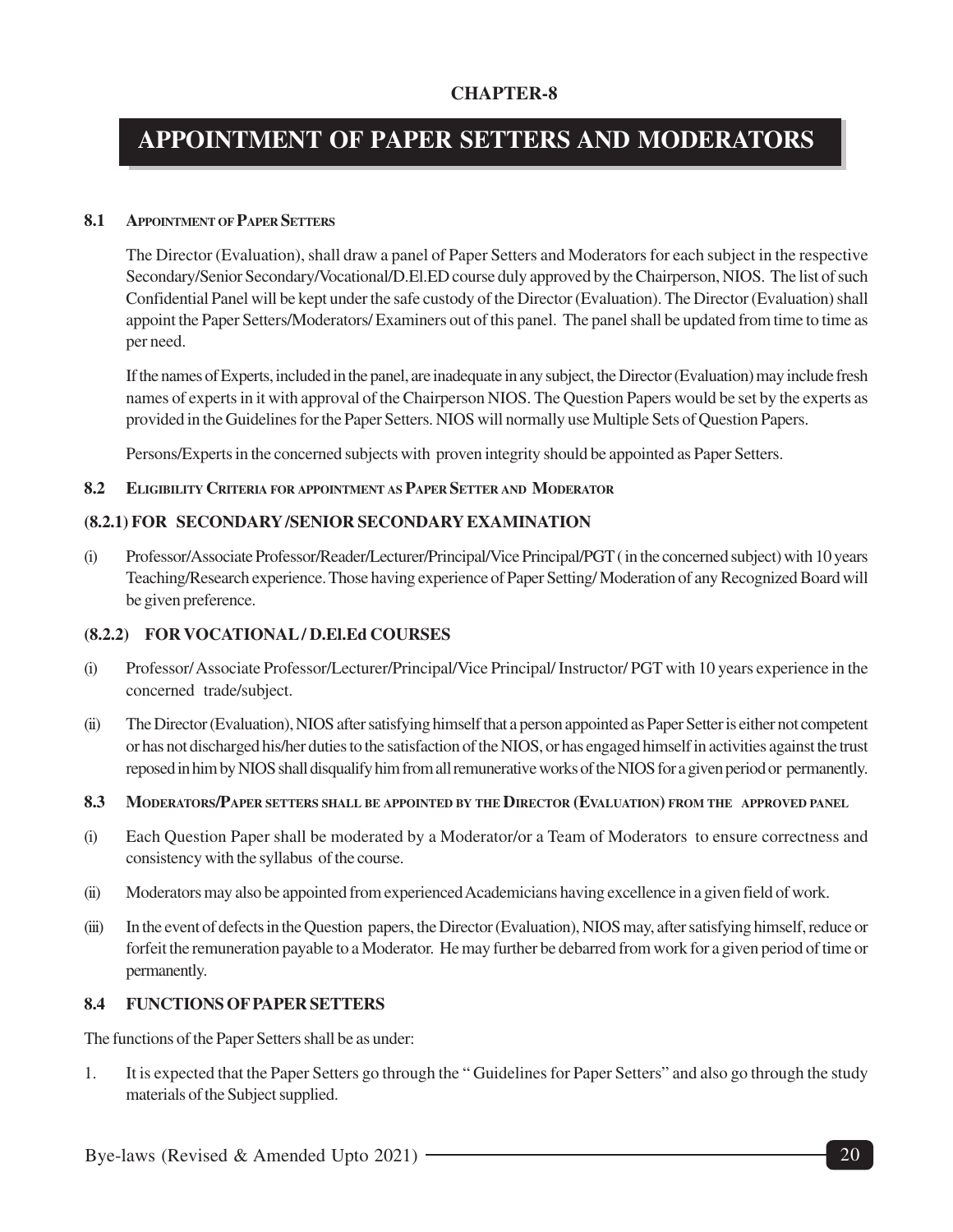- 2. To prepare the Question Papers as per the Question Paper Design and the Blue Print supplied with reference to total number of questions, Objectivity, Unit/lesson wise distribution of marks, type of question etc., and tally with the sample.
- 3. To ensure that no question of controversial nature involving any political leader/ religious sentiments etc, is included in the Question Paper.
- 4. To ensure that the total marks, duration of the Question Paper and instruction if any, indicated at the title page of the paper, are in consonance with the sample.
- 5. To ensure that the Question Paper set covers the entire Syllabus and no question is repeated in the Same Paper
- 6. To ensure that the language of questions is simple and unambiguous and no factually wrong information is given in the questions
- 7. To ensure that each question given in the paper is commensurate with weightage/marks given for it.
- 8. If there is Hindi version of the question, it is to be ensured that both Hindi and English versions of the question tally with each other.
- 9. To prepare the Marking Scheme of each Question Paper Set covering all the expected Value Points and proper distribution of marks for each Value Point.

#### **8.5 FUNCTIONS OF MODERATOR**

The following shall be the functions of a Moderator:

- (i) To ensure that the Question Paper has been set strictly in accordance with the course contents, Question Paper Design, Blueprint and other instructions, if any, given by the Committee of Courses.
- (ii) To remove ambiguity in the language of questions, if any.
- (iii) To remove questions of controversial nature involving political leaders/religious sentiments etc.
- (iv) To moderate the questions so as to give ample opportunity to learners of average, moderate and exceptional capabilities.
- (v) To ensure proper distribution and indication of marks for each question or part/parts thereof, time prescribed, marks allotted and to correct errors, if any, in this regard.
- (vi) To ensure that the translation (from English to Hindi or in any other language desired) has been carried out correctly.

#### **8.6 CUSTODY OF QUESTION PAPERS**

The Director (Evaluation) will be the custodian of the Question Papers. He will be responsible for getting them set, moderated, printed and delivered online/offline to all the specified places for the safe custody of the Question papers and their issuance to the Centre Superintendent or his authorized Representative on the specified date and time of examinations for the specified subject and course. In the absence of the Director (Evaluation), the Chairperson, NIOS, may nominate any other Head of the Department of NIOS or Senior officer of NIIOS to undertake and discharge all or part of the above confidential works.

#### **8.7 Printing, Packaging, Despatch and Storage of Question Papers**

The Question Papers are printed, packaged and dispatched to the Custodian Banks by the Security Printers identified for the purpose following due procedure and approval of the competent authority. The Question Papers are stored in the Custodian Banks and thereafter these are issued to the Centre Superintendents on the day of examination just one hour before the scheduled timing. The handling of question papers is strictly done as per the SOP for 'Handling the Question Papers' meant for the Banks and the Examination Centre Superintendent.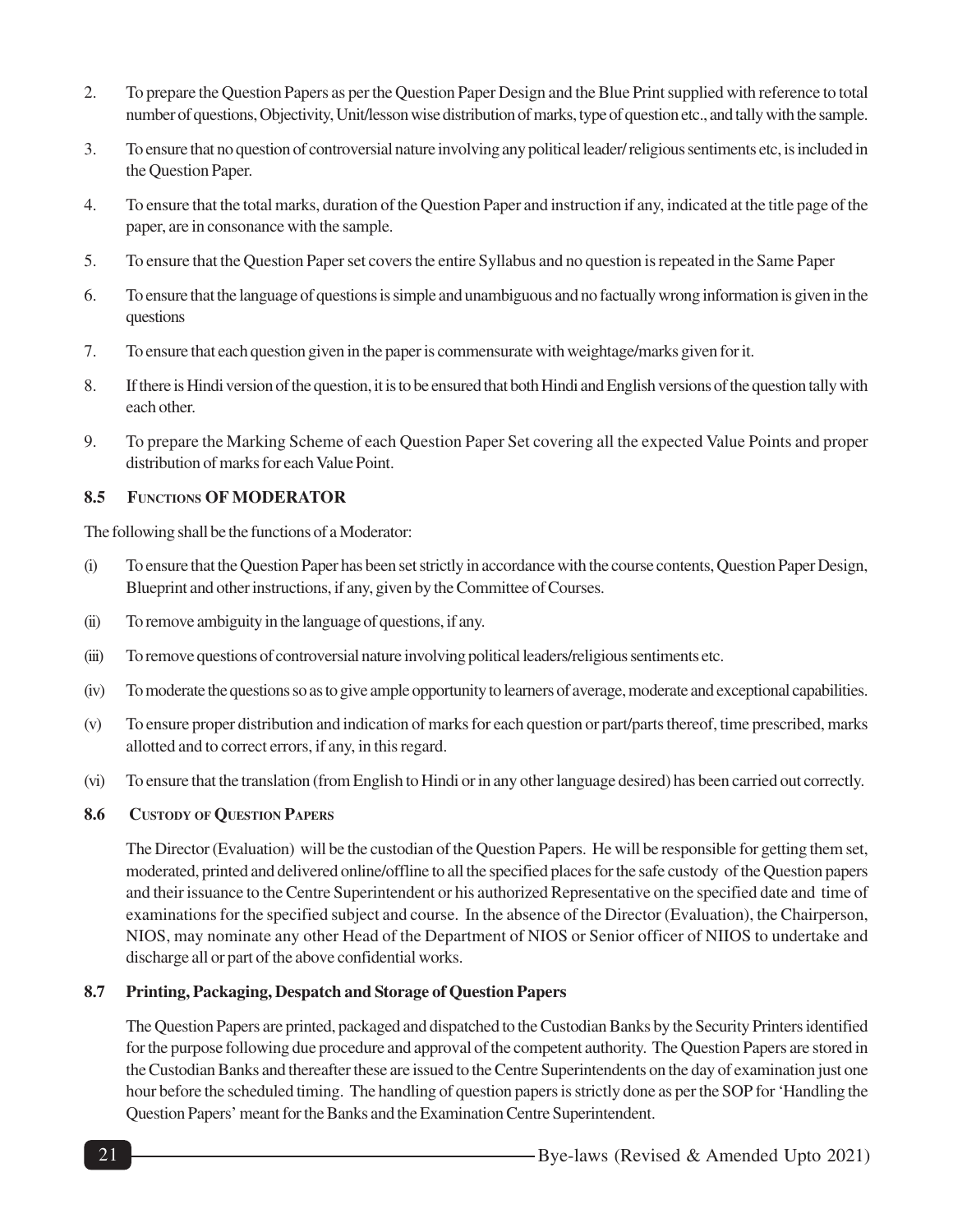However, the various modes of despatch for providing Question Papers to Examination Centres may also be explored during a particular examination using secured ICT application without compromising the credibility and security of the question papers. The digital platform could be alternative mode through which the soft copy of QPs may be made available to the Examination Centres on the day of examinations at scheduled time in fully secured manner. The examination centres may be provided with login credential for downloading the question paper and print for distribution to the candidates for examination. This may be considered in the Regions wherever possible in order to save expenditure towards printing, packaging, despatch, storage and carrying of question paper from custodian to examination centres. NIOS already adopts such procedure for despatch of the soft copy of the question paper for its On-Demand Examination System (ODES).

#### **8.8 RATES OF PAYMENT**

The rates of payment to Paper Setter and Moderator for Secrecy Work would be applicable as per the norm fixed from time to time.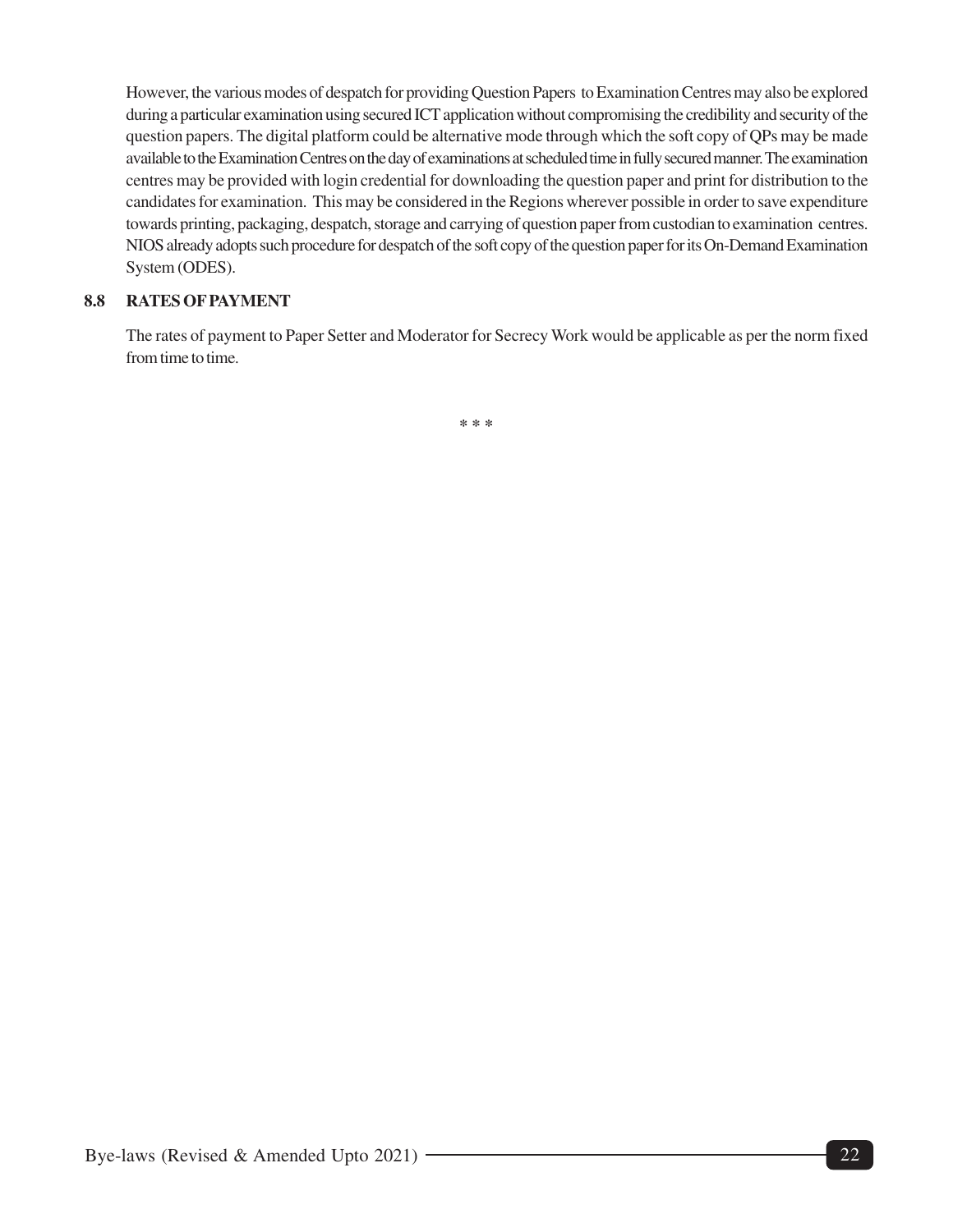# **CONDUCT OF SECRECY WORK FOR EVALUATION**

#### **9.1 APPOINTMENT OF CHIEF SECRECY OFFICER/SECRECY OFFICERS**

Online applications shall be invited for Chief Secrecy Officer/Secrecy Officer.

For each Public Examination, the National Institute of Open Schooling obtains services of the Chief Secrecy Officer (CSO)/ Secrecy Officers (SO) for allocating fictitious Roll Numbers on the Answer Books before their evaluation. With establishment of the Regional Centres of NIOS, the Evaluation work has been decentralized. Now the Regional Directors are involved in appointment of the Chief Secrecy Officer /Secrecy Officers. Besides, CSO/SOs, NIOS also engages Secrecy Officer -in-Chief at its Head Quarter. The Secrecy Officer- in -Chief generates fictitious roll Numbers of NIOS examinations (All India and Abroad) and also coordinates, with all CSOs/SOs. The appointment of these officers are approved by the Director (Evaluation), NIOS. This is, however done well in advance so that the Chief Secrecy Officers/Secrecy Officers are in a position to work from day one of the Examinations.

#### **Appointment of Chief Secrecy Officers (CSOs)/Secrecy Officers (SOs)**

- 9.1.1 The Regional Directors will propose names of the Chief Secrecy Officer/ Secrecy Officers who will be attached with the respective Regional Centres to carry out the secrecy work.
- (i) The Director (Evaluation), NIOS will approve the panel of CSOs and SOs on the recommendation of Regional Director. The appointment letters of the Chief Secrecy Officer and the Secrecy Officers shall be issued by the Regional Director, NIOS.
- **9.2 ELIGIBILITY FOR APPOINTMENT OF CHIEF SECRECY OFFICER/ SECRECY OFFICERS**
- (i) **Chief Secrecy Officer**: Any person not below the status of Principal of recognized Secondary School/Colleges.
- (ii) **Secrecy Officer**: Any person equivalent to the status of TGT/PGT/ Section Officer or a person holding equivalent post in some Government Department.
- (iii) No person whose near relation is appearing in the respective Examination will be appointed as Chief Secrecy Officer/ Secrecy officer. An undertaking to this effect will be obtained by the Regional Director NIOS from all the persons concerned before recommending their appointment.
- (iv) The maximum age limit of CSO/SO will be 65 years. However, relaxation upto 5 years can be considered subject to Medical Fitness of the Officer to be appointed.

#### **9.3 RECEIPT OF ANSWER BOOKS**

- (i) All Answer Books from the Examination Centres shall be received by the concerned Regional Director or by an officer appointed/authorized by him at the designated Secrecy/ Spot Evaluation centre.
- (ii) All Answer Books shall be deemed as Confidential documents and no person(s) other than the person (s) identified by the Regional Director shall be permitted to handle the same.
- (iii) The real Roll Number of learners mentioned on the Answer Books received from the Examination Centres shall be converted into fictitious Roll Numbers
- (iv) The conversion of real Roll Numbers to fictitious roll numbers will be carried out by a team of Secrecy Officers under overall control of the Chief Secrecy Officer.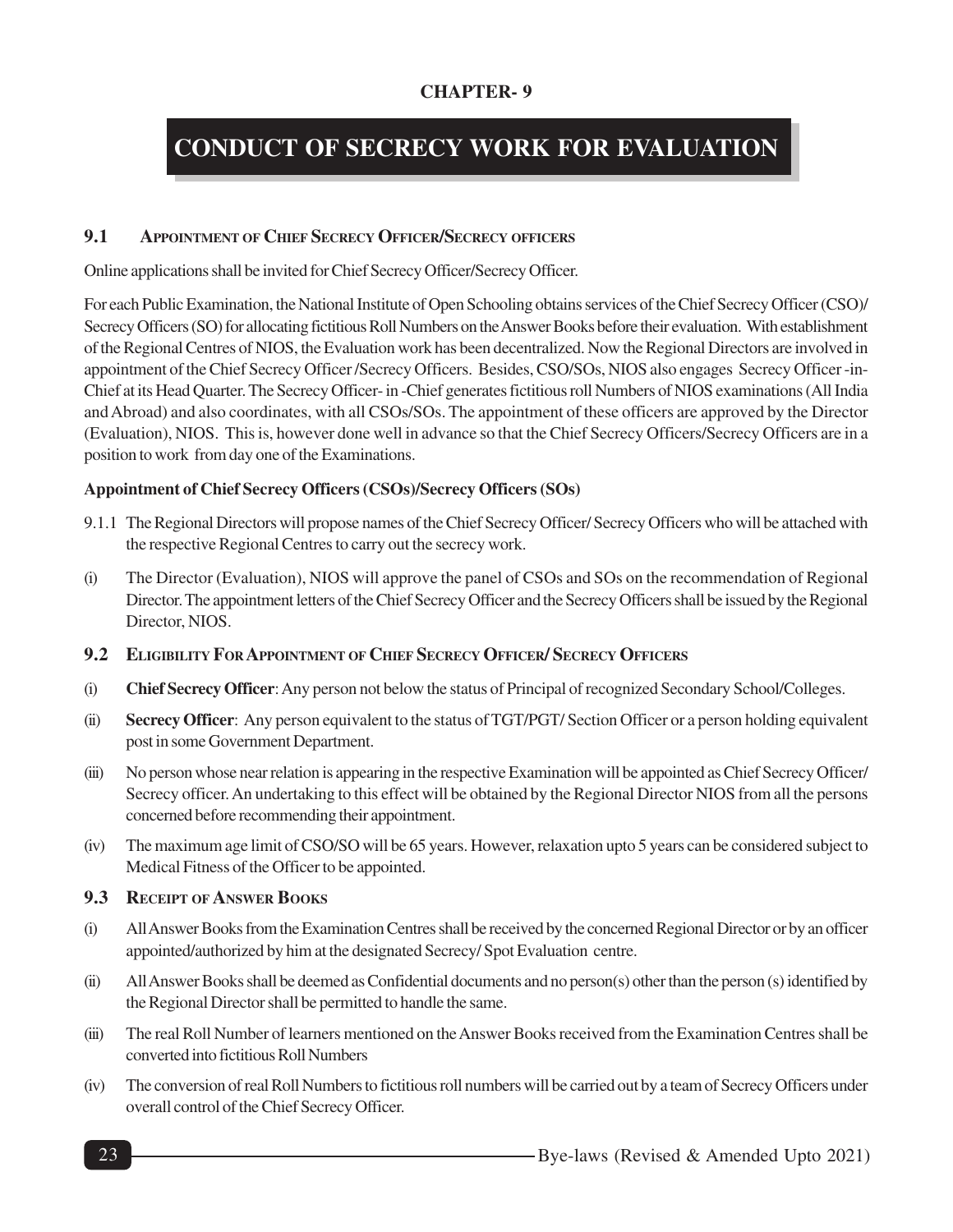#### **9.4 APPOINTMENT AND FUNCTIONS OF SECRECY OFFICER-IN-CHIEF (SO-IN-CHIEF)**

- (i) Online applications shall be invited for appointment of the Secrecy Officer in -Chief.
- (ii) The Director (Evaluation) will appoint Secrecy Officer- in- Chief to generate fictitious Roll Numbers for each Region at the NIOS Headquarters level. It will be the responsibility of the Secrecy Officer -in -Chief to get the fictitious Roll Numbers printed from an specified agency approved by NIOS and despatch these in duly sealed cover to the Chief Secrecy Officer of each Region who is allotted the Secrecy and Spot Evaluation work. He will not share or hand over the key in respect of secrecy work to anybody other than the Chief Secrecy Officer of the concerned Region. All Answer Books will be allotted the fictitious Roll Numbers from a set of numbers specified for a particular subject generated by the Secrecy Officer-in-chief at the NIOS Head Quarter For additional learners appearing from an Examination Centre, fictitious Roll Numbers will also be allocated by the Chief Secrecy officer of the concerned Region from the same set of numbers allotted for the particular subject as per the guidelines/issued to him by the Secrecy officer-in -Chief.
- (iii) The maximum age limit of Secrecy Officer in-chief will be 65 years. However, relaxation of upto5 years can be considered subject to the Medical Fitness of the person to be appointed.

#### **9.5 DUTIES OF REGIONAL DIRECTORS RELATED TO SECRECYWORK**

- a) Being the Head of the Regional Centre of NIOS, the Regional Director is responsible to evolve appropriate and effective mechanism for smooth, fair and timely execution of entire secrecy work. The Regional Director is expected to provide necessary facilitation to the secrecy team for maintaining confidentiality of the secrecy works.
- b) The Regional Director must identify regular staff with impeccable integrity from the Regional Centre to perform different activities related to secrecy and to monitor their work personally. The Regional Director will be held responsible for any malpractice /irregularity noticed during the course of the execution of the secrecy work.
- c) The Control Register to be maintained to record the details of Answer Books at the Regional Centre should have the following columns.
	- i) Serial Number
	- ii) Examination Centre Number.
	- iii) Date and subject of examination.
	- iv) Number of Answer book packets received with date and mode of receiving.
	- v) Speed Post number and date of despatch.
	- vi) Remarks regarding condition of seals on packets.
	- vii) Signature of the dealing staff.
- d) On receiving packets, the same must be kept in safe custody of the Regional Director till these are handed over to the CSO obtaining proper receipt.
- e) The Regional Director must obtain comments/clarification from the Examination Centre in respect of various discrepancies as reported by CSO during secrecy work such as (i) if dual Answer Books of a learner without any report and (ii) Answer Book received whereas learner are marked as "ABSENT: etc. These reports may be included with the concerned Unfair Means (UFM) cases.
- f) The Regional Director organizes an Screening Committee meeting to recommend individual UFM and Mass Group Copying cases on merit. Only recommended cases should be forwarded to the Director (Evaluation), NIOS.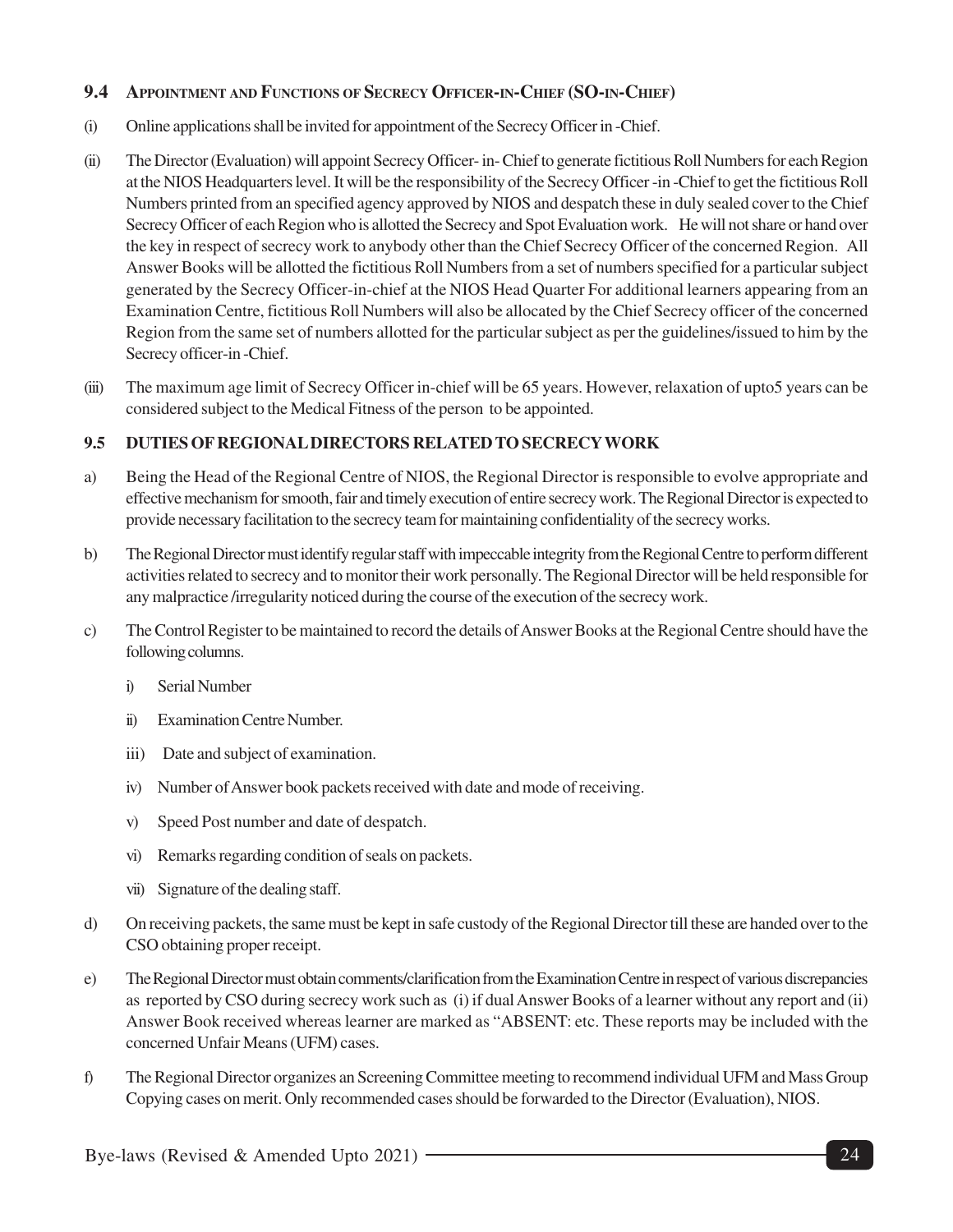- g) After comparing the number of examinees present and absent and processing the answer books by the CSO, the Regional Director will computerize the details of Absentees Centre wise/ Subject wise and Date wise with the help of the Attendance Sheet and will keep the records. He will submit the same to the Evaluation Department, NIOS to verify the absentees during the course of result processing.
- h) Upon completion of the secrecy work, the OMR Flyers and Attendance sheets need to be kept under safe custody of the Regional Director concerned with proper indexing at least for a period of two years.

#### **9.6 DUTIES OF THE CHIEF SECRECY OFFICER/SECRECY OFFICER(S)**

- a) The duties of the Chief Secrecy Officer and the Secrecy Officer(s) are of highly confidential nature. Apart from strict secrecy and sense of responsibility, accuracy and maintaining regularity in work is absolutely necessary. The Chief Secrecy officer will work independently and will have close coordination with the Regional Director, NIOS. The Chief Secrecy officer or other Secrecy Officers will communicate/correspond directly with the Regional Director only and not with any other lower level official/ officer.
- b) The work of Secrecy is a continuous process and has to be performed even on holidays as per the Schedule provided in advance by Confidential Section of NIOS Headquarters . The time schedule specified for despatch/delivery of the confidential bags to the Spot Evaluation Centre/Regional Centre must be strictly adhered to. The Regional Director and the Chief Secrecy Officers are jointly responsible for timely completion of Secrecy work and despatch of Answer Books for evaluation.
- c) The Chief Secrecy Officer shall be given a Schedule prepared by Confidential Section with the approval of the Director (Evaluation) mentioning the target dates by which the Answer Books after completion of secrecy work in different subjects shall be made available for the purpose of evaluation. The CSO shall have to adhere to this Schedule religiously.
- d) The Chief Secrecy Officer will convene a meeting of his team members one day before commencement of the Secrecy Work to assign duties to the individual members of Secrecy Team.
- e) The Chief Secrecy Officer will receive Sealed Answer Books Packets from the Regional Director or from the person authorized by him along with the Attendance Sheets and the copies of the Question Papers concerned as well as daily account statements of used and unused answer books of the concerned Examination Centre.
- f) The place of Secrecy work must be kept out of bounds for persons other than the members of the Secrecy Team.
- g) The Chief Secrecy Officer will receive sealed envelope(s) from the Secrecy Officer –in Chief through the Regional Director containing the details of bar coded stickers with fictitious Numbers to be pasted/written by him and his team on the answer books. The CSO will ensure that the seals on the envelopes received by him are intact. A receipt of the envelopes should be given by the CSO to the Regional Director. Correctness of affixing the bar coded sticker with fictitious number is of great importance and will be the personal responsibility of the Chief Secrecy Officers. Discrepancy if any, should be brought in writing by the CSO to the notice of the Regional Director immediately in sealed envelope. The Regional Director will bring such discrepancies to the notice of Director (Evaluation ) immediately for further necessary action.
- h) He will ensure that all Answer Books have been received as per the statement of Learners appeared and will record centre wise, date wise roll no. of the absentees.
- i) He will record discrepancies, if any, with regard to incorrect Roll Nos., additional Roll Nos. and any other relevant information and communicate the same to the Regional Director for rectification.
- j) He will keep account of the Answer Books received from the Regional Director and those on which secrecy work has been completed for evaluation.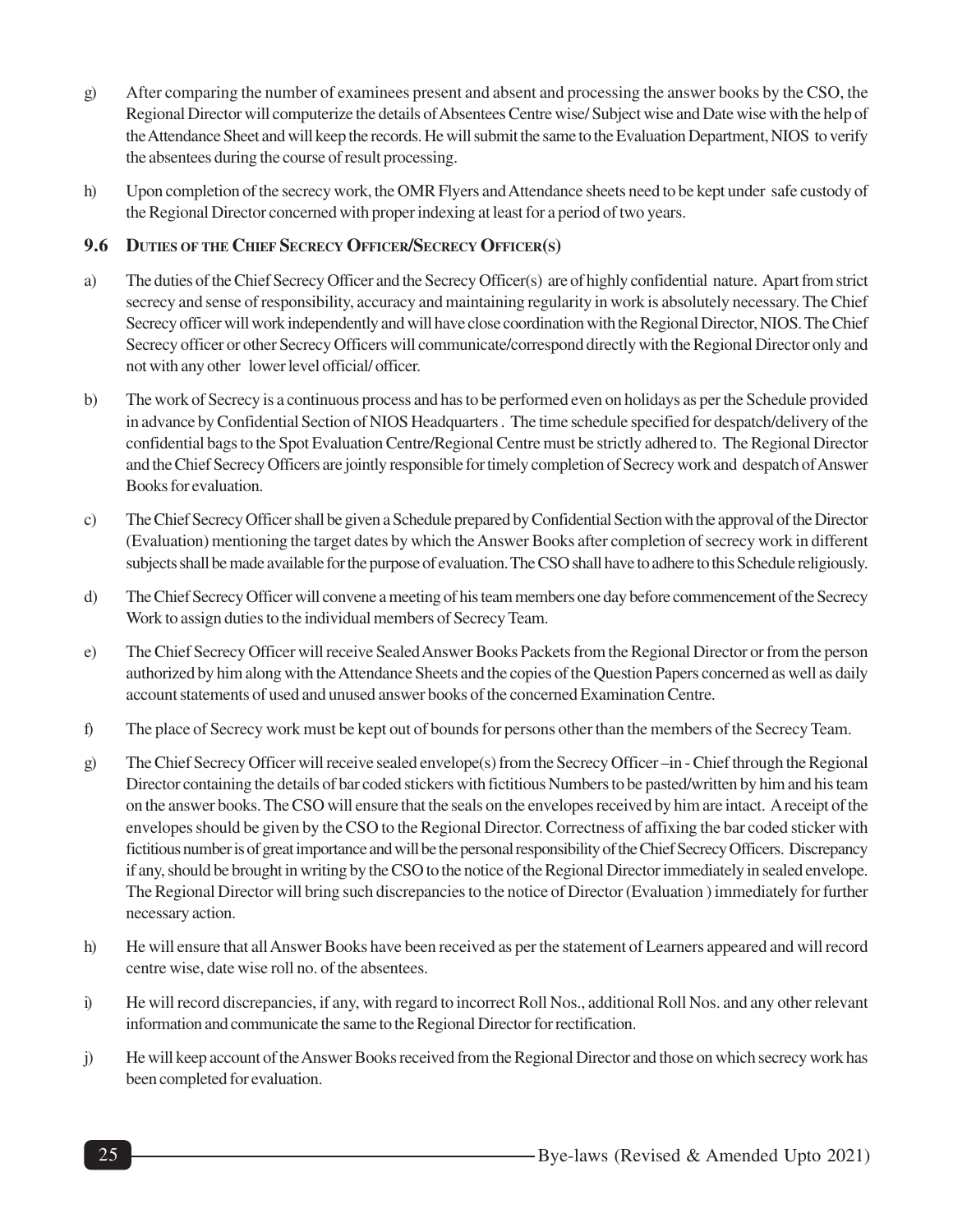- k) He will maintain a Register to Record of Handing over/ Taking over the Answer Books.
- l) While preparing the packets of Answer Books, the Chief Secrecy Officer/Secrecy Officer should ensure that about 250 (Two hundred and fifty) answer books are packed sequentially and as far as possible the examination centers in serial order should be taken for preparing these packets.
- m) The packets so made shall be put in Safety Bags under personal supervision of the CSO after keeping proper record of the bundles and the bags so made. The bundles and the bags so made will be secretly coded for onward transmission to Regional Director.
- n) While packing a bag of the processed answer-books, a slip/label indicating the following may be tagged on the bag:
	- Serial Number of the sealed bag as per secret code
	- Subject/Examination
	- Total Number of answer books/packets inside the bag, the details of which may be known only to the Chief Secrecy Officer.
- o) The Chief Secrecy Officer will prepare a proper record of the answer-books dispatched/transferred for evaluation, which should tally with the record of answer books received from the Regional Director.
- p) The secrecy team will also maintain a register of bags which should contain the following information:
	- Total No. of answer books in the bag.
	- Total No. of packets in the bag.
	- The prescribed proforma to be used for each bag should be filled in duplicate and kept under the custody of the Chief Secrecy Officer till the evaluation work is over. The Secrecy Officer will keep one copy shall with him and the second copy may kept inside the bag.
- q) After completion of the Secrecy work, the Chief Secrecy Officer will hand over the Secrecy Register and Key in original to the Regional Director in a sealed cover. The same shall be sent by the Regional Director to the Director (Evaluation) immediately. No information contained in these documents shall be shared by the CSO/SO with anybody.
- r) The Unfair Means (UFM) cases shall not be affixed any bar coded sticker with fictitious number. The Answer books of the UFM cases will be evaluated with original Roll number. The CSO will hand over the UFM cases along with all relevant documents to the Regional Director for onward transmission to NIOS Headquarters. The CSO will also send Consolidated List of all the UFM cases in a sealed cover after completing the secrecy work of the last paper to the Director (Evaluation) through the Regional Director. He will ensure that all the supporting documents such as the reports of the Centre Supdt./Invigilators of the Examination Centre and the statement of the learners. FIR etc. must be sent with the UFM cases. Any deficiency in the supporting documents relating to the UFM cases should be brought to the notice of the Regional Director.
- s) The Chief Secrecy Officer/Secrecy Officer should also ensure that the Award Lists pertain to the same answer books with Fictitious Roll nos. which are being packed in the packets. For the additional learners whose Roll nos. do not appear in the computerized Award Sheet, separate OMR Award Sheet may be prepared with fictitious Roll Nos or the unused/ left out Secrecy Number in the Award Sheet Slip available at the end of the subject be used. The OMR Award Sheet of such additional learners should also be kept in the bag.

#### **The detailed duties/responsibilities of Secrecy Officer- in-chief, CSO and SO are mentioned in the "Guidelines for Secrecy Work" (Appendix-E).**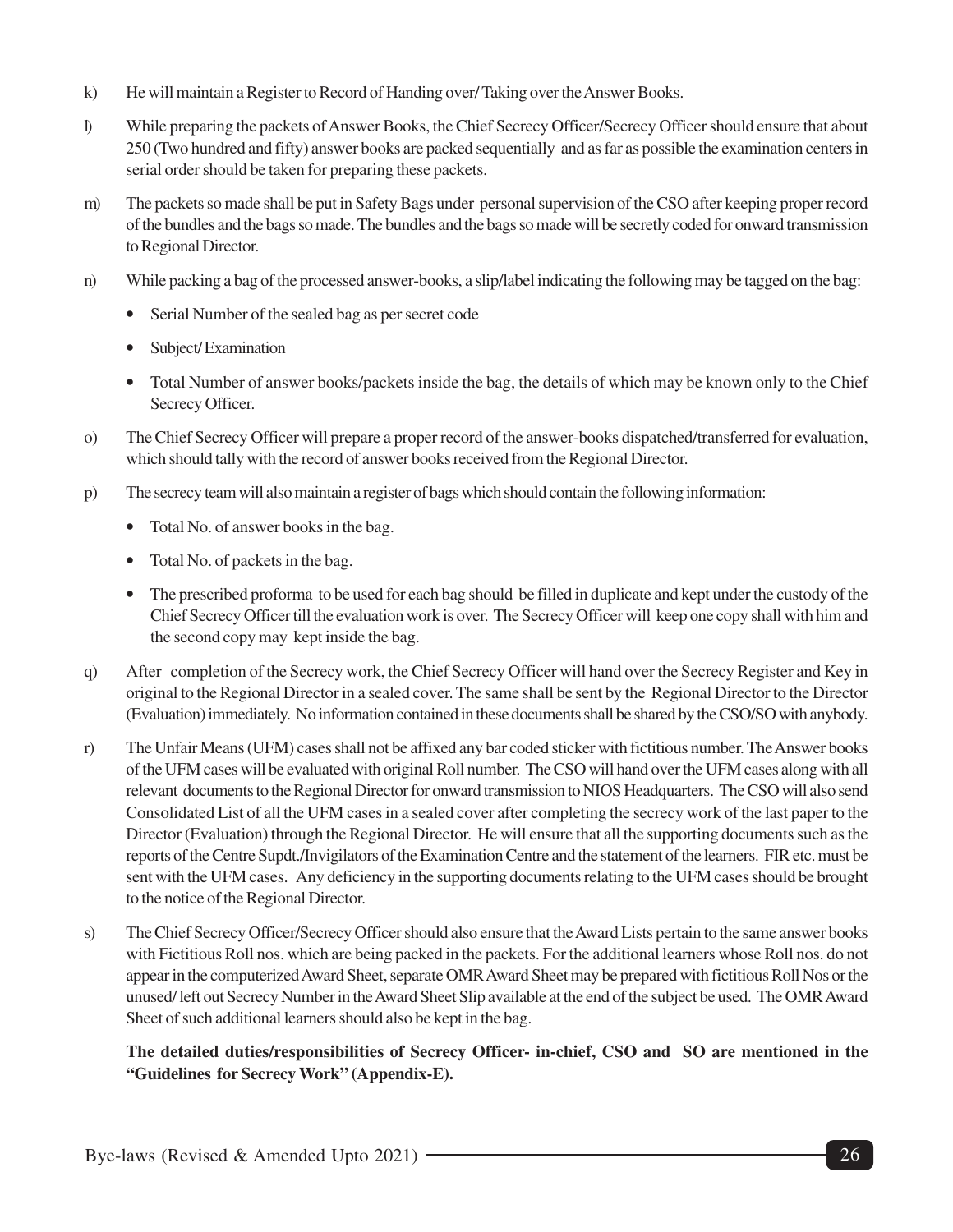#### **Note: In case of an eventuality, if the Chief Secrecy Officer has to leave the Regional Centre, he shall do so with the written permission of the Director (Evaluation)/ Regional Director.**

#### **9.7 PROCEDURE FOR SECRECY WORK BY THE SECRECY TEAM**

- a) Maintain a Control Register for recording the receipt of the Answer Book Packets from the Examination Centres through the Regional Director. Each answer book packet received by the CSO must be recorded in the Register so maintained.
- b) It must be ensured that the seals on the packets of answer books are intact. Any discrepancy noticed in this regard immediately be reported to Regional Director immediately..
- c) In case Answer book packets for a subject of examination are not received within a period of 04 days from the date of the examination such report may be given to the Regional Director to track the status of transit of packets and take necessary action to ensure their early receipt.
- d) Subject-wise packets of answer books should be stored separately and safely.
- e) Receive all the answer book packets of a particular subject of a Region and its corresponding adhesive laser labelled stickers and OMR Award Slips from the Regional Director.
- f) Open the packets of the answer book of an Examination Centre in a particular subject and compare the receipt of answer books of all the examinees present in the examination with the Attendance Sheet. In case any answer book of an examinee present as per Attendance Sheet is not found/ available in the packet, the report of the same should be recorded and communicated to the Regional Director for necessary action with the examination centre concerned. Any other discrepancy may also be recorded and reported to the Regional Director.
- g) The Title Page of an Answer Book has been divided into two parts. Part- I of the Answer Book contains the columns in which the learner is supposed to fill-in subject, subject code, day and date of the examination, medium of the examination code number written on the top of the question paper along with set number and the information regarding the type of disability, if any. Whether amanuensis (writer) provided; if visually handicapped, name of software used. Part II of the Title Page of the answer book contains columns in which the Learner is supposed to fill-in his/her name, roll number, centre code, subject-code , mother's/father's/guardians name and a column for the signature of the learner. The Invigilator shall verify all the particulars filled in by the learner on this page before putting his/her full signatures in the column provided for the same. He has to ensure that the facsimile stamp of the Centre Superintendent has also been put in the space provided for it.

The CSO will ensure that at no other place the learner has put up any symbol or mark that may reveal his/her identity. Thereafter the CSO/SO shall affix the laser labelled sticker bearing the fictitious Roll Number of the particular subject on one side and the Barcode on the other side in such a way that the dividing line of Part-I and Part-II of the Title Page coincides with the dividing line of the sticker so that the detachment of Part-II of the Title Page (using a scale) becomes smooth.

h) After affixing the bar-coded sticker bearing Fictitious Roll numbers of the learners the answer books lot wise shall be handed over by the first Secrecy Officer to the second Secrecy Officer, who will ensure that the process of affixing of the bar-coded stickers has been correctly executed. The CSO shall re-check at least 10% of the answer books per lot to verify that the affixing process has been correctly executed.

After checking, the CSO will put his Facsimile Stamp ( to be supplied by NIOS to him) across the answer books. The CSO will ensure that no answer book is left without affixing the bar-coded stickers.

i) All the answer books of a subject of a region be mixed together and the concerned adhesive laser labeled stickers may be pasted separately on the appropriate box of the OMR sheet one by one serially.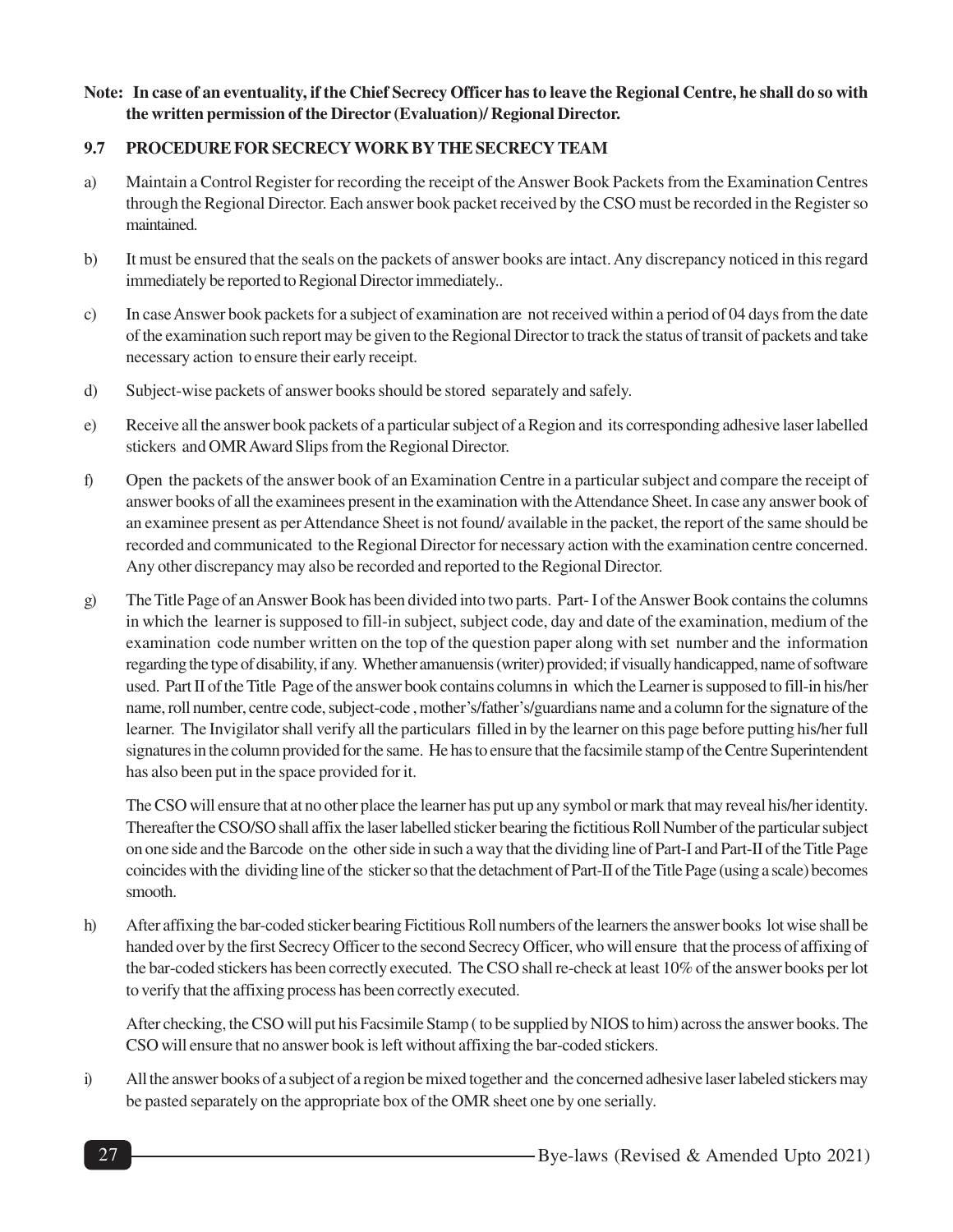- j) After affixing the bar-coded stickers on the answer book, the second part of the OMR Sheet be detached using a scale. The second part of the OMR Flyer may be arranged subject wise, region wise serially and be handed over to the Regional Director for scanning by the Agency to be deputed by the Evaluation Department of NIOS..
- k) After pasting the laser labeled stickers and detaching the second part of the OMR Sheet, these answer book alongwith the corresponding Award Lists may be packed in bundles containing 20/30 Answer Books in each bundle with one copy of the corresponding Award Lists. These bundles may be packed in bags containing maximum 240 answer books (12/8 bundles) in each bag and sealed with a tag mentioning the details of the Answer Books contained in the bag.

#### **9.8 RATES OF PAYMENT**

The rates of remuneration for Secrecy work would be applicable as fixed by NIOS from time to time.

#### **9.9 DEDUCTION FOR DISCREPANCIES IN SECRECYWORK**

- (i) The NIOS will deduct the amount from the remuneration payable to the CSO/SO for the discrepancy noticed in the secrecy work.
- (ii) No remuneration will, however, be paid, if the CSO/SO discontinues the work before the entire work is finished. Suitable deductions at the discretion of the Chairperson, will also be made from the remuneration of any Secrecy Officer, if his work is not found to be satisfactory by the CSO or if he is unable to attend the work on any day.

#### **9.10 PAYMENT**

- **(i) Release of Fund:** Keeping in view the quantum of secrecy work as assessed by the Confidential Branch of NIOS Headquarters, the Accounts Branch will release funds to the Regional Centre who will make payment of the same to the CSO on completion of the work as per norms.
- **(ii) Final Payment :**Bills for remuneration should be submitted on the prescribed Proforma by the CSO after the assignment is over. The final payment for the secrecy work shall be released by the Regional Director after declaration of the result as per norms.
- (iii) The remuneration for Secrecy work to the Secrecy Officer-in Chief shall be approved by the Director (Evaluation) as per norms.
- (iv) In case of any faulty Secrecy work by CSO/SOs, appropriate deductions from their bill(s) shall be made by the Regional Director with approval of theDirector (Evaluation).
- **Note: For detailed process and procedure, the "Guidelines for Secrecy Work" should be followed strictly. (Appendix-E)**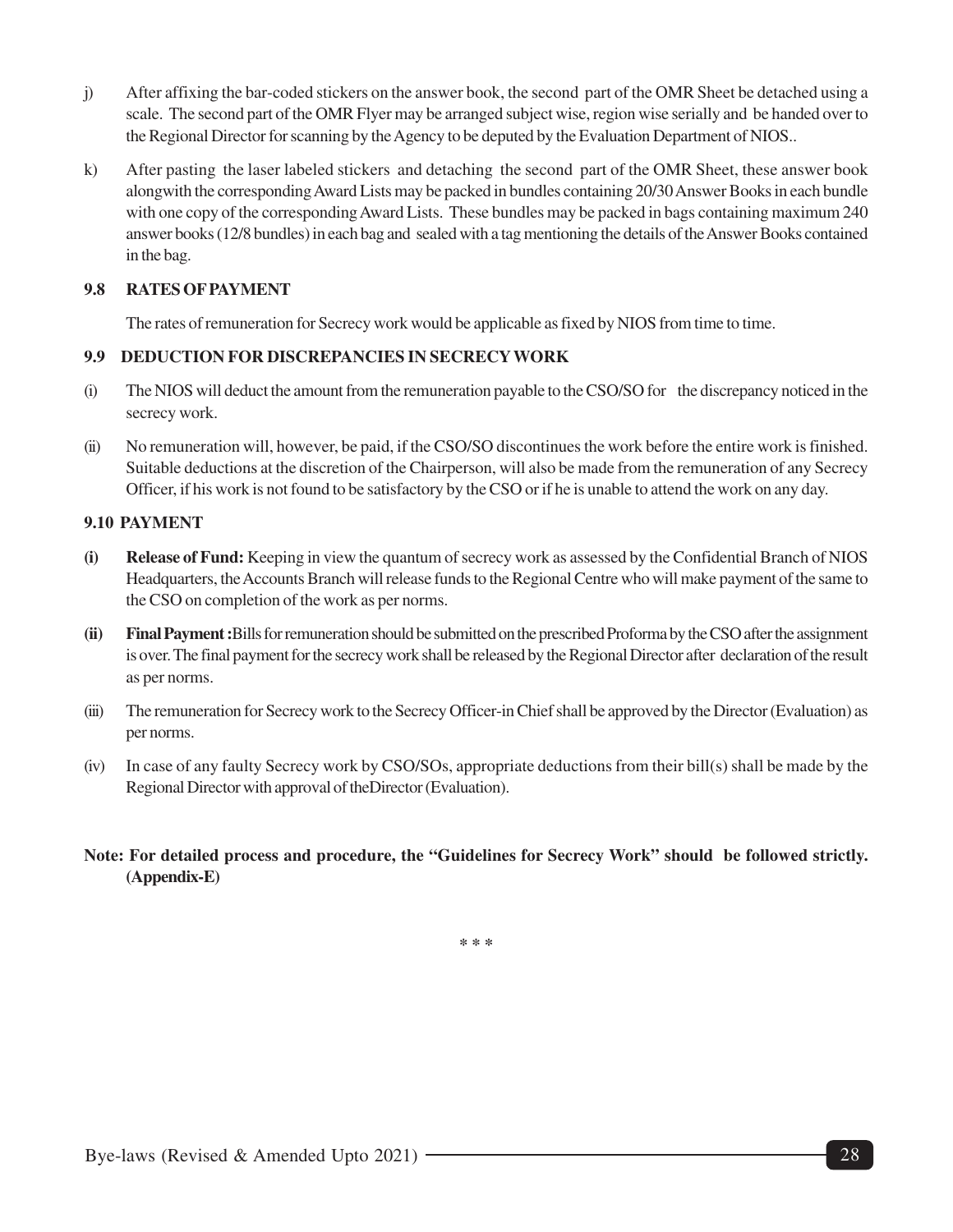# **EVALUATION AND DECLARATION OF RESULTS**

#### **10.1 EVALUATION**

All Answer Books shall be evaluated by approved Team Leaders/Head Examiners/Evaluators.

The Answer Books will be got evaluated through Spot Evaluation System by the Regional Centre with the prior approval of the Director (Evaluation). However, under special circumstances the Answer Books may be evaluated at the residences of evaluators or through any other electronic mode after taking approval of the Director (Evaluation).

#### **10.2 SPOT EVALUATION SYSTEM**

Under the Spot Evaluation System, the evaluation of requisite number of Answer Books in various subjects will be done by the appointed Team Leaders/Evaluators at a fixed Evaluation Centre, under overall supervision of the Regional Director of NIOS.

#### **10.3 FIXATION OF SPOT EVALUATION CENTRE**

The Spot Evaluation Centre is the office premises of the Regional Centre/hired premises/School Building, which is selected for conducting the evaluation work. The Regional Director shall fix the Evaluation Centres after carefully studying the location of such Centres and other appropriate requirements according to guidelines mentioned below and obtain prior approval of the Director (Evaluation), NIOS Headquarters. The Evaluation will be done in a centralized way at one or more Evaluation Centres with approval of the Director (Evaluation).

#### **10.4 MARKING SCHEME/GUIDELINES**

A detailed Making Scheme is prepared for each Question Paper by the Paper Setter along with the Question Paper. The original Marking Scheme is standardized by the Academic Department, NIOS after each examination. The Standardised Marking Schemes and Guidelines for Spot Evaluation of the Answer Books will be made available to the Evaluators appointed by the Regional Director, immediately after the question paper has been administered. The marking scheme indicates value points in respect of each answer and awards to be given against each value point. The evaluation should be done strictly as per the supplied Marking Scheme. The Marking Scheme will be prepared and printed simultaneously with the Question Paper and kept in the custody of the Director (Evaluation) who will make it available after each question paper has been administered. The Marking Scheme is meant for the Evaluators only. It does not contain complete Answer of the Questions. The Marking Scheme cannot be provided to learners under the RTI Act (2005).

#### **10.5 TEAM LEADER**

(i) Evaluation shall be done by a team of evaluators each team is headed by a Team Leader. The Team leader should have a minimum of 5 years experience of evaluation with NIOS or with some University or Board, the Regional Director, shall appoint a senior person of the rank of a Principal/ Vice Principal/Senior PGT of a School or a Lecturer of a College serving or retired as Team Leader for a subject/paper.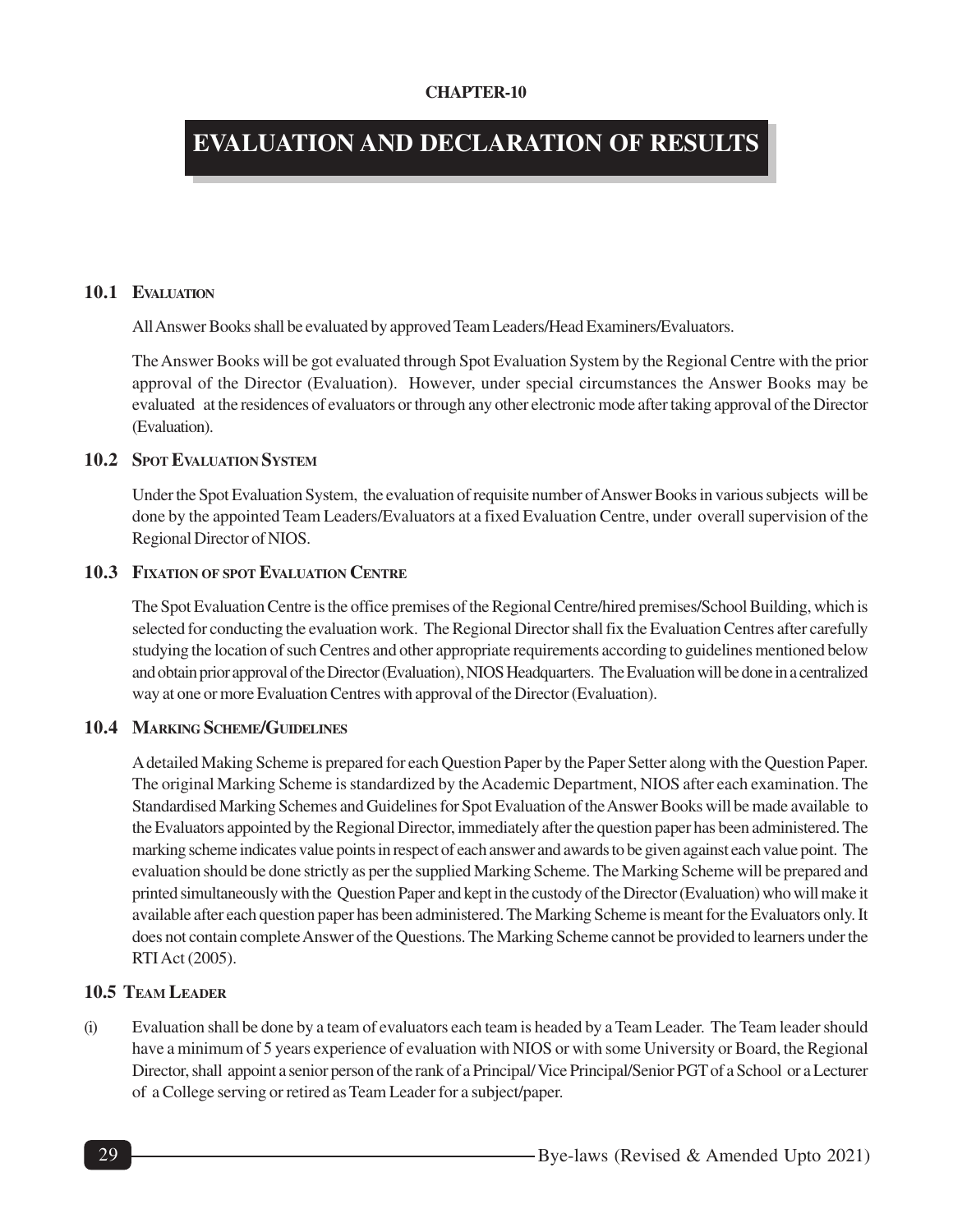- (ii) The Team Leader shall be responsible for ensuring uniform evaluation of Answer Books as per the Marking Scheme.
- (iii) The Team Leader shall bring to the notice of the Regional Director such discrepancies anomalies and suspected use of unfair means which have been identified during the course of evaluation.
- (iv) The Team Leader shall intimate the Regional Director in writing the names of such evaluators who have not followed the prescribed instructions or have not maintained punctuality or have not observed the Code of Conduct.
- (v) No person whose ward or relation or the ward of a near relation has appeared in the Examination shall be appointed as Team Leader/Evaluator/Coordinator. An undertaking to this effect shall be obtained before as appointment of the Evaluation staff.

#### **10.6 EVALUATORS**

- (i) Evaluators shall be appointed by NIOS to evaluate Answer Books.
- (ii) Evaluators shall be appointed from amongst the practicing /retired teachers/educationists with minimum three years experience of teaching at the Secondary / the Senior Secondary level. No person whose ward or near relation or the ward of a near relation has appeared in the Examination shall be appointed as Evaluators for that Examination.
- (iii) No person shall be appointed as Evaluator for two subjects/ Examinations simultaneously.
- (iv) No person of doubtful integrity or one who has been suspended from the service or one against whom a departmental enquiry is pending or who has been earlier debarred from any work of NIOS shall be appointed as an Examiner.

#### **10.7 COORDINATORS**

- (i) The Team Leader shall select Coordinators from the list of the Evaluators appointed by NIOS. The Coordinators are appointed for checking and posting of Award List in respect of evaluated Answer Books in a particular subject at a Spot Evaluation centre.
- (ii) The coordination work will start from the second day of evaluation, when sufficient number of evaluated Answer Books are available for checking and coordination.

Online applications shall be invited for Evaluators, Team Leaders and Coordinators.

#### **10.8 AWARD LIST**

All Award Lists are confidential documents of NIOS. No other person except those authorized by the Regional Director shall be permitted to handle the Award List. The Regional Directors will send the first (Main) and second copy (Counter Part) of the Award List to the Director (Evaluation), and retain the third/Photo copy for future reference, if any.

#### **10.9 DECLARATION OF RESULTS**

- (i) On the recommendation of the Director (Evaluation), the Chairperson, NIOS shall appoint Result Officers for the processing and declaration of Result as per norms and schedules.
- (ii) The Result prepared by the Result Officer and team is placed before the Moderation Committee with the Subject wise Moderation Marks. The Moderation Committee recommends the subject wise Moderation Marks along with the Results prepared on the basis of norms and schedule . The results recommended by the Moderation Committee of the Public Examinations held by the NIOS will be declared with approval of the Chairperson.
- (iii) The result of On Demand Examination held by the NIOS will be declared with the approval of the Director (Evaluation).
- (iv) Results will be sent to the Regional Directors/AIs for the information of learners.
- (v) The results will be displayed on the official web-site of the NIOS **www.nios.ac.in.**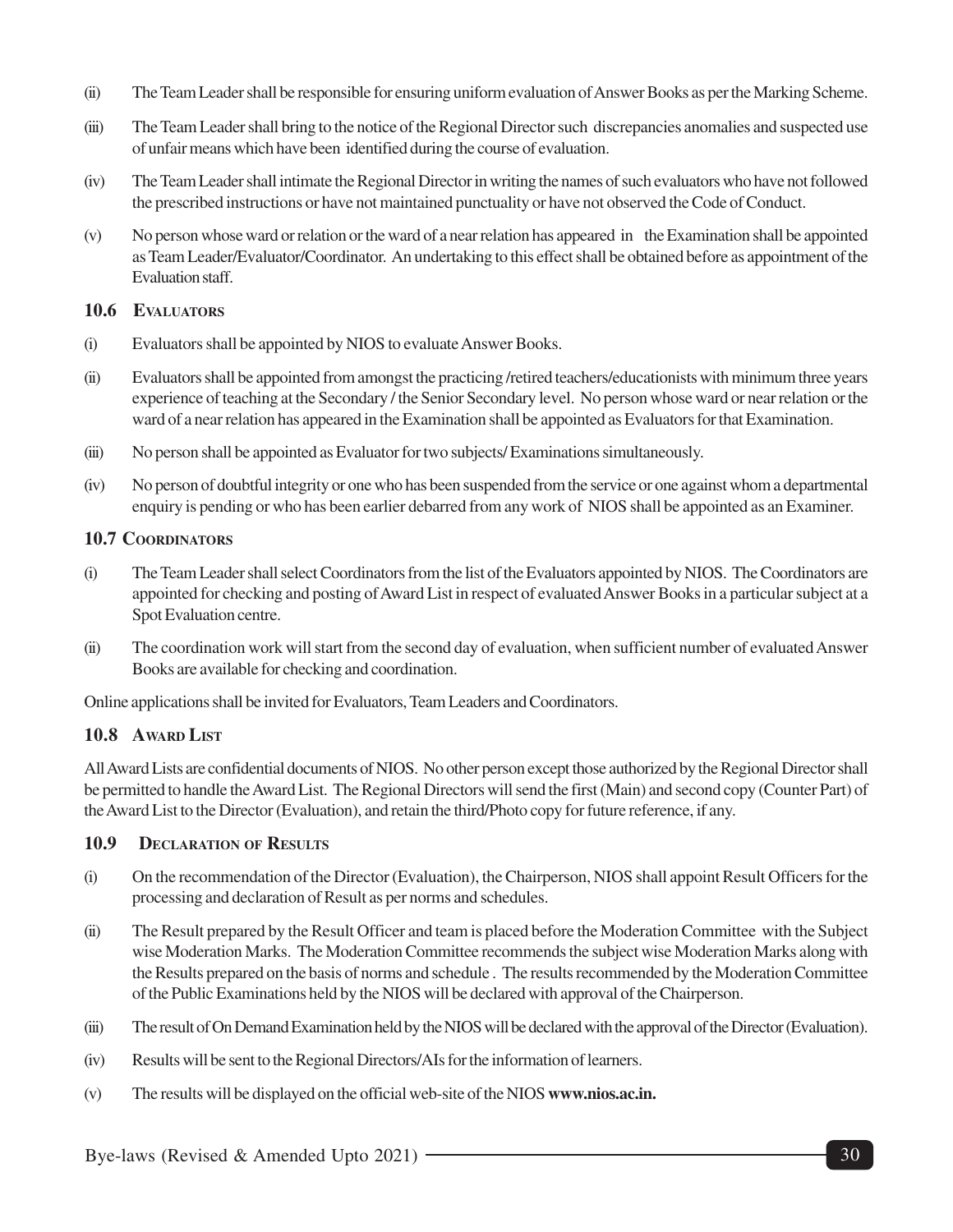- (vi) NIOS shall not be held responsible for any material or other loss incurred by a learner, if the result of the learners is delayed by the NIOS as Result Later/Result Withheld.
- (vii) The 'Result' will indicate the factual position of the learner with the Marks obtained by a learner along with his status in a 'Gazette' (Result Register) published and kept in the office of NIOS.
- (viii) Every effort will be made to ensure that the NIOS receives Answer Books from the Examination Centres by Speed Post (Insured Post). However, if any Answer Book is lost in transit, NIOS will not be held responsible. The Learners whose Answer Books are lost in transit shall have to reappear in the Examination afresh.

#### **10.10 'RESULT LATER' CASES**

- i) The NIOS may declare the result of the Learner(s) as 'Result Later' (RL) due to missing of Answer Books/ Awards or any inadequacy or due to lack of information from the Regional Centre, Examination Centre, learners etc.
- ii) The result of such Learners shall be declared by NIOS on availability of data information within a reasonable time from the date of declaration of result by a committee constituted by the Director (Evaluation).
- iii) The NIOS shall not be liable to pay for any loss/damage caused to the learner for 'Result Later" till the result is declared after recommendations of the Committees.
- iv) NC: Not Computable.

#### **10.11 'RESULT WITH HELD ' CASES**

In addition to the UFM Cases booked during conduct of examination, the following will be applicable under Result Withheld (RW) cases;

• In case of admission /Date of Birth and other related discrepancies, NIOS may withhold the result or in extreme cases results can be cancelled subject to the approval of the Competent Authority.

**Note: For detail process and procedure, the 'Guidelines for Spot Evaluation' to be followed strictly (Appendix-F)**

#### **10.12 'ALTERNATIVE SCHEME OF ASSESSMENT"**

**In case the examinations can't be conducted due to any unavoidable circumstances such as COVID 19 pandemic etc. NIOS may adopt an objective Alternative Assessment criteria devised by a high level committee constituted by the competent authority for computation of result for the learners registered for a particular examination in the session.**

**The Guidelines for Objective Alternative Assessment Criteria may be referred.**

#### **10.13 AUTHORITYAND SIGNATORY FOR ISSUING DIFFERENT CERTIFICATES OF NIOS**

|                | SI No   Name of the Certificate                                              | <b>Issuing Authority</b>                                                 |
|----------------|------------------------------------------------------------------------------|--------------------------------------------------------------------------|
|                | Marks Statement cum Certificate                                              | Director (Evaluation), NIOS                                              |
| $\overline{2}$ | Migration Certificate (Secondary, Sr. Secondary Courses)                     | Dy. Director (Eval)/ In-charge of M&M Section,<br><b>NIOS</b>            |
| 3.             | Pass Certificate Open Basic Education (OBE) Course                           | Director (Evaluation) and the Coordinator of the<br>concerned OBE Agency |
| 4.             | Marks Statement cum Certificate (Any other examination<br>conducted by NIOS) | Director (Evaluation), NIOS                                              |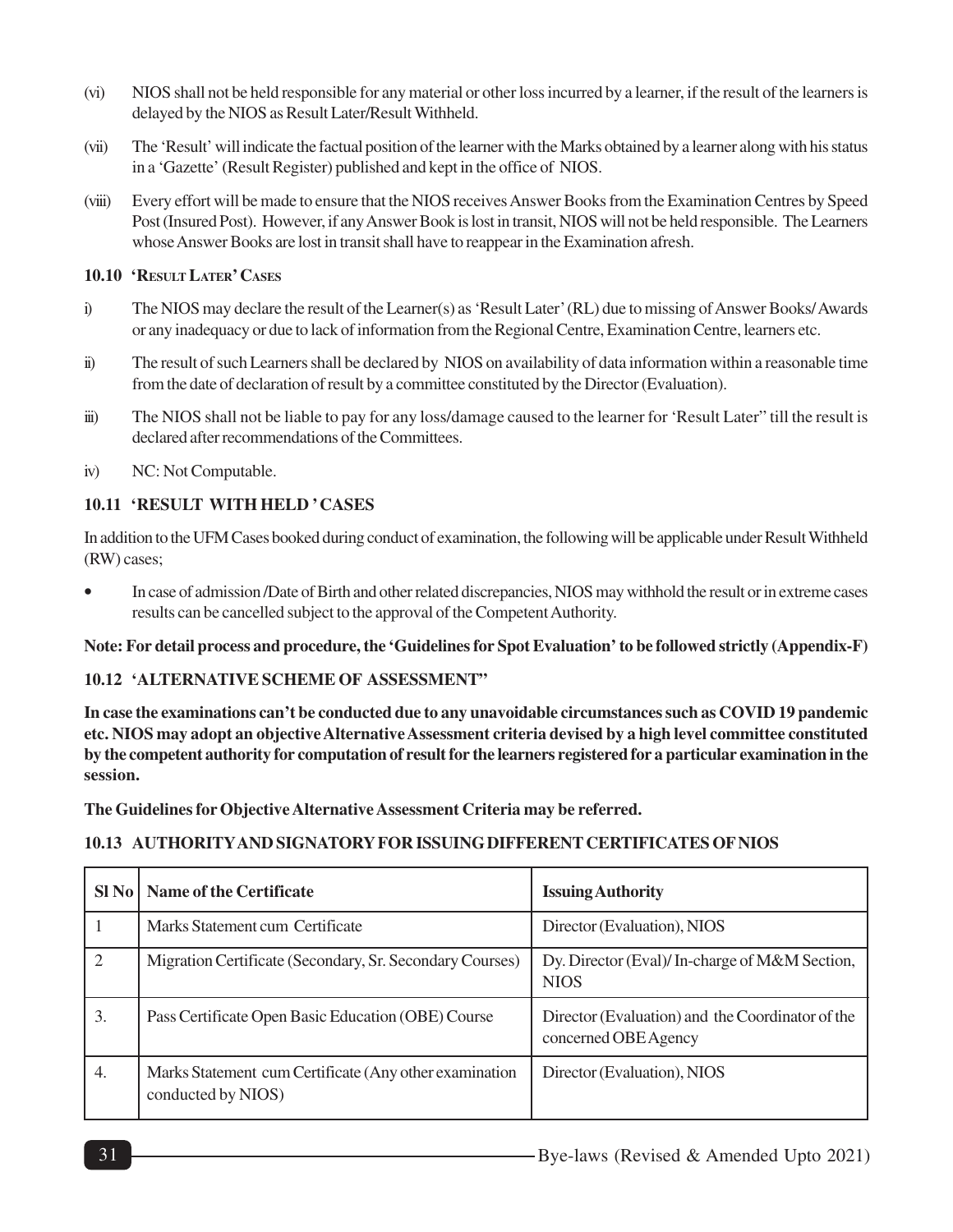#### **10.14 AUTHORITY FOR WITHDRAWAL OF CERTIFICATES ISSUED BY NIOS**

| Sl.No. | <b>Particulars</b>                                                                              | <b>Authority</b>            |
|--------|-------------------------------------------------------------------------------------------------|-----------------------------|
|        | Withdrawal of Marks in subject (s), in case the<br>learner is yet to clear in the course        | Director (Evaluation), NIOS |
|        | Withdrawal of Marks Statement cum Certificate,<br>in case the learner has cleared in the course | Director (Evaluation), NIOS |

#### 10.15 AUTHORITY FOR APPOINTMENT, CHANGE AND REPLACEMENT OF CENTRE SUPERINTENDENT OF EXAMINATION **CENTRE**

| <b>Sl. No</b> | <b>Particulars</b>                                                                                                                                    | <b>Authority</b>            |
|---------------|-------------------------------------------------------------------------------------------------------------------------------------------------------|-----------------------------|
|               | Appointment of Centre Supdt. on the recommendation<br>of the Regional Director, NIOS.                                                                 | Director (Evaluation), NIOS |
|               | Change and replacement of Centre Superintendent<br>due to emergency and unavoidable circumstances on the<br>recommendation of Regional Director, NIOS | Director (Evaluation), NIOS |

#### 10.16 AUTHORITY OF CANCELLATION OF EXAMINATION CENTRE IN CASE OF EMERGENCY AND UNAVOIDABLE **CIRCUMSTANCES**

| <b>Reasons</b>                                                                                                                                                                                                                                                                         | <b>Authority</b>                                                                                                      |
|----------------------------------------------------------------------------------------------------------------------------------------------------------------------------------------------------------------------------------------------------------------------------------------|-----------------------------------------------------------------------------------------------------------------------|
| Natural calamity, war, mass riot/strikes, Parliament<br>and Assembly Election, Question Paper related<br>problems, mass irregularity in the conduct-Process of<br>Examination Centre and refusal by the centre to<br>conduct the examination or any such unavoidable<br>circumstances. | On the recommendation of concern Regional Director to<br>Director (Evaluation) and approval by the Chairperson, NIOS. |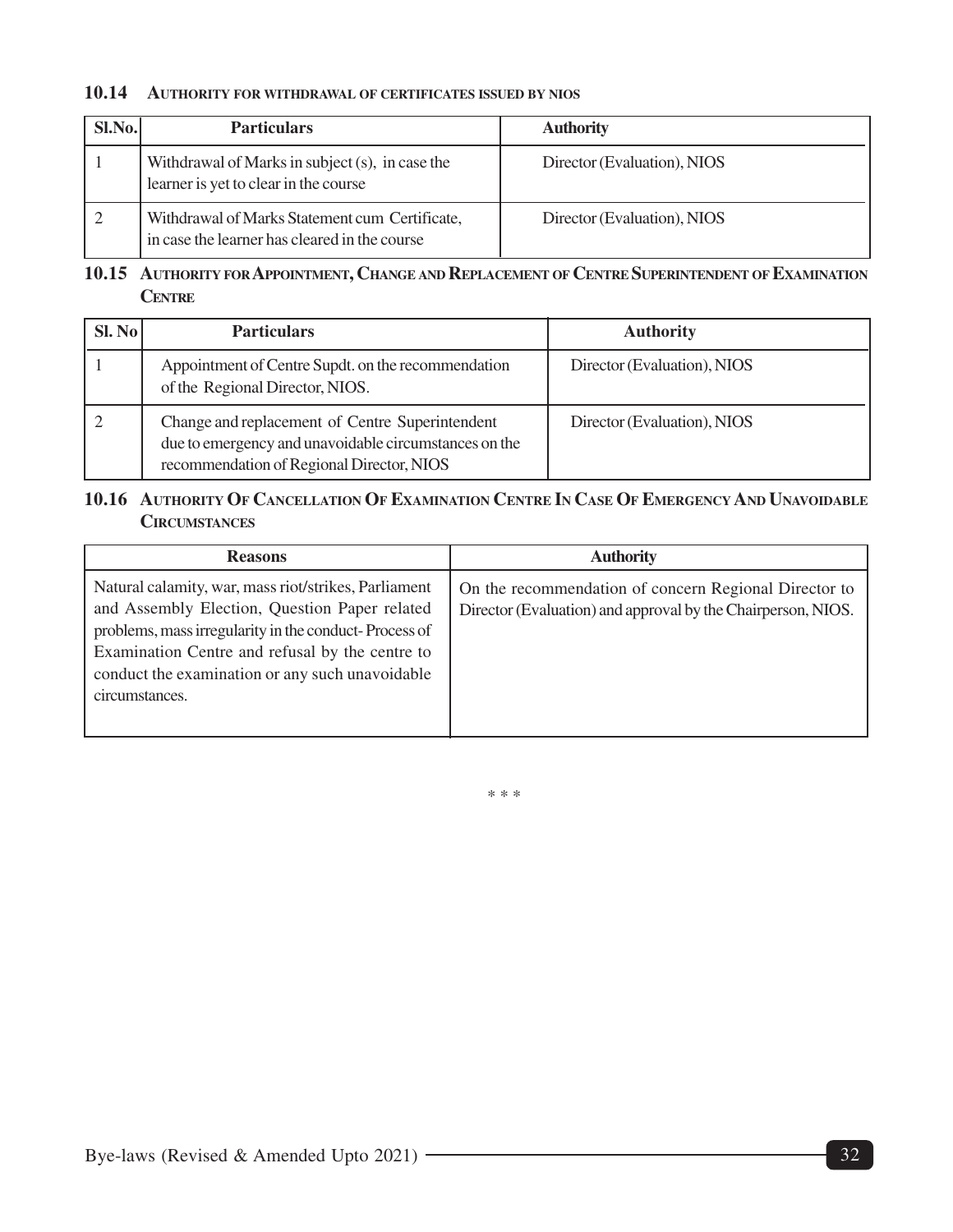# **RE-CHECKING OR RE-EVALUATION OF ANSWER BOOKS**

#### **11.1 RE-CHECKING/VERIFICATION OF MARKS**

- (i) In case a learner is not satisfied with his/her result in the Public Examination, NIOS provides him with an opportunity to submit his/her request online through the Portal for re-checking of his/her Answer Books in which re-totaling of marks is done and it is ensured that no question is left unevaluated. This facility is provided only in Theory Papers and not in Practical Papers. The Answers will not be re-evaluated during re-checking. One may apply online for re-checking of the Answer Book in any subject within 15 days from the date of declaration of the results or as notified by NIOS from time to time. Application for re-checking and for payment of fee shall be made online only within the schedule time period. The re-checking will be completed within 45 days from the last date of application.
- (ii) On re-checking, the revised (better of the two) marks will be treated as final and binding on the learner applying for rechecking.
- (iii) In any case, re-checking will neither be done in the presence of learner or anyone else on his/her behalf, nor the Answer Books will be shown.
- (iv) The facility of rechecking or verification of marks is available for the Secondary, the Senior Secondary and the Vocational Education Courses.
- (v) The Result of Re-checking will be declared with the approval of the Director (Evaluation), and displayed on the NIOS website.
- (vi) A learner shall not be entitled for refund of fee.
- (vii) The NIOS will not be responsible for any loss or damage or for any inconvenience caused to him/her consequent upon the revision of marks or delay in communication for reasons beyond control.
- (viii) NIOS shall revise the Marks Statement in respect of such learners after the previous Marks Statement is returned by the learner.
- (ix) The decision of the Director (Evaluation) on the result of the Verification of Marks shall be final
- (x) Request for rechecking/verification of the Answer Book cannot be made under RTI Act -2005
- **11.2 RE-EVALUATION (FOR THE SENIOR SECONDARY EXAMINATION ONLY)**
- (i) The National Institute of Open Schooling (NIOS) has introduced re-evaluation of Answer Books at the Senior Secondary level from April/May-2010 Examination. This will be in addition to the already existing system of rechecking/verification of marks for the Secondary and the Senior Secondary and the Vocational Education Courses. The learners who have appeared for the Senior Secondary Examination of NIOS can apply online for re-evaluation of Answer Books in Theory Paper of any subject. There is no provision for re-evaluation in Practical Papers.
- (ii) A learner can apply on-line for re-evaluation of one or more subjects by submitting a single application. No second request for the same subject for re-evaluation shall be entertained. The application for re-evaluation should be made online only.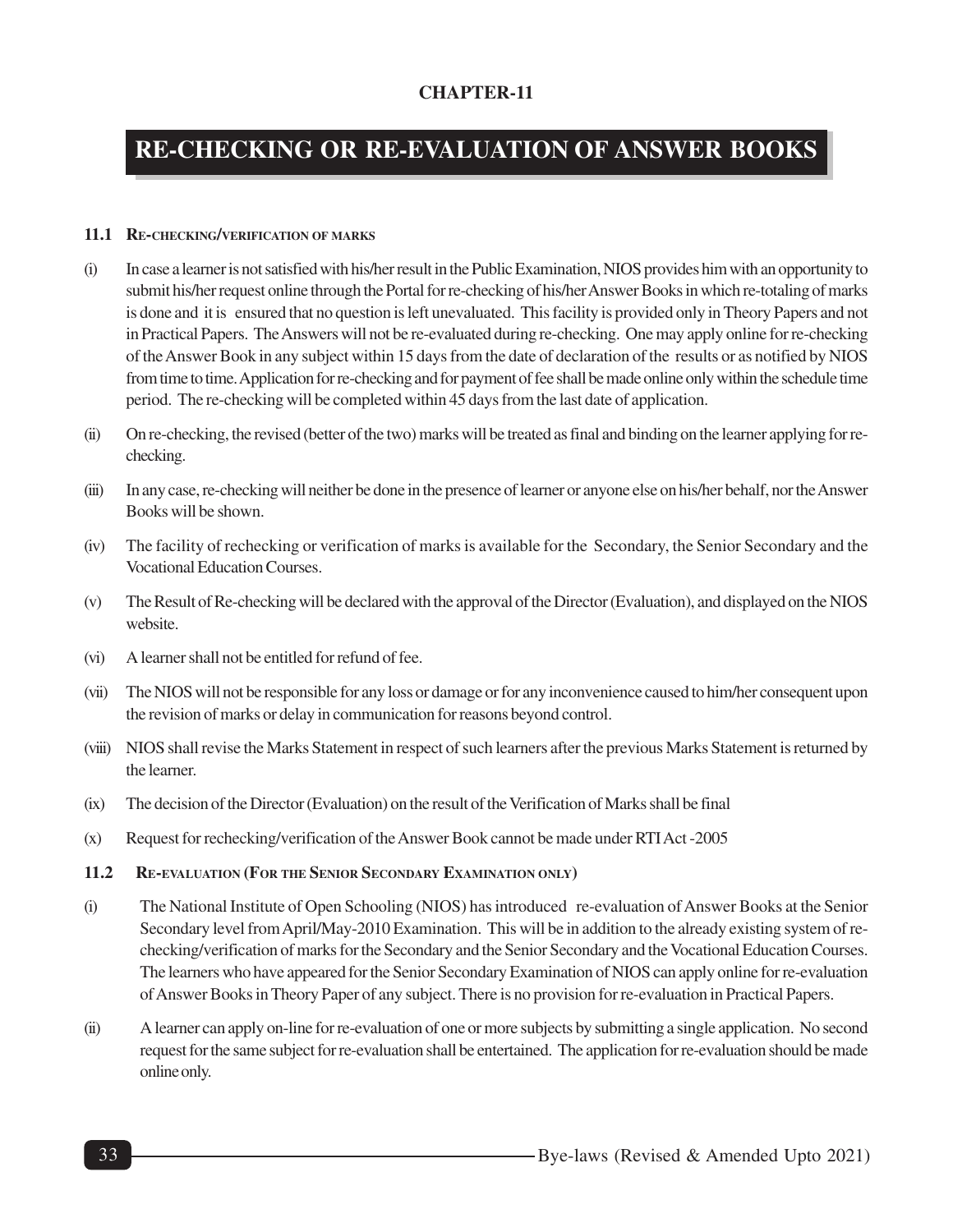- (iii) A learner can apply for re-evalution on-line within 15 days from the date of declartation of results on the NIOS website www.nios.ac.in. Incomplete applications and request received after the due date will not be entertained and will be rejected summarily without any notice.
- (iv) There is no Re-evaluation of Answar Books in the Secondary Examinations.
- (v) The processing fee for re-evaluation would be as fixed by NIOS. The fee is to be paid on-line by the learner.
- (vi) The result of Re-evalaution will be declared within 45 days from the last date of application after the approval of the Director (Evaluation), and will be available on the NIOS website.

#### **11.3 STANDARD OPERATING PROCEDURE (SOP) FOR RE-EVALUATION OFANSWER BOOKS AT THE SENIOR SECONDARY LEVEL**

- (i) A learner may apply online to obtain the photo copy of the Answer books within 10 days from the declaration of main result by paying prescribed fees online.
- (ii) The application for re-evaluation (for Theory Paper only) will be received on-line by NIOS for the Senior Secondary learners within 15 days from declaration of the result on the website of NIOS. Application processing fee per subject is to be paid on-line
- (iii) The list of applications received is visible in panel at all the Regional Centres.
- (iv) The Regional Centre will forward the Answer Books along with the photocopies of the Answer Books to the Director (Evaluation), immediately after receipt of such List. The applications received from the learners belonging to remote areas may be processed in the second lot. All the Answer Books must be sent by "Insured Speed Post" only.
- (v) The Department of Evaluation, NIOS will arrange for re-evaluation of the Answer Books through the concerned subject experts (other than those who have done the first evaluation) preferably the Team Leader. The re-evaluation will be done at the NIOS Headquarter only.
- (vi) On the photocopies of the Answer Books, the marks awarded by the original Evaluators and his/her particulars/ signature will be blackened before re-evaluation.
- (vii) The experts called for re-evaluation will be paid remuneration/ conveyance/ refreshment charges as per norms fixed by NIOS from time to time.
- (viii) After re-evaluation, a Coordinator will do the scrutiny of the re-evaluated Answer Books. The Coordinator will be paid as per NIOS norms. The Coordinator may be an evaluator or an NIOS official.
- $(ix)$  If the increase of marks in re-evaluation is less than 5% of the maximum marks of the question paper, the original marks will stand except when the learner is able to get a pass with or without grace, the marks of re-evlauation will be awarded to the learner.
- (x) If increase of marks in re- evaluation is 5% or more of the maximum marks of the question paper, the new marks will be awarded to the learner.
- (xi) If the marks obtained after re- evaluation are less than the orginal marks, the orginal marks will stand.
- (xii) The Result Cell NIOS will take approval of the Director (Evaluation) and forward the result of re-evalution to SAP for putting up on the website. It will also intimate the Learner about the result of re-evaluation.
- (xiii) The Revised result will be sent by the Result Cell through Director (Evaluation) to SAP NIOS for putting it up on the NIOS website and to the M&M Unit, NIOS for printing of revised Mark Statement.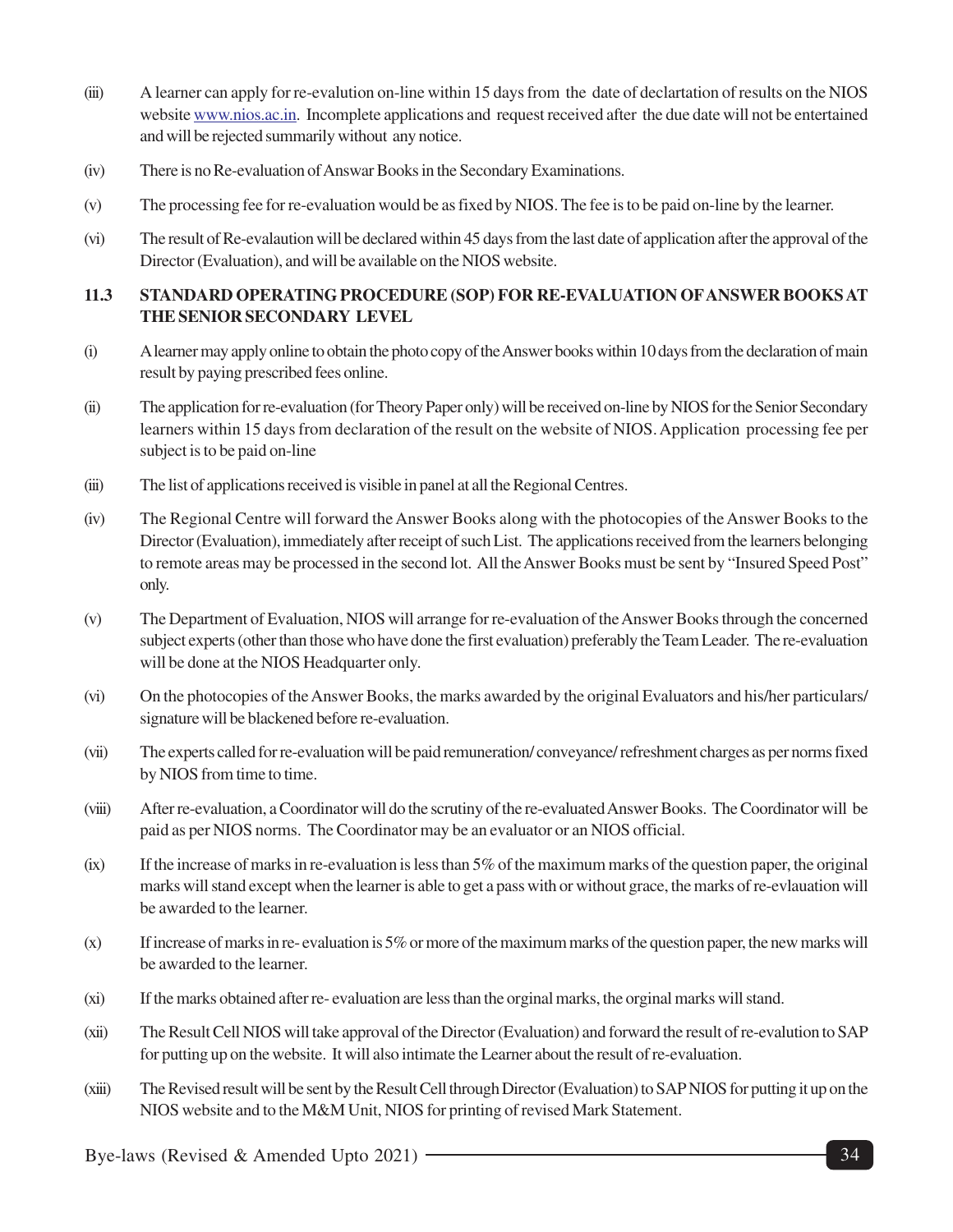- (xiv) Marks & Migration (M&M) Unit will send the revised Marksheets to the concerned Regional Centre NIOS. The Regional Centre will issue it to the concerned learner after taking back the old Marksheets.
- (xv) The revised result of re-evalution will be final and binding on the learner. No further request will be entertained in the matter.
- (xvi) The entire process of re-evaluation will be completed within a period of 45 days from the date of receipt of application.

#### **11.4 RULES FOR RE-EVALUTION OFANSWER BOOKS AT THE SENIOR SECONDARY LEVEL**

- $(i)$  If the increase of marks in re-evaluation is less than 5% of the maximum marks, the original marks will stand except when the learner is able to get a pass with or without grace, the marks of re-evaluation will be awarded to the learner.
- $(iii)$  If the increase of marks on re-evaluation is 5% or more of the maximum marks, the new marks will be awarded to the learner.
- (iii) If the marks obtained on re-evaluation are less than the original marks, the original marks will stand.
- (iv) NIOS will revise the old Mark sheet wherever applicable. Fresh mark sheet will be issued after the old Mark sheet is surrendered by the learner at the concerned Regional Centre.
- (v) In any case the re-evaluation will neither be done in the presence of the learner or anyone else on his /her behalf, nor will the Answer Books be shown.
- (vi) The revised Mark Sheet will be issued by the concerned Regional Centre to the Learner after surrendering the old Mark Sheet.
- (vii) The revised result of re-evaluation will be final and binding on the learner. No further request for re-evaluation will be entertained in the matter.
- (viii) NIOS will not be responsible for any loss or damage or any inconvenience caused to the learner, consequent upon the revision of marks or delay in communication for reasons beyond control.
- (ix) These rules supersede the previous rules for re-evaluation, if any.
- (x) Any doubt about the interpretation of these rules or matter not provided herein will be resolved by the Chairperson, whose decision will be final and binding.
- (xi) Request for re-evaluation of Answer Books will not be accepted under the RTI Act (2005).

#### **11.5 PROVIDING PHOTOCOPY OFTHE THEORY ANSWER BOOK**

A learner may apply online to obtain photocopy of his/her Answer Book within 10 days from the date of declaration of the result of the main examination on payment of prescribed fee (to be paid online) for obtaining copy of Answer Book.

**\*\*\***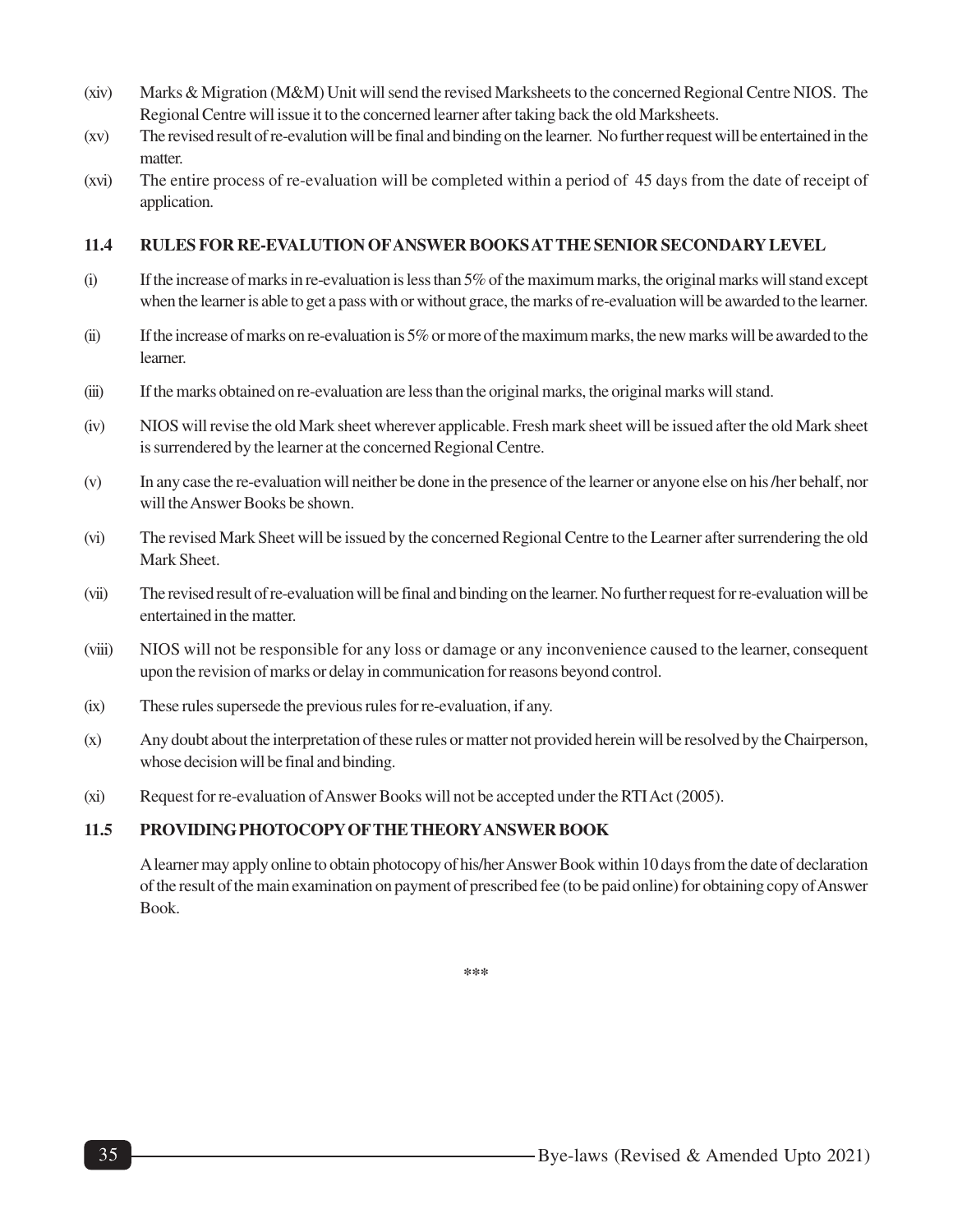# **ON-DEMAND EXAMINATION SYSTEM (ODES)**

#### **12.1 THE CONCEPT AND PHILOSOPHICAL BASIS**

The Flexible Examination System has been one of the key features of NIOS. As a major step in the direction of Examination reforms, NIOS came up with the innovative concept of **On-Demand Examination System (ODES)** using ICT. Under ODES, the assessment takes place when a learner is ready to take it. Not only ODES is time independent but it also allows learners to improve their performance till they are satisfied with the mastery level set by them individually. Thus, **ODES** adds another dimension of openness in the Open Schooling System where Examination is self paced and degree of performance is learner controlled.

Under ODES, a unique Question Booklet having defined number of items is generated randomly by the Computer on the day of the Examination out of the already developed Question Bank on the basis of Question Paper design and the Blue Print of the subject. It is a learner centric Examination system. It has helped NIOS learners to take up the Examinations as per their wish and preparation.

#### **12.2 IMPLEMENTATION OF ODES**

The implementation of ODES has been done after field testing of the Question Bank. The evaluation pattern and practices in ODES are same as is Public Examinations. The evaluation is done by the panel of evaluators in the Spot Evaluation mode as is being done in the case of Public Examinations. The result of ODES is published through NIOS web site **www.nios.ac.in** within 45 days of the Examinations.

The ODES is conducted at the NIOS Headquarter, NOIDA and at the identified Regional Centres of NIOS and at various identified Kendriya Vidyalayas (KVs) across India. The number of ODES Centres will be increased based on the requirement of NIOS and availability of the necessary infrastructure as per the ODES Guidelines.

#### **12.3 ELIGIBILITY CRITERIA**

In order to avail ODES facility, a learner has to be a registered student of NIOS having an Enrolment Number and an Identity Card or who has taken admission under Stream-3 or Stream 4. A Secondary/Senior Secondary learner of NIOS can apply for On Demand Examination within the validity period of his/her admission. The learners admitted under Stream-I and Stream-2 can register for ODES only after the first Public Examination for which he/she is eligible. The learners admitted in Stream-3 and Stream-4 are eligible for On-Demand Examination only and they are not permitted to appear in the Public Examinations.

A learner who had appeared in a subject is not eligible to appear in the same subject again in the same month. Such learners are permitted to appear for improvement in a subject in subsequent months or after the declaration of the result

#### **12.4 OPTIONS FOR THE NIOS LEARNERS**

The learners admitted in Stream-I and Stream-2 can:

- (i) appear in all the subjects in public Examinations
- (ii) appear in all the subjects through ODES
- (iii) appear in some subjects in public Examination and some through ODES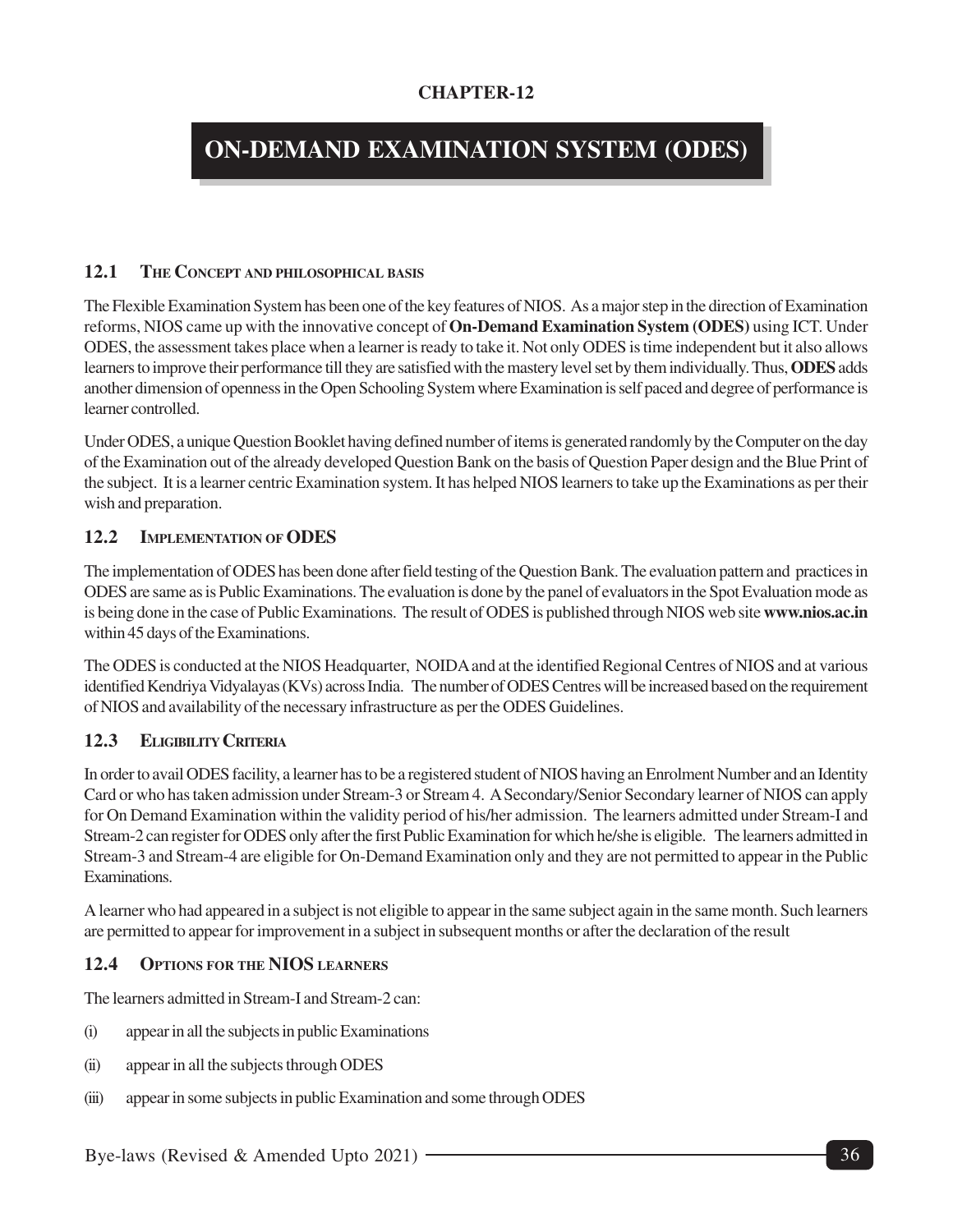- (iv) To pass the Senior Secondary examinations, two years gap is required after passing Secondary Examination as per NIOS norms. However the learner can appear in up to 4 subjects before completion of this two years gap.
- (v) The learners admitted in stream-3 and stream-4 can appear through ODES only.

#### **12.5 REGISTRATION FOR ODES**

The registration for On Demand Examination (ODE) will be done only through online mode at the NIOS web site **www.nios.ac.in.** In special circumstances, the Director (Evaluation), may accord permission to appear in ODE through off-line mode. The Examination Fee as prescribed from time to time will be payable on-line to NIOS.

#### **12.6 SUBJECTS AVAILABLE UNDER ODES**

ODES is conducted in almost all the major subjects, the details of which are mentioned in the ODES Guidelines/ Brochure.

#### **12.7 ODES DAYS**

The ODES Theory and Practical examinations are conducted every week as per the ODES Guidelines/ Brochure except during the conduct of public examinations i.e., in the months of April-May and October-November or as specified.

#### **12.8 MEDIUM OF QUESTION PAPER**

The Question Paper is only bilingual i.e., in both English and Hindi mediums. However, the Regional Medium learners will have a choice of **Answering** the Questions in **respective Regional Medium.**

#### **12.9 CONDUCT OF ODES**

 Generation of Question paper, conduct of Theory and Practical paper, Secrecy, Evaluation and Result Processing will be done as per the ODES Guidelines.

#### **12.10 ODE Unfair Means Cases (UFM)**

The On Demand Examination is conducted in the premises of NIOS Headquarters, Regional Centres and Kendriya Vidyalayas under the direct and strict supervision of Regional Directors,. This eliminates the occurrence of Unfair Means cases. However, stray UFM cases may be reported by the Regional Directors regarding these Examinations. To deal with such cases, the Director (Evaluation), shall constitute a Committee of 3-5 persons including 2-3 outside experts. This Committee shall recommend the ODE UFM cases and impose penalties as prescribed in the SOP for dealing with UFM cases. Based on the recommendation of the UFM committee, the Director (Evaluation), will approve the ODE UFM cases.

#### **12.11 RESULT AND CERTIFICATION**

- (i) After due approval from the Director (Evaluation), the ODES result will be declared and published through NIOS web site only.
- (ii) The Mark Statement-cum-Certificate and Migration Certificate will be printed only for Overall Pass Learners and provided to individual learners through concerned Regional Centre. Other learners can make request for the Marks Statement-cum-Certificate to the ODES Unit of the Evaluation Department, on payment of requisite fee.
- (iii) A learner can appear in the On Demand Examination in a subject any number of times (maximum once in a month) till he/she is satisfied about his/her performance during the validity period of registration.

#### (**Note: For detail process and procedures, the SOP for 'On Demand Examination' to be followed strictly (Appendix-I)**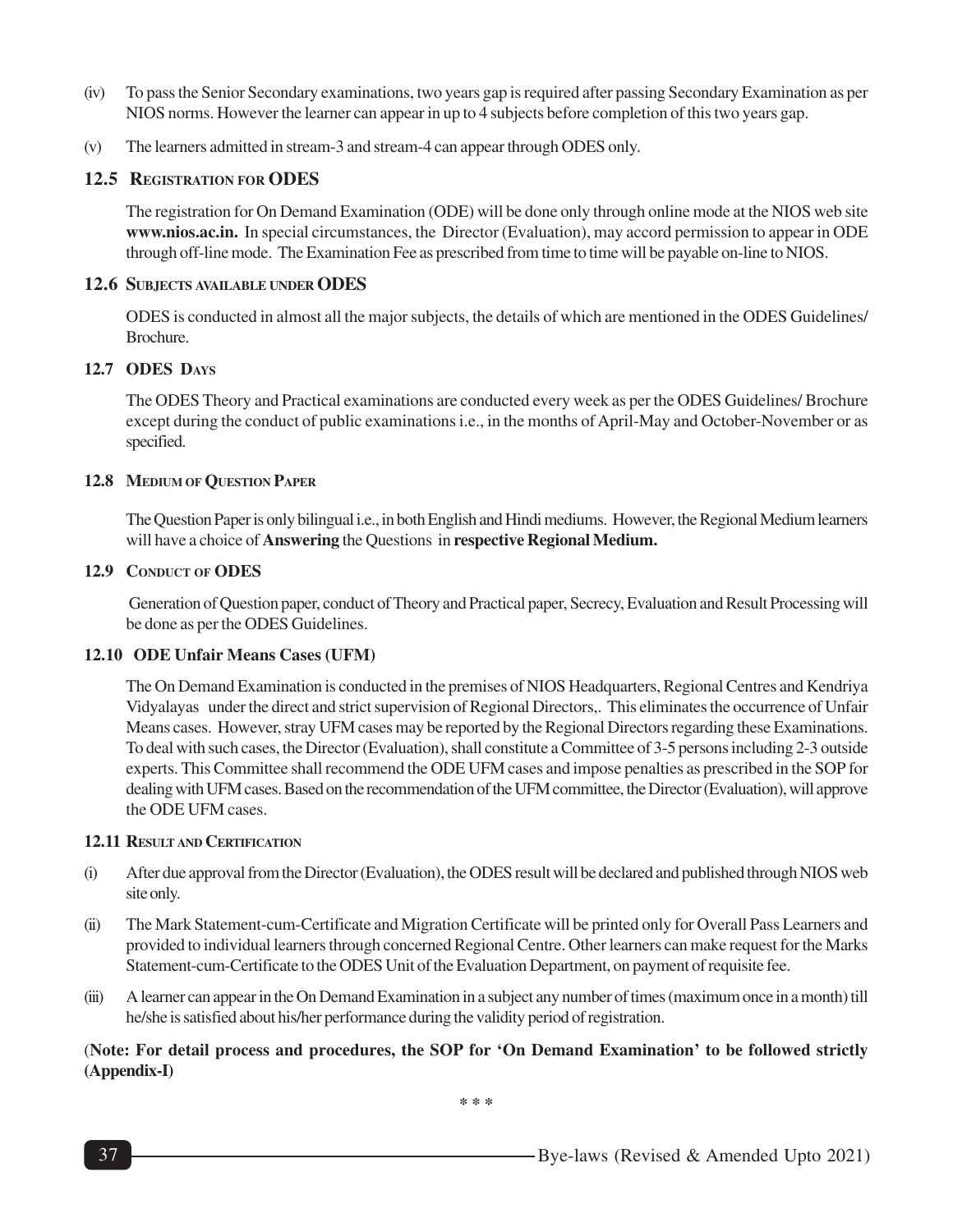# **ADMISSION AND EXAMINATIONS OF VOCATIONAL EDUCATION COURSES**

#### **13.1 ADMISSION**

Admission to Vocational Education courses is open throughout the year online in two Blocks with cut-off dates corresponding to the two Public Examinations conducted in a year. A learners can take online admission in NIOS Vocational Education Course on its Portal by selecting the Course, Study Centre (known as Accredited Vocational Institute (AVI)) and by paying prescribed fee through online mode only. Each Accredited Vocational Institute (AVI) offers specific courses with limited number of seats. The details of the courses offered by an AVI and admission procedure with regard to eligibility, course fee, minimum age etc., are given in the Prospectus for Vocational Education Courses.

#### **13.2 EVALUATION**

NIOS has devised a suitable method of evaluation considering the practical nature of Vocational Education Courses where more emphasis is on evaluation of skills acquired during the course of study. In many cases, component of internal assessment has also been introduced to ensure continuous evaluation. Thus, there may be three components of evaluation:

- 1. Internal Assessment (if any)
- 2. Practical Examination
- 3. Theory Examination

#### **13.3 MEDIUM OF EXAMINATION**

(i) The Question Papers for the Examinations are mostly bilingual i.e., in both Hindi and English languages. One may, however, write Examinations in Hindi, English or in any Scheduled Regional Language irrespective of the medium opted for study at the time of admission.

#### *(ii) Practical and Theory Examinations*

Both the Practical and the Theory Examinations are conducted twice in a year in April–May and in October–November. Practical Examinations are organized at AVI/ SAIED only.

#### *(iii) Internal Assessment*

NIOS has a provision of Internal Assessment in several courses as detailed in the Prospectus. This is based on Periodical Tests, Viva-Voce, Assignments, Projects, etc. It will be conducted by the AVI/SAIED. Passing in Internal Assessment, wherever applicable, is a necessary condition to pass in the Examination.

#### (iv) **Passing separately in Theory, Practical and Internal Assessment is essential in all Vocational Education Courses.**

#### **13.4 CREDIT ACCUMULATION**

One can avail multiple chances to take Examinations. NIOS will keep and accumulate Pass Credits in a particular Module till one clears all the required Modules for certification within the validity period of admission.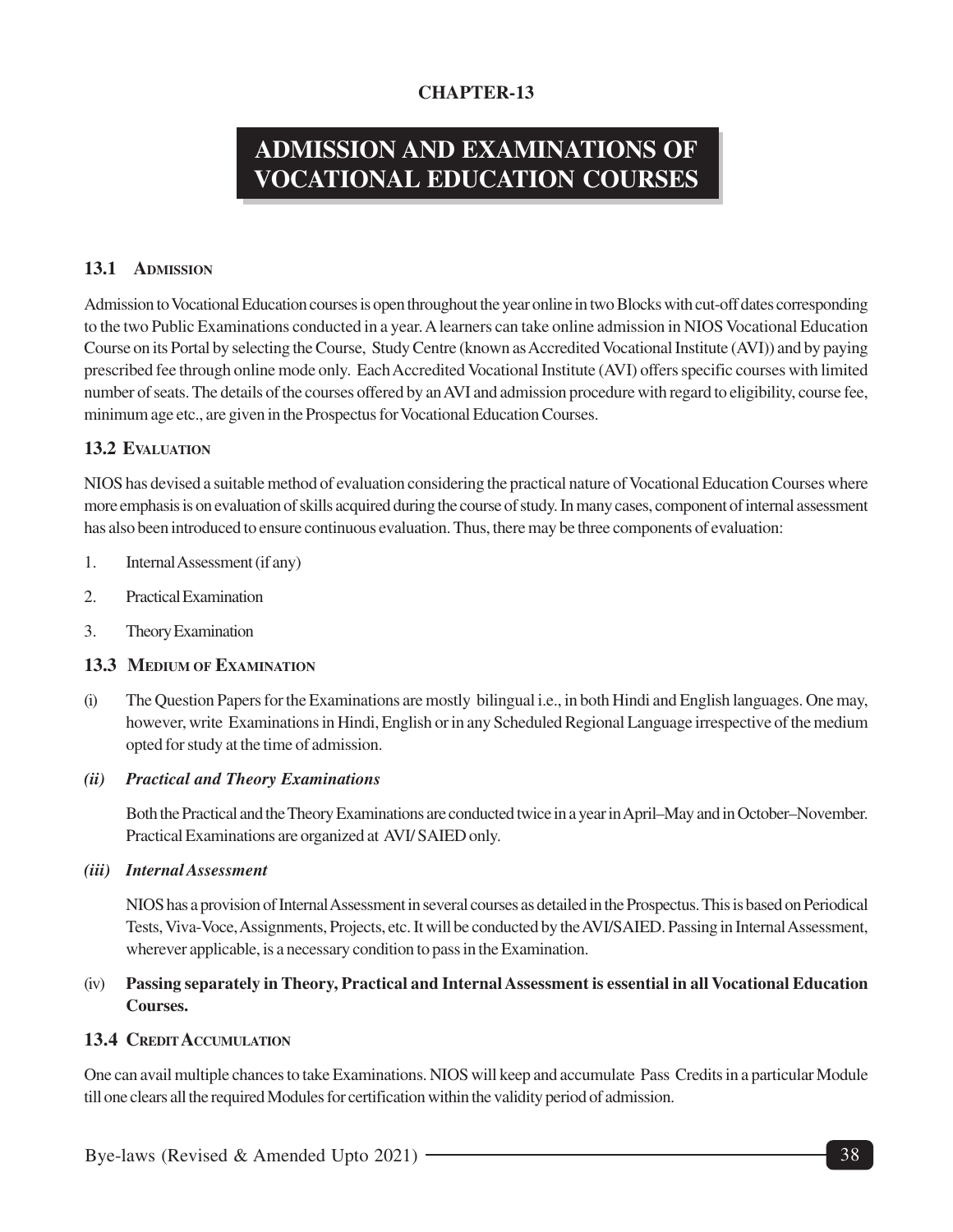#### **13.5 INTEGRATION OF ACADEMIC AND VOCATIONAL EDUCATION COURSES (COMBINING VOCATIONAL CREDITS WITH ACADEMIC COURSES)**

NIOS provides facility to learners for integration of one Vocational Education course with academic subjects at the Secondary and the Senior Secondary level as per details given in the Prospectuses of the Academic and the Vocational Education Course. If a learner passes in a Vocational Education subject(s), his/her credit can be combined with the credits of academic courses (as mentioned in the Prospectus of NIOS) for the purpose of certification at the Secondary/ the Senior Secondary levels. The learner can make a request in this regards on the Portal through e-services or such request may be sent on a plain paper to:

The Director (Evaluation), NIOS A-24/25, Institutional Area, Sector-62 NOIDA, Uttar Pradesh-201309

#### **13.6 IMPROVEMENT OF PERFORMANCE**

NIOS will allow a learner to apply again to pursue a course, which one has already passed, for improvement of performance. **This facility is given only once in a subject** within the validity period of admission**.**

#### **13.7 SCRUTINY OF MARKS (THEORY)**

If a learner is not satisfied with his/her result of the Public Examination, he/she may apply for scrutiny of marks within 20 days from the date of declaration of result or as notified by NIOS from time to time. Application and payment of fee can be made only online within the scheduled date. The process of scrutiny of marks will be completed within 45 days from the last date of application.

#### **13.8 DECLARATION OF RESULT AND ISSUE OF CERTIFICATES**

The results of vocational courses are processed as per norms and is declared on the NIOS Portal after approval of the competent authority. Marks Statement-cum-Certificate are sent to the concerned AVI/SAIED after declaration of the result for distribution to the candidates.

#### **NIOS does not issue any Migration Certificate to the learners of Vocational Education Courses.**

#### **Note:For detail process and procedure, the provision of the Prospectus for Vocational Education Course are required to be followed strictly.**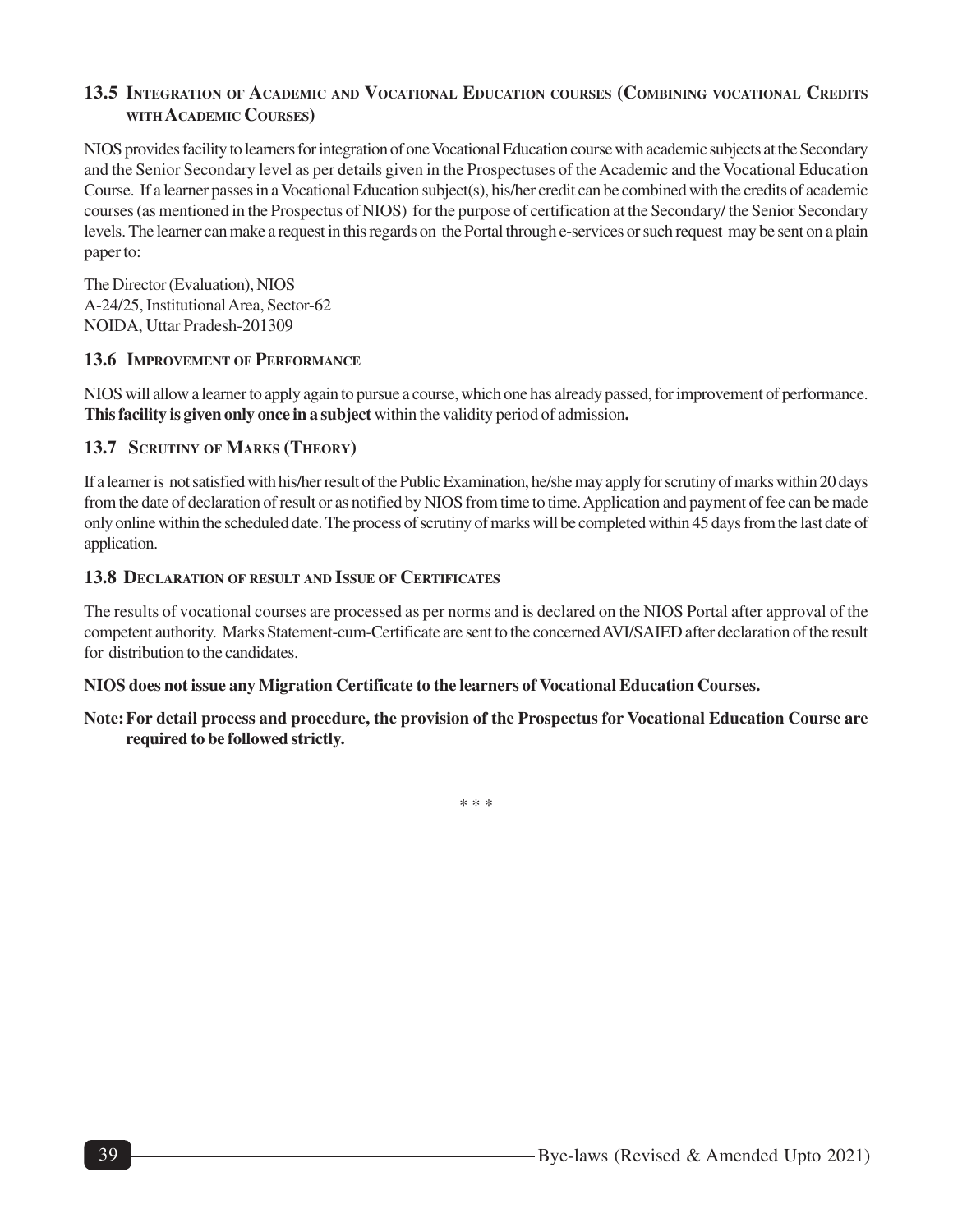# **CERTIFICATION**

#### **14.1 MARKS STATEMENT-CUM-CERTIFICATE**

- (i) A learner who has appeared in an Examination of NIOS but could not succeed shall not be issued a Marks Statementcum-Certificate in physical format. He/she can download a digital Marks Statement-cum-Certificate from NIOS website.
- (ii) A learner who has appeared in the Examination of NIOS and has passed the Examination in overall shall be issued the Marks Statement-cum-Certificate. However, a learner who has appeared for improvement and in additional subject examination he/she will be issued Marks Statement-cum-Certificate only. A learner who appeared partly and passes the subjects may be issued a Marks Statement-cum-Certificate on request.
- (iii) The Result Documents are sent to the Study Centres through the Regional Centre for distribution to the learners or are directly sent at the learner's address, as decided by the NIOS from time to time.

#### **14.2. DATE OF BIRTH CERTIFICATE**

NIOS is not the certifying authority of Date of Birth of the learner. The Date of Birth of the learner as per the supporting documents submitted during admission and fed in the records of the NIOS shall be indicated in the Result document issued to the learner at the Secondary School level only. The NIOS does not print the Date of Birth (DOB) of learner in the Result Documents of the Senior Secondary and the Vocational Education Certificates.

#### **14.3. MIGRATION CERTIFICATE**

A learner, who has appeared in the Secondary/the Senior Secondary Examination of the NIOS and has passed the Examination, is issued a Migration Certificate. However, Migration Certificate shall not be issued to the learners of Vocational Education Courses.

#### **14.4. DUPLICATE RESULT DOCUMENTS AND CERTIFICATE**

A learner may obtain a duplicate Result Document and Certificate on payment of the prescribed fee and applying through e-Services on the NIOS Portal in the event of loss/theft/mutilation of the original Result Documents or Certificate.

#### **CHANGES IN THE CERTIFICATE**

#### **14.5 CHANGE CORRECTIONS IN NAME**

Change/corrections in learner's Name/Surname, Father's Name/Mother's Name would be considered and processed as per relevant rules framed from time to time on production of desired documents.

#### **14.6 CHANGE/CORRECTION IN DATE OF BIRTH**

Change/correction in Date of Birth of the learner would be considered and processed as per relevant rules framed from time to time on production of desired documents.

#### **14.7 ISSUE OF REVISED DOCUMENTS AFTER PASSING IN AN ADDITIONAL SUBJECT**

On request from a learner, NIOS will issue revised pass document on passing an additional subject ( not improvement), subject to the following conditions.

(i) Payment of fee as fixed by NIOS from time to time.

Bye-laws (Revised & Amended Upto 2021)  $\rightarrow$  40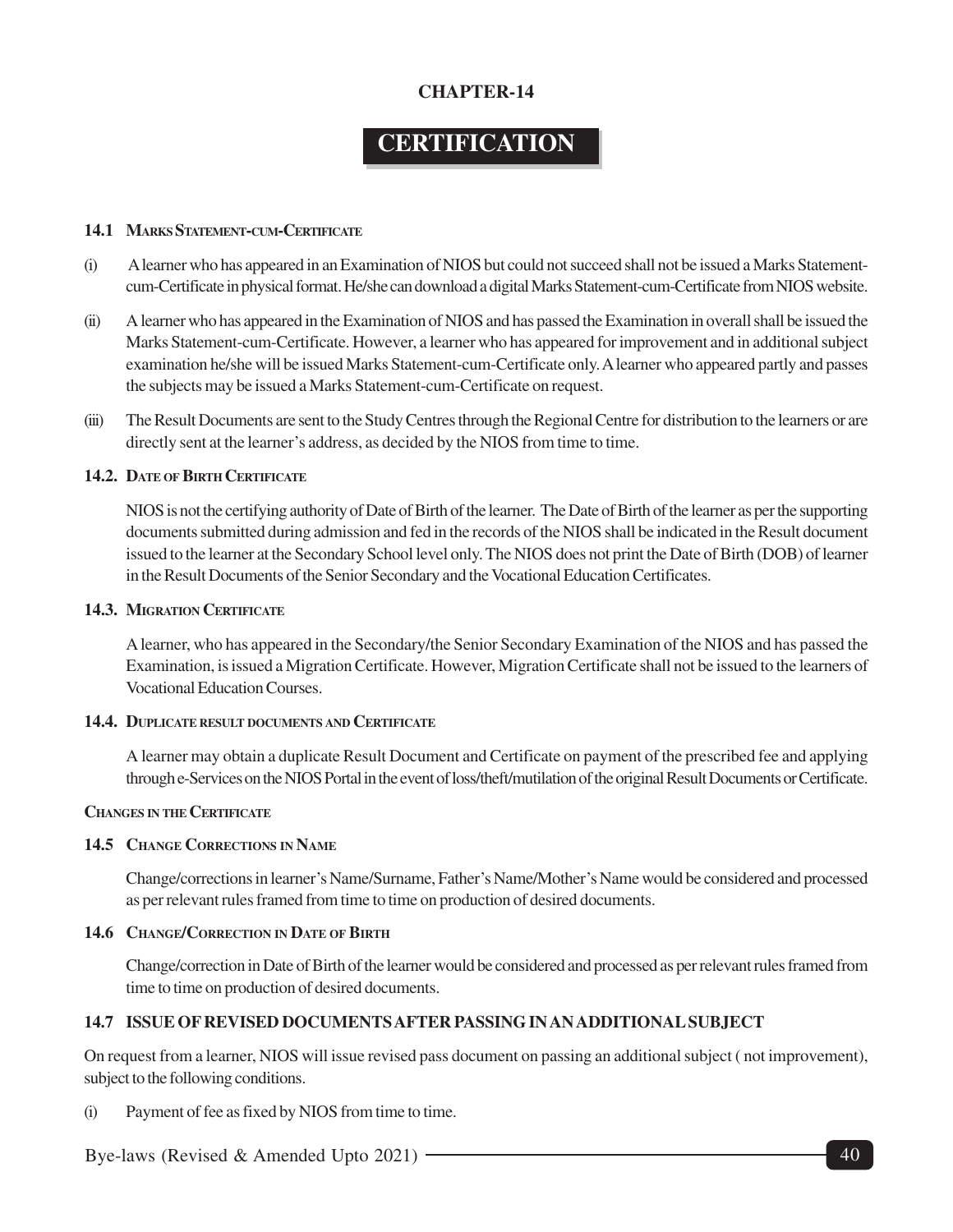- (ii) Surrender of all original Pass documents already issued.
- (iii) Undertaking to be submitted by the learner that he/she has not used the original documents anywhere else for higher studies or for employment etc.
- (iv) The year of passing to be mentioned in the document will be that of passing of the additional subject.
- (v) The information about an additional subject is available in the Prospectus.

#### **14. 8 REMOVAL OF UN-SUCCESSFUL SUBJECT FROM THE MARK STATEMENT**

An application in this regard along with requisite fee is required to be submitted by the learner to the Department of Evaluation, NIOS for removal of any fail subject appearing in the Mark Statement.

\*\*\*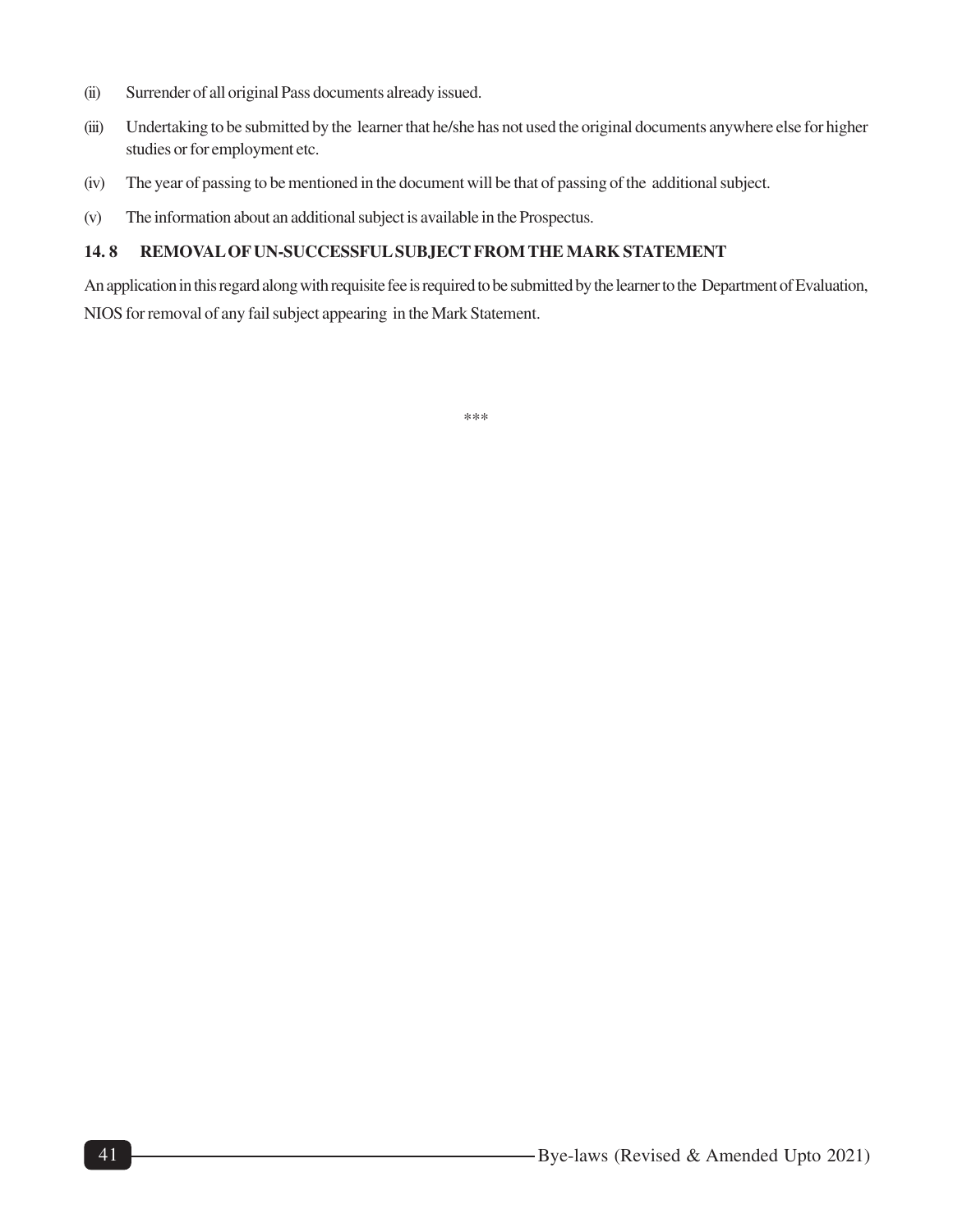# **EQUIVALENCE**

Various Boards of School Education have given equivalence to each other's Examinations and consequently transfer from one Board to another is possible on a point to point basis. However, each Board/University is at liberty to put eligibility conditions for the next stage. The equivalence is only for equating two Examinations. The concerned Board/University may also prescribe additional eligibility condition(s) separately.

NIOS accepts the recognition/equivalence of foreign qualifications determined by the Association of Indian Universities AIU House, 16 Kotla Road, New Delhi- 110002.

In addition to the above, if a learner possesses a High School/Secondary School certificate from any foreign Board/University and intends to take admission in the Senior Secondary Course of NIOS, he shall be required to submit a certificate from the concerned Embassy/High Commission of the respective country in India to the effect that the Examination passed by the Learner is equivalent to the Indian High School/Secondary School Certificate Examination.

#### **15.1 EQUIVALENCES OF EXAMINATIONS OF NATIONAL INSTITUTE OF OPEN SCHOOLING**

NIOS has been vested with the authority to conduct examinations at all India level from the year 1991 as per Government of India, Ministry of Human Resource Department (Department of Education) vide Resolution No- F 5.24/90 Sch. 3, dated 14.09.1990 published in the Gazette of India on 20th October 1990. The Association of Indian Universities (AIU) has recognized the NIOS Certificates as of the Secondary and the Senior Secondary Education Courses for admission to the Institutions of higher learning. AIU did not recognized NIOS certificate for employment. Several Boards of School Education in the country have recognized the Examinations and the Certificates of the National Institute of Open Schooling (NIOS).

#### **15.2 RECOGNISED BOARDS OF SCHOOL EDUCATION**

The list of the recognized Boards of School Education and non-recognized Board of School Education are published in the prospectus of the Academic Courses of NIOS from time to time.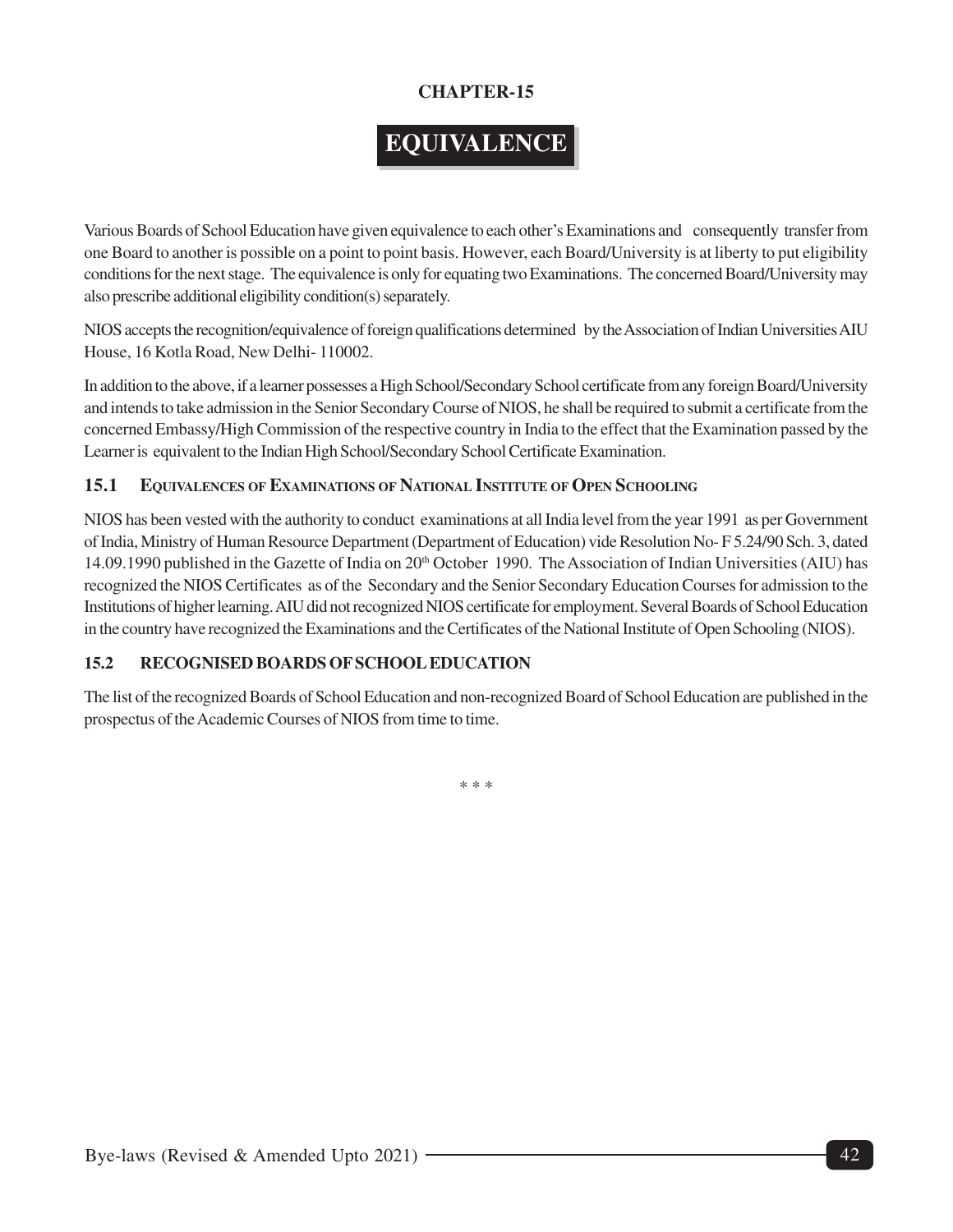# **RETENTION AND DISPOSAL OF EXAMINATION MATERIALS**

NIOS conducts its Public Examinations twice in a year. Certain other examinations are also conduced by NIOS from time to time. Huge quantity of examination materials is processed every year. Such bulk material cannot be retained for along period. Depending upon the requirement of such materials, the policy for specific time period for retention and disposal has been framed as mentioned below.

| Sl.No                       | <b>Kind of the Material</b>                                                                                                              | <b>Retention Period</b>                                                                          | <b>Disposal Policy</b>                                                                                                                                            |  |  |
|-----------------------------|------------------------------------------------------------------------------------------------------------------------------------------|--------------------------------------------------------------------------------------------------|-------------------------------------------------------------------------------------------------------------------------------------------------------------------|--|--|
| $\,1$                       | Used and Unused Answer Books except<br>UFM cases and Court cases or other<br>disputed cases                                              | 45 days from the date of<br>publication of Result                                                | The Regional Director concerned may initiate steps<br>for disposal of material after following the due<br>procedure                                               |  |  |
| $\vert$ 2                   | Unused Question Papers and Photo<br>Nominal Roll                                                                                         | 45 days from the date of<br>publication of Result                                                | The Regional Director concerned may initiate for the<br>disposal after following the due procedure                                                                |  |  |
| $\ensuremath{\mathfrak{Z}}$ | Subject wise Attendance Sheet and<br>Second Part of the OMR Flyer of the<br>Answer Books                                                 | 2 years from the date of<br>publication of Result                                                | The Regional Director concern may initiate steps for<br>disposal of materials after following the due procedure                                                   |  |  |
| $\vert 4$                   | Award Sheets and Attendance Sheets                                                                                                       | 5 years from the date of<br>publication of Result                                                | The Result Section may initiate steps for disposal of<br>material after following the due procedure                                                               |  |  |
| $\mathfrak s$               | Balance/Unused/ Invalid Cancelled<br>Secrecy Materials                                                                                   | 45 days from the date of<br>publication of Result                                                | The Regional Director concerned may initiate steps<br>for disposal of material after following the due<br>procedure                                               |  |  |
| 6                           | Unused/Invalid/ Cancelled Stationery of<br>Marks Statements and all other certificates                                                   | 45 days from the date of<br>publication of Result                                                | The Confidential Unit and the Result Section of the<br>department of Evaluation may initiate steps for<br>disposal of materials after following the due procedure |  |  |
| 7                           | Printed Guidelines/ SOP/ Date Sheet and<br>any other Examination material<br>manufactured for the purpose of a<br>particular examination | 45 days from the date of<br>publication of Result                                                | The concerned Office may initiate steps for disposal<br>of materials after following the due procedure                                                            |  |  |
| 8                           | Answer Books relates to UFM cases                                                                                                        | 45 days from the date of<br>publication of UFM Result                                            | The Confidential Unit and the Result Section of the<br>Department of Evaluation may initiate steps for<br>disposal of materials after following the due procedure |  |  |
| $\vert$ 9                   | Unfair Means cases Reports                                                                                                               | 2 years from the date of<br>publication of Result                                                | The Confidential Unit and Result Section of the<br>Department of Evaluation may initiate stapes for<br>disposal of materials after following the due procedure    |  |  |
| 10                          | Answer Books, Attendance Sheets and<br>Award Sheets relates to Court Cases                                                               | 90 days from the final<br>disposal of the case by the<br>Court                                   | Concerned Section/ Department may initiate steps for<br>disposal of materials after following the due procedure                                                   |  |  |
| $11\,$                      | Papers received in connection with issue<br>of Duplicate document                                                                        | Six month from date of issue<br>of Duplicate Documents                                           | Concerned Section/Department may initiate steps for<br>disposal of materials after following the due procedure                                                    |  |  |
| 12                          | Documents received in connection with<br>correction of Name/ Date of Birth /Result<br>etc                                                | issue of corrected documents                                                                     | One year from the date of Concerned Section/Department may initiate steps for<br>the disposal of materials after following the due<br>procedure                   |  |  |
| 13                          | Papers received in connection with<br>verification of Result Document                                                                    | (a) one year from date of<br>supply of Report OR till<br>final disposal of the cases,<br>if any. | Concerned Section/Department may initiate steps for<br>disposal of materials after following the due procedure                                                    |  |  |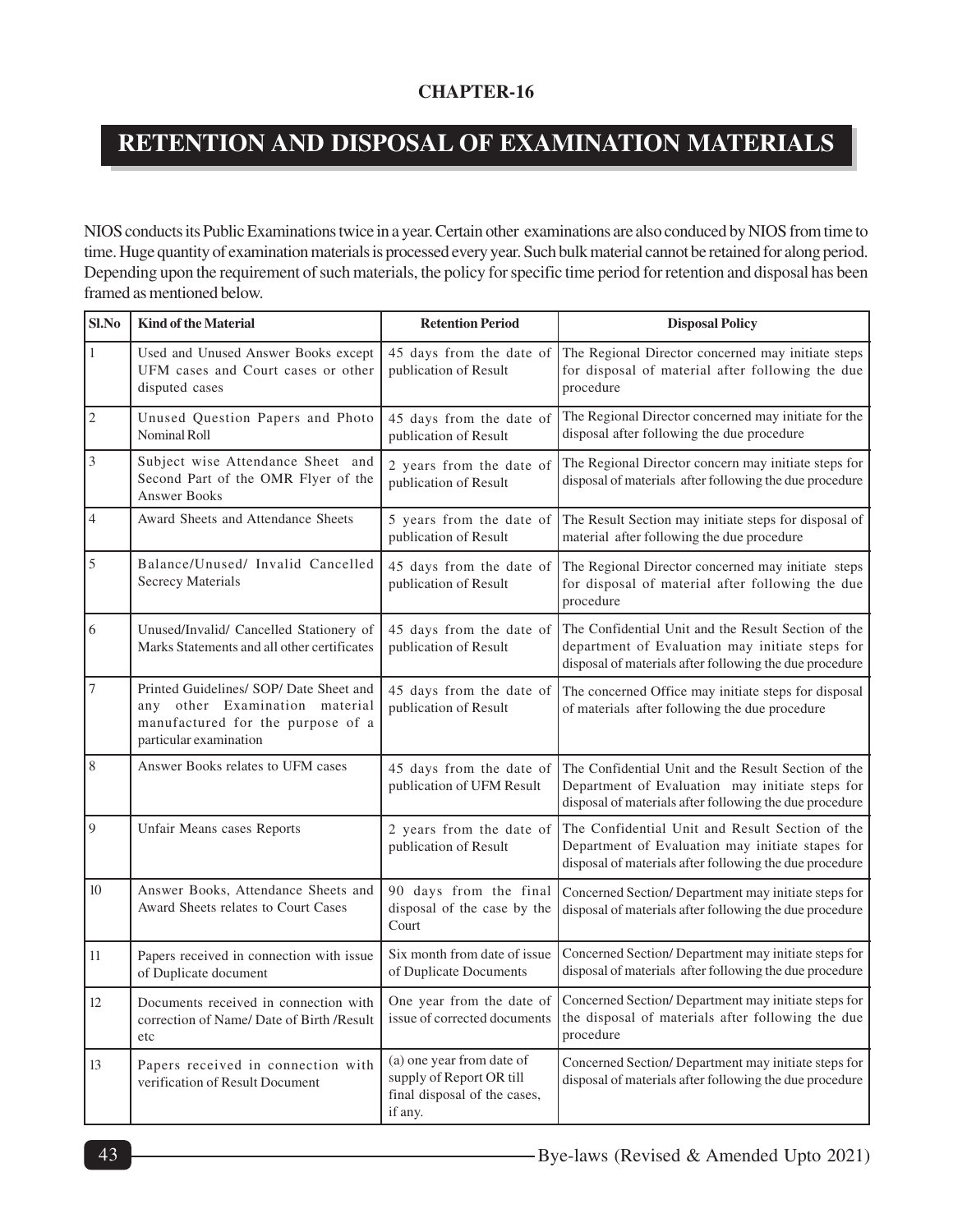# **CONSTITUTION OF COMMITTEES**

The following Committees have been constituted by the Competent Authority to deal with various Evaluations related issues.

- 1. **Evaluation Committee :** This Committee deals with policy matters and other matters related to Examinations of NIOS.
- 2. **Moderation Committee :** This Committee decides and recommends the Result(s) after due moderation of the marks.
- 3. **Un-Fair Mean (UFM) Committee :** This Committee examines the Unfair Means cases reported during examinations and recommends suitable penalties as per the Standard Operation Procedure for dealing the UFM cases.
- 4. **Examination Centre Fixation Committee :** This Regional Level Committee verifies and recommends the Examination Centres for NIOS Examinations.

#### **The Constitution of each of the above mentioned Committee is as follow:**

#### **17.1 EVALUATION COMMITTEE**

| 1.               | Director (Evaluation), NIOS                                                     | Chairperson             |
|------------------|---------------------------------------------------------------------------------|-------------------------|
| 2.               | Under Secretary/Dy. Secretary (School Education),                               |                         |
|                  | Ministry of Education, Govt, of India.                                          | Member                  |
| 3.               | Nominee of the Registrar of Examinations, Student Education Division,           |                         |
|                  | IGNOU (not below the rank of Assistant Registrar)                               | Member                  |
| $\overline{4}$ . | Nominee of the Controller of Examinations, CBSE                                 |                         |
|                  | (not below the rank of Assistant Secretary)                                     | Member                  |
| 5.               | Nominee of the Commissioner, Kendriya Vidyalaya Sangthan                        |                         |
|                  | (not below the rank of Assistant Commissioner)                                  | Member                  |
| 6.               | Nominee of the Commissioner, NVS (not below the rank of Assistant Commissioner) | Member                  |
| 7.               | Regional Director, NIOS (to be nominated by the Chairperson, NIOS)              | Member                  |
| 8.               | Deputy Director (Evaluation), NIOS                                              | Member                  |
| 09.              | SA/P, NIOS                                                                      | Member                  |
| 10.              | Deputy Director (Evaluation) In charge of the Confidential Section, NIOS        | <b>Member Secretary</b> |

#### **17.2 MODERATION COMMITTEE**

| 1.  | Director (Evaluation), NIOS                                                                        | Chairperson             |
|-----|----------------------------------------------------------------------------------------------------|-------------------------|
| 2.  | Nominee of the Director, Directorate of Education, NCT of Delhi                                    |                         |
|     | (not below the rank of Assistant Director)                                                         | <b>Member</b>           |
| 3.  | Nominee of the Commissioner, NVS (not below the rank of Assistant Commissioner)                    | Member                  |
| 4.  | Nominee of Commissioner, KVS (not below the rank of Assistant Commissioner/Principal)              | Member                  |
| 5.  | Nominee of the Controller of Examinations, CBSE (not below the rank of Assistant Secretary) Member |                         |
| 6.  | Nominee of Registrar of Examinations, Student Education Division, IGNOU                            |                         |
|     | (not below the rank of Assistant. Registrar)                                                       | Member                  |
| 7.  | Regional Director, NIOS (to be nominated by the Chairperson, NIOS)                                 | Member                  |
| 8.  | <b>SAP, NIOS</b>                                                                                   | Member                  |
| 9.  | <b>Assistant Director (Confidential), NIOS</b>                                                     | <b>Member</b>           |
| 10. | Deputy Director (Evaluation)-I/II, NIOS                                                            | <b>Member Secretary</b> |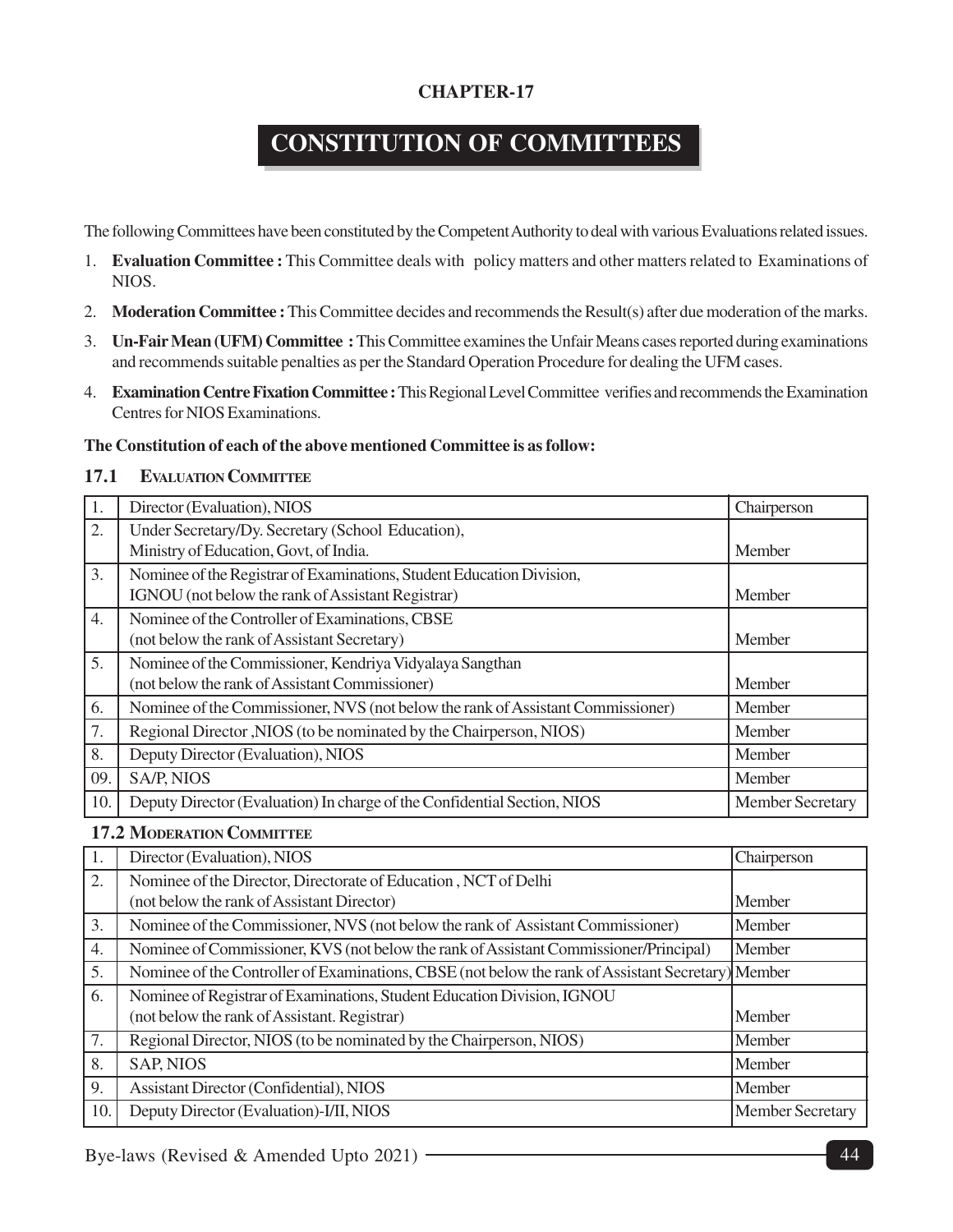#### **17.3 UNFAIR MEANS COMMITTEE**

|                  | Director(Evaluation), NIOS                                                  | Chairperson             |
|------------------|-----------------------------------------------------------------------------|-------------------------|
| $\overline{2}$ . | Nominee of Commissioner, NVS                                                |                         |
|                  | (not below the rank of Assistant Commissioner)                              | Member                  |
| 3.               | Nominee of the Commissioner, KVS                                            |                         |
|                  | (not below the rank of Assistant Commissioner/Principal)                    | Member                  |
| 4.               | Nominee of the Director, Directorate of Education, NCT of Delhi             |                         |
|                  | (not below the ranks of Assistant. Director)                                | Member                  |
| 15.              | Nominee of the Controller of Examination, CBSE                              |                         |
|                  | (not below the rank of Assistant Secretary)                                 | Member                  |
| 6.               | Nominee of the Registrar of Examinations, Student Education Division, IGNOU |                         |
|                  | (not below the rank of Assistant. Registrar)                                | Member                  |
| 7.               | One Regional Director, NIOS (to be nominated by the Chairperson, NIOS)      | Member                  |
| 8.               | SA/P, NIOS                                                                  | Member                  |
| 9.               | Assistant Director (Confidential), NIOS                                     | Member                  |
| 10.              | Deputy Director (Evaluation)-I/II, NIOS                                     | <b>Member Secretary</b> |

**Note:** The Director (Evaluation) of NIOS on recommendation of the Regional Director constitutes a Regional UFM Committee at Regional Centre level every two years to screen and recommend UFM/Mass Copying cases reported in NIOS Public Examinations.

#### **17.4 EXAMINATION CENTRE FIXATION COMMITTEE (ECFC)**

| 11. | Regional Director, NIOS                                                      | Member Convener |
|-----|------------------------------------------------------------------------------|-----------------|
| 2.  | Regional Officer of KVS/NVS or representative of KVS/NVS                     | Member          |
| 3.  | Regional Officer of CBSE or representative of Regional Centre, CBSE          | Member          |
| 14. | Officer of Group 'A' or 'B' as member from State School Education Department | Member          |
| 15. | Any other officer to be nominated by Director (Evaluation), NIOS             | Member          |

\*\*\*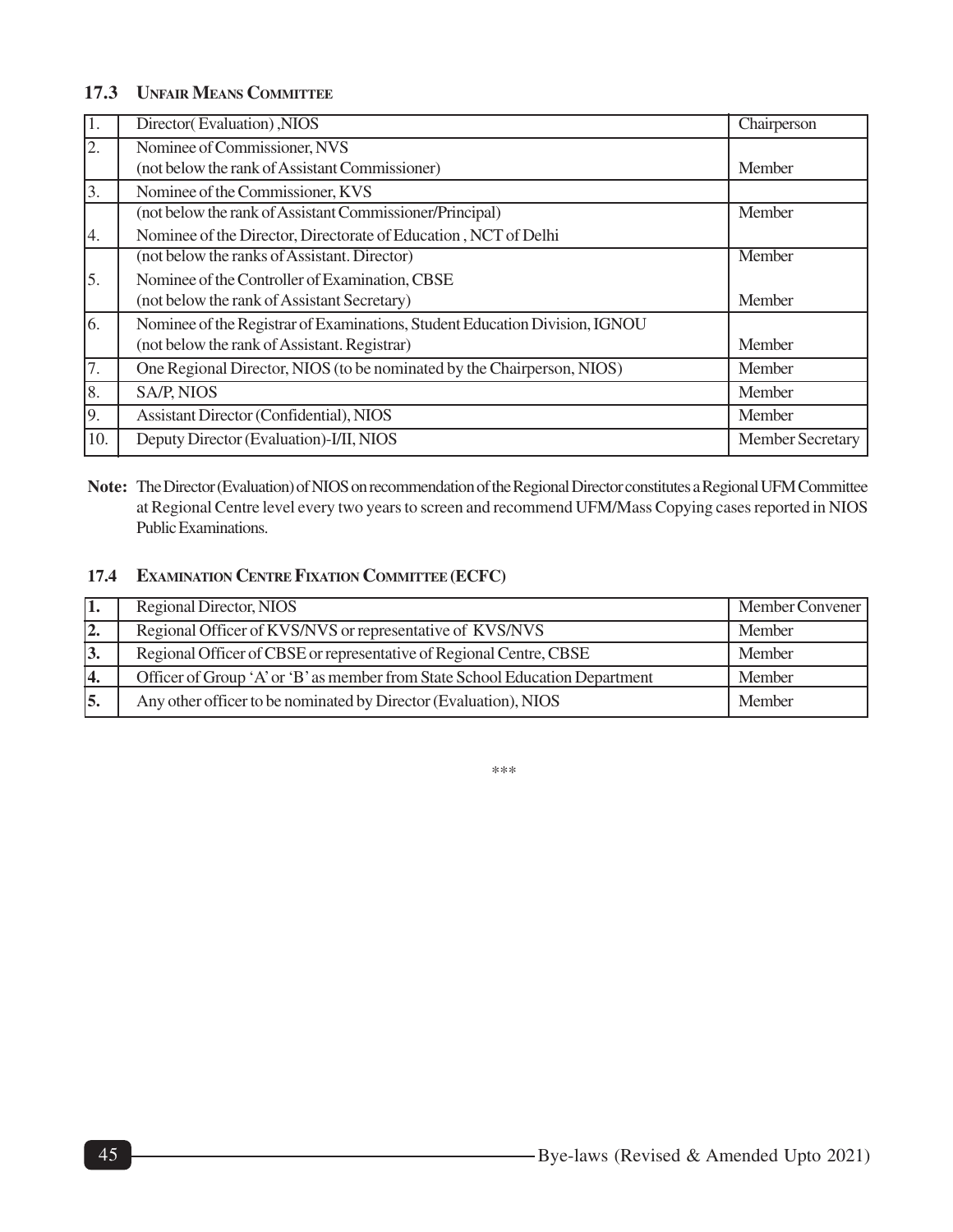# **AMENDMENTS AND REVISION**

The Evaluation Committee of NIOS is competent to make from time to time amendments and revision in the Bye-laws Governing Examination and Certification and to implement them after approval of the Chairperson, NIOS.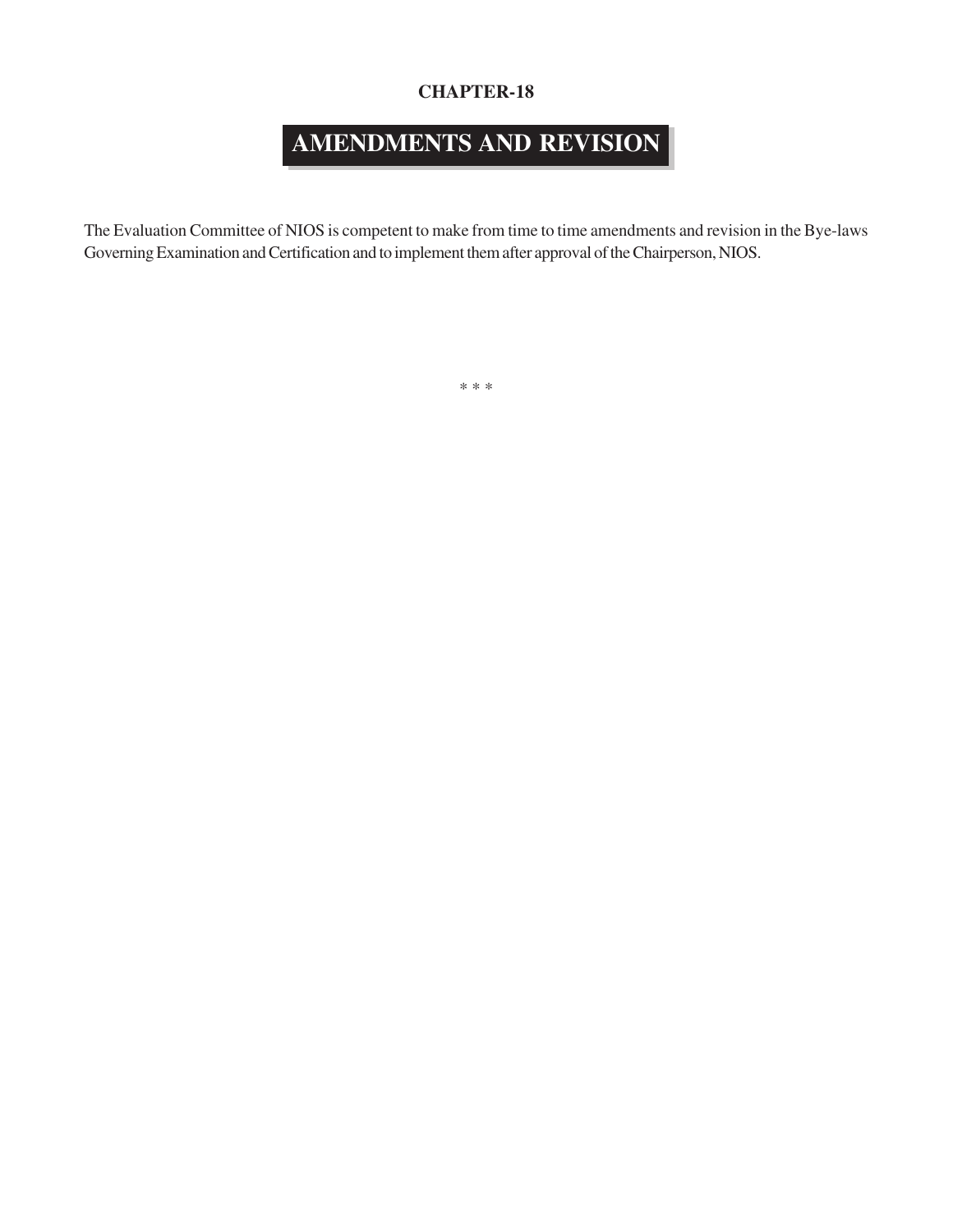# **JURISDICTION**

The legal Jurisdiction for the suits to be filed against NIOS, if any, on matters concerning these Bye-laws shall be the Court of Gautam Budh Nagar, NOIDA, Uttar Pradesh.

The Secretary, NIOS shall be the legal person/authority in whose name, NIOS may sue and be sued.